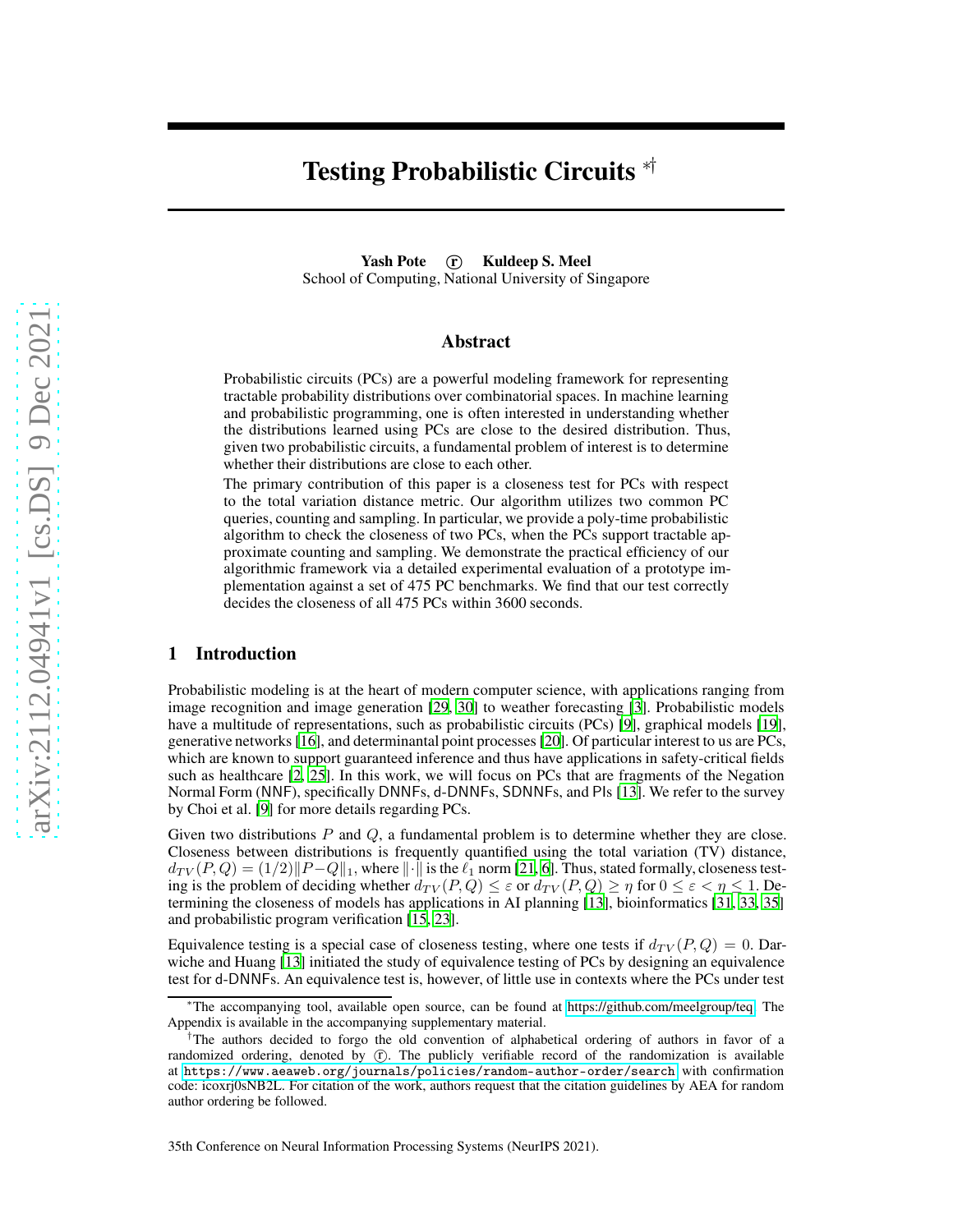encode non-identical distributions that are nonetheless close enough for practical purposes. Such situations may arise due to the use of approximate PC compilation [\[10](#page-10-10)] and sampling-based learning of PCs [\[26,](#page-11-7) [27\]](#page-11-8). As a concrete example, consider PCs that are learned via approximate methods such as stochastic gradient descent [\[27\]](#page-11-8). In such a case, PCs are likely to converge to close but nonidentical distributions. Given two such PCs, we would like to know whether they have converged to distributions close to each other. Thus, we raise the question: *Does there exist an efficient algorithm to test the closeness of two PC distributions?*

In this work, we design the first closeness test for PCs with respect to TV distance, called Teq. Assuming the tested PCs allow poly-time approximate weighted model counting and sampling, Teq runs in polynomial time. Formally, given two PC distributions P and Q, and three parameters ( $\varepsilon$ , $\eta$ , $\delta$ ), for closeness( $\varepsilon$ ), farness( $\eta$ ), and tolerance( $\delta$ ), Teq returns Accept if  $d_{TV}(P,Q) \leq \varepsilon$  and Reject if  $d_{TV}(P,Q) \ge \eta$  with probability at least  $1 - \delta$ . Teq makes atmost  $O((\eta - \varepsilon)^{-2} \log(\delta^{-1}))$  calls to the sampler and exactly 2 calls to the counter.

Teq builds on a general distance estimation technique of Canonne and Rubinfeld [\[4](#page-10-11)] that estimates the distance between two distributions with a small number of samples. In the context of PCs, the algorithm requires access to an exact sampler and an exact counter. Since not all PCs support exact sampling and counting, we modify the technique presented in [\[4\]](#page-10-11) to allow for approximate samples and counts. Furthermore, we implement and test Teq on a dataset of publicly available PCs arising from applications in circuit testing. Our results show that closeness testing can be accurate and scalable in practice.

For some NNF fragments, such as DNNF, no sampling algorithm is known, and for fragments such as PI, sampling is known to be NP-hard [\[32](#page-11-9)]. Since Teq requires access to approximate weighted counters and samplers to achieve tractability, the question of determining the closeness of the PCs mentioned above remains unanswered. Thus, we investigate further and characterize the complexity of closeness testing for a broad range of PCs. Our characterization reveals that PCs from the fragments d-DNNFs and SDNNFs can be tested for closeness in poly-time via Teq, owing to the algorithms of Darwiche [\[11\]](#page-10-12) and Arenas et al. [\[1](#page-10-13)]. We show that the SDNNF approximate counting algorithm of Arenas et al. [\[1\]](#page-10-13) can be extended to log-linear SDNNFs using chain formulas [\[8](#page-10-14)]. Then, using previously known results, we also find that there are no poly-time equivalence tests for PCs from PI and DNNF, conditional on widely believed complexity-theoretic conjectures. Our characterization also reveals some open questions regarding the complexity of closeness and equivalence testing of PCs.

The rest of the paper is organized in the following way. We define the notation and discuss related work in Section [2.](#page-1-0) We then present the main contribution of the paper, the closeness test Teq, and the associated proof of correctness in Section [3.](#page-3-0) We present our experimental findings in Section [4,](#page-6-0) and then discuss the complexity landscape of closeness testing in Section [5.](#page-7-0) We conclude the paper and discuss some open problems in Section [6.](#page-8-0) Due to space constraints, we defer some proofs to the supplementary Section [A.](#page-12-0)

# <span id="page-1-0"></span>2 Background

Let  $\varphi: \{0,1\}^n \to \{0,1\}$  be a circuit over n Boolean variables. An assignment  $\sigma \in \{0,1\}^n$  to the variables of  $\varphi$  is a *satisfying assignment* if  $\varphi(\sigma) = 1$ . The set of all satisfying assignments of  $\varphi$  is  $R_\varphi$ . If  $|R_\varphi| > 0$ , then  $\varphi$  is said to be *satisfiable* and if  $|R_\varphi| = 2^n$ , then  $\varphi$  is said to be *valid*. We use  $|\varphi|$  to denote the size of circuit  $\varphi$ , where the size is the total number of vertices and edges in the circuit DAG.

The polynomial hierarchy (PH) contains the classes  $\Sigma_1^P$  (NP) and  $\Pi_1^P$  (co-NP) along with generalizations of the form  $\Sigma_i^{\text{P}}$  and  $\Pi_i^{\text{P}}$  where  $\Pi_{i+1}^{\text{P}} = \text{co-NP}^{\Pi_i^P}$  and  $\Sigma_{i+1}^P = \text{NP}^{\Sigma_i^P}$  [\[34\]](#page-11-10). The classes  $\Sigma_i^P$ and  $\Pi_i^P$  are said to be at level i. If it is shown that two classes on the same or consecutive levels are equal, the hierarchy collapses to that level. Such a collapse is considered unlikely, and hence is used as the basic assumption for showing hardness results, including the ones we present in the paper.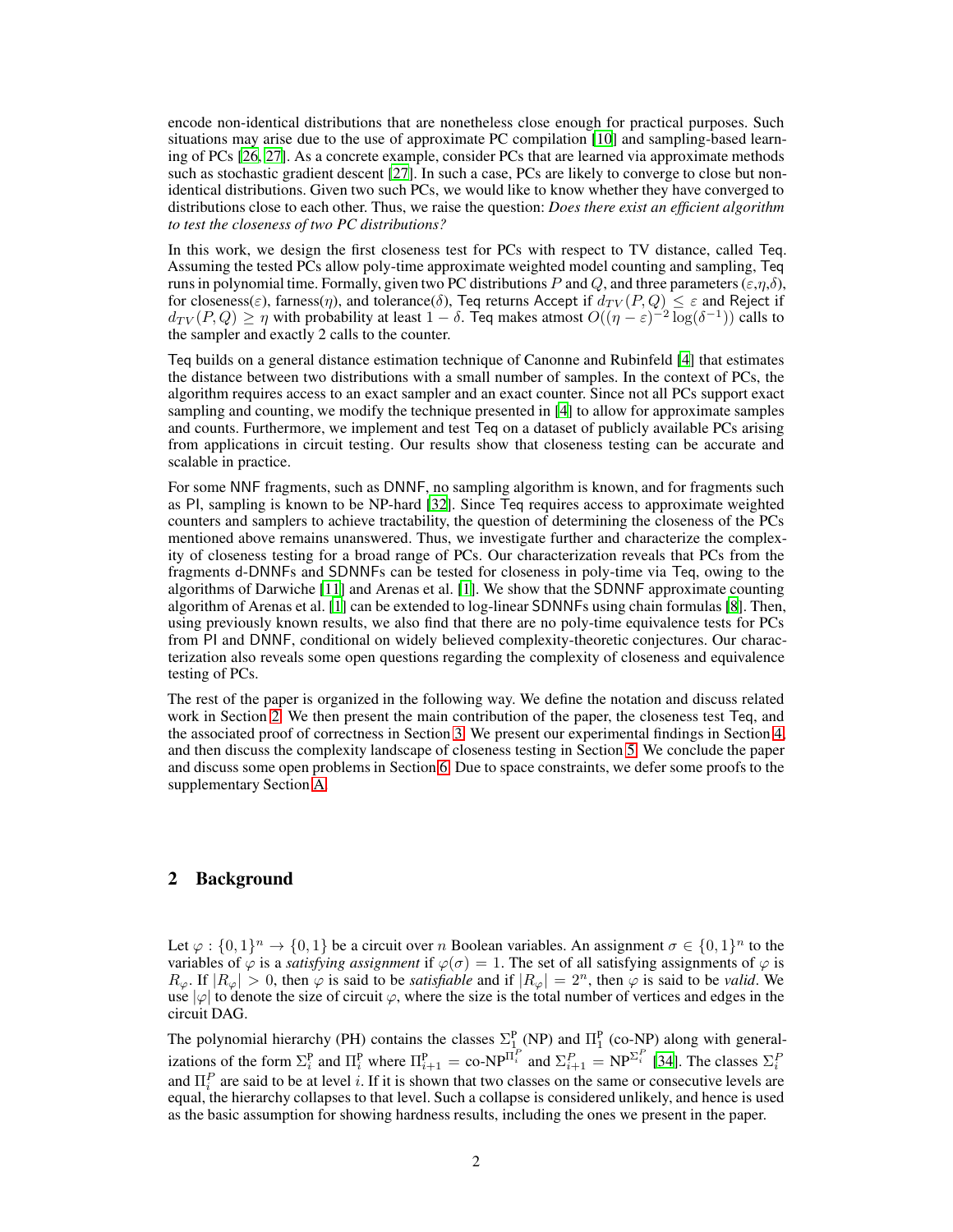#### 2.1 Probability distributions

A weight function  $w : \{0,1\}^n \to \mathbb{Q}^+$  assigns a positive rational weight to each assignment  $\sigma$ . We extend the definition of w to also allow circuits as input:  $w(\varphi) = \sum w(\sigma)$ . For weight function w  $\sigma{\in}R_\varphi$  $w(\sigma)$ . For weight function w

and circuit  $\varphi$ ,  $w(\varphi)$  is the weighted model count (WMC) of  $\varphi$  w.r.t. w.

In this paper, we focus on log-linear weight functions as they capture a wide class of distributions, including those arising from graphical models, conditional random fields, and skip-gram models [\[24\]](#page-11-11). Log-linear models are represented as literal-weighted functions, defined as:

Definition 1. *For a set* X *of* n *variables, a weight function* w *is called literal-weighted if there is a poly-time computable map*  $\mathbf{w}: X \to \mathbb{Q} \cap (0,1)$  *such that for any assignment*  $\sigma \in \{0,1\}^n$  :

$$
\mathbf{w}(\sigma) = \prod_{x \in \sigma} \begin{cases} \mathbf{w}(x) & if \quad x = 1 \\ 1 - \mathbf{w}(x) & if \quad x = 0 \end{cases}
$$

For all circuits  $\varphi$ , and log-linear weight functions w, w( $\varphi$ ) can be represented in size polynomial in the input.

**Probabilistic circuits:** A probabilistic circuit is a satisfiable circuit  $\varphi$  along with a weight function w.  $\varphi$  and w together define a discrete probability distribution on the set  $\{0, 1\}^n$  that is supported over

$$
R_{\varphi}.
$$
 We denote the p.m.f. of this distribution as:  $P(\varphi, \mathbf{w})(\sigma) = \begin{cases} 0 & \varphi(\sigma) = 0 \\ \mathbf{w}(\sigma)/\mathbf{w}(\varphi) & \varphi(\sigma) = 1 \end{cases}$ 

In this paper, we study circuits that are fragments of the Negation Normal Form (NNF). A circuit  $\varphi$ in NNF is a rooted, directed acyclic graph (DAG), where each leaf node is labeled with true, false, v or  $\neg v$ ; and each internal node is labeled with a  $\land$  or  $\lor$  and can have arbitrarily many children. We focus on four fragments of NNF, namely, Decomposable NNF(DNNF), deterministic-DNNF(d-DNNF), Structured DNNF(SDNNF), and Prime Implicates(PI). For further information regarding circuits in NNF, refer to the survey [\[14](#page-10-15)] and the paper [\[28\]](#page-11-12).

The TV distance of two probability distributions  $P(\varphi_1, w_1)$  and  $P(\varphi_2, w_2)$  over  $\{0, 1\}^n$  is defined as:  $d_{TV}(P(\varphi_1, \mathbf{w}_1), P(\varphi_2, \mathbf{w}_2)) = \frac{1}{2} \sum_{\sigma \in \{0,1\}^n} |P(\varphi_1, \mathbf{w}_1)(\sigma) - P(\varphi_2, \mathbf{w}_2)(\sigma)|.$ 

 $P(\varphi_1, w_1)$  and  $P(\varphi_2, w_2)$  are said to be (1) equivalent if  $d_{TV}(P(\varphi_1, w_1), P(\varphi_2, w_2)) = 0$ , (2)  $\varepsilon$ -close if  $d_{TV}$   $(\overline{P}(\varphi_1, w_1), \overline{P}(\varphi_2, w_2)) \leq \varepsilon$ , and (3)  $\eta$ -far if  $d_{TV}$   $(\overline{P(\varphi_1, w_1)}, \overline{P(\varphi_2, w_2)}) \geq \eta$ .

Our closeness testing algorithm Teq, assumes access to an approximate weighted counter Awct $(\alpha, \beta, \varphi, \mathbf{w})$ , and an approximate weighted sampler Samp $(\alpha, \beta, \varphi, \mathbf{w})$ . We define their behavior as follows:

<span id="page-2-1"></span>**Definition 2.** Awct $(\alpha, \beta, \varphi, \mathbf{w})$  *takes a circuit*  $\varphi$ , a weight function **w**, a tolerance parameter  $\alpha > 0$ *and a confidence parameter*  $\beta > 0$  *as input and returns the approximate weighted model count of*  $\varphi$ *w.r.t.* w *such that*

$$
\Pr\left[\frac{\mathtt{w}(\varphi)}{1+\alpha} \leq \mathsf{Awct}(\alpha,\beta,\varphi,\mathtt{w}) \leq (1+\alpha)\mathtt{w}(\varphi)\right] \geq 1-\beta
$$

*Tractable approximate counting algorithms for PCs are known as Fully Polynomial Randomised Approximation Schemes (FPRAS). The running time of an FPRAS is given by*  $T(\alpha, \beta, \varphi)$  =  $poly(\alpha^{-1}, \log(\beta^{-1}), |\varphi|).$ 

<span id="page-2-0"></span>**Definition 3.** Samp $(\alpha, \beta, \varphi, \mathbf{w})$  *takes a circuit*  $\varphi$ , *a weight function* w, *a tolerance parameter*  $\alpha > 0$ *and a confidence parameter*  $\beta > 0$  *as input and returns either (1) a satisfying assignment*  $\sigma$  *sampled approximately w.r.t. weight function* <sup>w</sup> *with probability* <sup>≥</sup> <sup>1</sup> <sup>−</sup> <sup>β</sup> *or (2) a symbol* <sup>⊥</sup> *indicating failure with probability* < β*. In other words, whenever* Samp *samples* σ*:*

$$
\frac{P(\varphi, \mathbf{w})(\sigma)}{1 + \alpha} \le \Pr[\mathsf{Samp}(\alpha, \beta, \varphi, \mathbf{w}) = \sigma] \le (1 + \alpha)P(\varphi, \mathbf{w})(\sigma)
$$

*Tractable approximate sampling algorithms for PCs are known as Fully Polynomial Almost Uniform Samplers (FPAUS). The running time of an FPAUS for a single sample is given by*  $T(\alpha, \beta, \varphi) =$  $poly(\alpha^{-1}, \log(\beta^{-1}), |\varphi|).$ 

In the rest of the paper  $[m]$  denotes the set  $\{1, 2, \ldots, m\}$ ,  $\mathbb{I}(e)$  represents the indicator variable for event e, and  $E(v)$  represents the expectation of random variable v.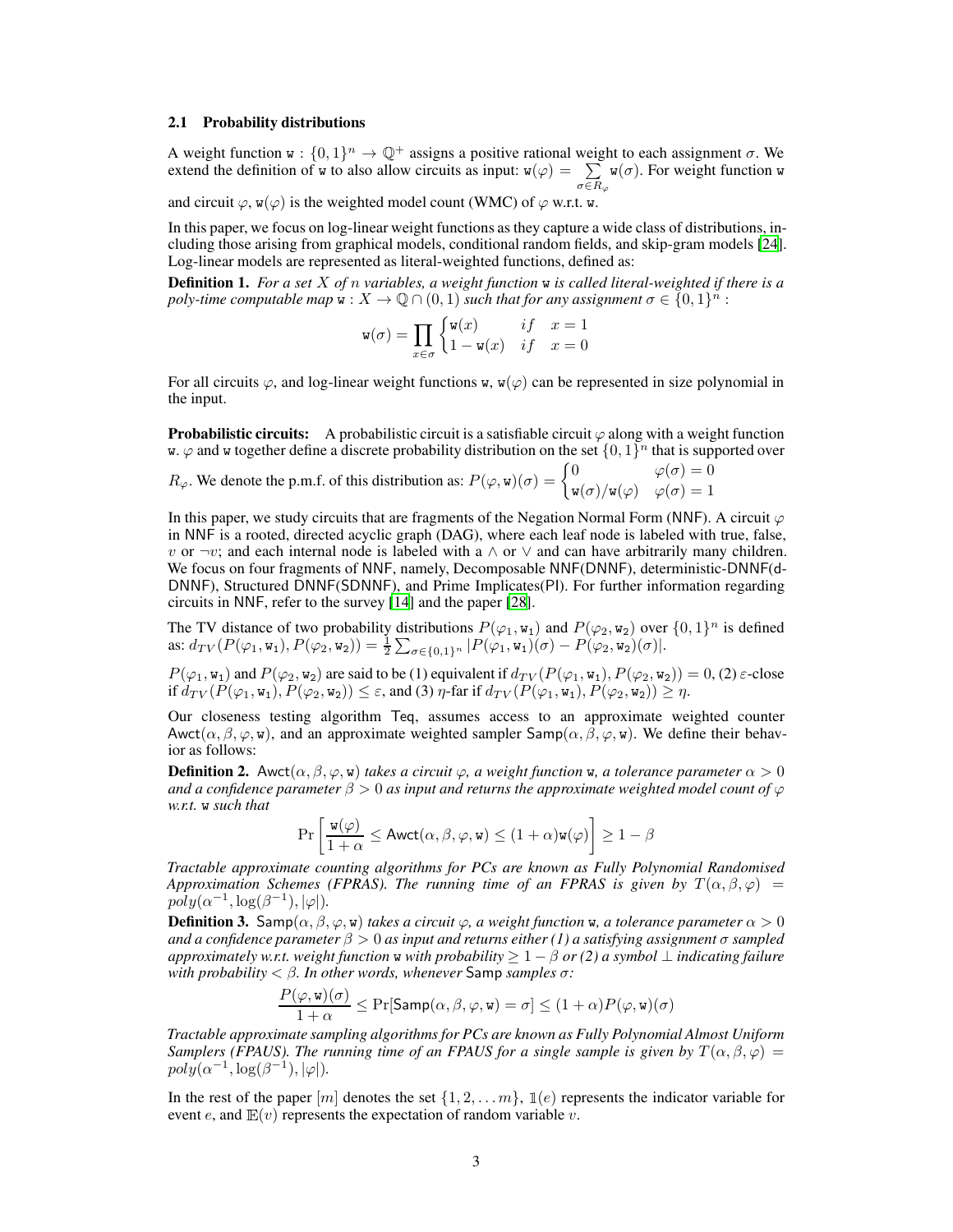#### 2.2 Related work

Closeness testing: Viewing circuit equivalence testing through the lens of distribution testing, we see that the d-DNNF equivalence test of Darwiche and Huang [\[13](#page-10-6)] can be interpreted as an equivalence test for uniform distribution on the satisfying assignments of d-DNNFs. This relationship between circuit equivalence testing and closeness testing lets us rule out the existence of distributional equivalence tests for all those circuits for which circuit equivalence is already known to be hard under complexity-theoretic assumptions. We will explore this further in Section [5.2.](#page-8-1)

Distribution testing: Discrete probability distributions are typically defined over an exponentially large number of points; hence a lot of recent algorithms research has focused on devising tests that require access to only a sublinear or even constant number of points in the distribution [\[5\]](#page-10-16). In this work, we work with distributions over  $\{0, 1\}^n$ , and thus we aim to devise algorithms with running time at most polynomial in  $n$ . Previous work in testing distributions over Boolean functions has focused on the setting where the distributions offer pair-conditional sampling access [\[7,](#page-10-17) [22\]](#page-10-18). Using pair-conditional sampling access, Meel $(F)$  et al.  $[22]$  were able to test distributions for closeness using  $\tilde{O}(tilt(\phi)^2/(\eta - 6\varepsilon)^2 \eta)$  queries, where *tilt* is the ratio of the probabilities of the most and least probable element in the support.

### <span id="page-3-0"></span>3 Teq: a tractable algorithm for closeness testing

In this section, we present the main contribution of the paper: a closeness test for PCs, Teq. The pseudocode of Teq is given in Algorithm [1.](#page-4-0)

Given satisfiable circuits  $\varphi_1, \varphi_2$  and weight functions  $w_1, w_2$  along with parameters  $(\varepsilon, \eta, \delta)$ , Teq decides whether the TV distance between  $P(\varphi_1, \mathbf{w}_1)$  and  $P(\varphi_2, \mathbf{w}_2)$  is lesser than  $\varepsilon$  or greater than  $\eta$  with confidence at least  $1 - \delta$ . Teq assumes access to an approximate weighted counter Awct( $\alpha, \beta, \varphi, w$ ), and an approximate weighted sampler Samp( $\alpha, \beta, \varphi, w$ ). We define their behavior in the following two definitions.

**The algorithm** Teq starts by computing constants  $\gamma$  and m. Then it queries the Awct routine with circuit  $\varphi_1$  and weight function  $w_1$  to obtain a  $\sqrt{1 + \gamma/4} - 1$  approximation of  $w_1(\varphi_1)$  with confidence at least  $1 - \delta/8$ . A similar query is made for  $\varphi_2$  and  $w_2$  to obtain an approximate value for  $w_2(\varphi_2)$ . These values are stored in  $k_1$  and  $k_2$ , respectively. Teq maintains a m-sized array Γ, to store the estimates for  $r(\sigma_i)$ . Teq now iterates m times. In each iteration, it generates one sample  $\sigma_i$ through the Samp call on line [7.](#page-4-1) There is a small probability of at most  $\delta/4m$  that this call fails and returns  $\perp$ . Teq only samples from one of the two PCs.

The algorithm then proceeds to compute the weight of assignment  $\sigma_i$  w.r.t. the weight functions  $w_1$ and  $w_2$  and stores it in  $s_1$  and  $s_2$ , respectively. Using the weights and approximate weighted counts stored in  $k_1, k_2$  the algorithm computes the value  $r(\sigma_i)$  on line [10,](#page-4-2) where  $r(\sigma_i)$  is an approximation of the ratio of the probability of  $\sigma_i$  in the distribution  $P(\varphi_2, w_2)$  to its probability in  $P(\varphi_1, w_1)$ . Since  $\sigma_i$  was sampled from  $P(\varphi_1, w_1)$ , its probability in  $P(\varphi_1, w_1)$  cannot be 0, ensuring that there is no division by 0. If the ratio  $r(\sigma_i)$  is less than 1, then Γ[i] is updated with the value  $1 - r(\sigma_i)$  otherwise the value of Γ[i] remains 0. After the m iterations, Teq sums up the values in the array Γ. If the sum is found to be less than threshold  $m(\varepsilon + \gamma)$ , Teq returns Accept and otherwise returns Reject.

The following theorem asserts the correctness of Teq.

<span id="page-3-1"></span>**Theorem 1.** *Given two satisfiable probabilistic circuits*  $\varphi_1, \varphi_2$  *and weight functions*  $w_1, w_2$ *, along with parameters*  $\varepsilon < \eta < 1$  *and*  $\delta < 1$ *,* 

- *A. If*  $d_{TV}(P(\varphi_1, w_1), P(\varphi_2, w_2)) \leq \varepsilon$ , then  $\text{Teq}(\varphi_1, w_1, \varphi_2, w_2, \varepsilon, \eta, \delta)$  *returns* Accept *with probability at least*  $(1 - \delta)$ *.*
- *B.* If  $d_{TV}(P(\varphi_1, w_1), P(\varphi_2, w_2)) \geq \eta$ , then  $\text{Teq}(\varphi_1, w_1, \varphi_2, w_2, \varepsilon, \eta, \delta)$  *returns* Reject *with probability at least*  $(1 - \delta)$ *.*

The following theorem states the running time of the algorithm,

<span id="page-3-2"></span>**Theorem 2.** Let  $\gamma = \eta - \varepsilon$ , then the time complexity of Teq is in  $O\left(T_{\mathsf{Awct}}(\gamma,\delta,\max(|\varphi_1|,|\varphi_2|))+T_{\mathsf{Samp}}(\gamma,\delta,\max(|\varphi_1|,|\varphi_2|))\frac{\log(\delta^{-1})}{\gamma^2}\right)$ . If the underlying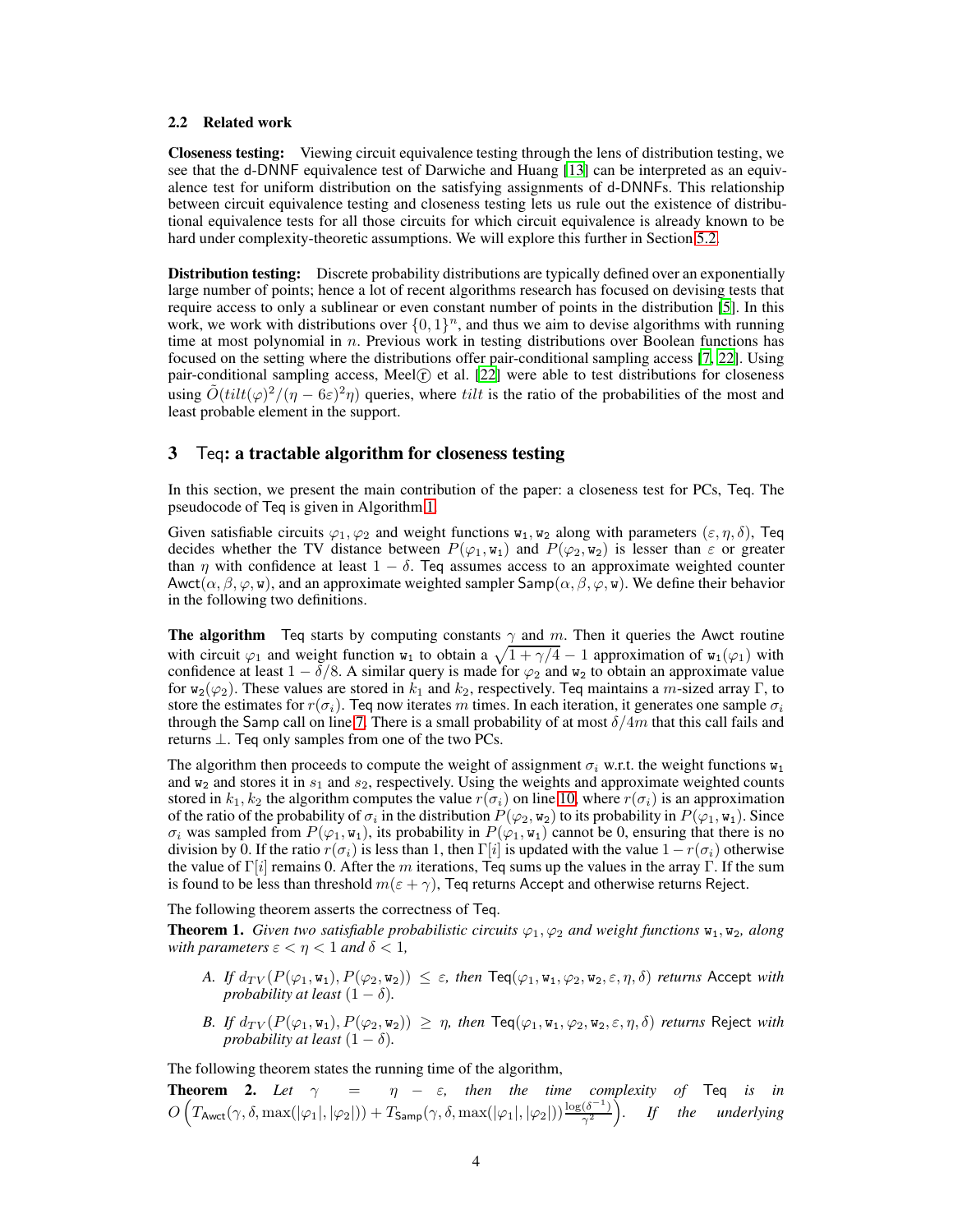<span id="page-4-0"></span>Algorithm 1 Teq $(\varphi_1,\mathtt{w}_1,\varphi_2,\mathtt{w}_2,\varepsilon,\eta,\delta)$ 

<span id="page-4-6"></span><span id="page-4-4"></span><span id="page-4-3"></span><span id="page-4-2"></span><span id="page-4-1"></span>1:  $\gamma \leftarrow (\eta - \varepsilon)/2$ 2:  $m \leftarrow \left[2\log(4/\delta)/\gamma^2\right]$ 3:  $\Gamma \leftarrow [0] * m$ 4:  $k_1 \leftarrow \text{Awct}(\sqrt{1 + \gamma/4} - 1, \delta/8, \varphi_1, \mathbf{w_1})$ 5:  $k_2 \leftarrow \text{Awct}(\sqrt{1 + \gamma/4} - 1, \delta/8, \varphi_2, w_2)$ 6: for  $i \in \{1, 2 \ldots, m\}$  do 7:  $\sigma_i \leftarrow \text{Samp}(\gamma/(\hat{4}\eta - 2\gamma), \delta/4m, \varphi_1, \mathbf{w}_1)$ <br>8: **if**  $\sigma_i \neq \perp$  **then** 8: **if**  $\sigma_i \neq \perp$  then<br>9:  $s_1 \leftarrow w_1(\sigma_i)$ 9:  $s_1 \leftarrow \mathbf{w}_1(\sigma_i), s_2 \leftarrow \mathbf{w}_2(\sigma_i)$ 10:  $r(\sigma_i) \leftarrow \frac{s_2}{k_2} \cdot \frac{k_1}{s_1}$ <br>11: **if**  $r(\sigma_i) < 1$  **then** 12:  $\Gamma[i] \leftarrow 1 - r(\sigma_i)$ 13: if  $\sum_{i \in [m]} \Gamma[i] \leq m(\varepsilon + \gamma)$  then 14: Return Accept 15: else 16: Return Reject

<span id="page-4-8"></span>*PCs support approximate counting and sampling in polynomial time, then the running time of* Teq *is also polynomial in terms of*  $\gamma$ ,  $\log(\delta^{-1})$  *and*  $max(|\varphi_1|, |\varphi_2|)$ *.* 

To improve readability, we use  $P_1$  to refer to the distribution  $P(\varphi_1, \mathbf{w}_1)$  and  $P_2$  to refer to  $P(\varphi_2, \mathbf{w}_2)$ .

#### 3.1 Proving the correctness of Teq

In this subsection, we present the theoretical analysis of Teq, and the proof of Theorem [1\(](#page-3-1)A). We will defer the proofs of Theorem [1\(](#page-3-1)B) and Theorem [2](#page-3-2) to the supplementary Section [A.4.2](#page-15-0) and Section [A.4.3,](#page-16-0) respectively.

For the purpose of the proof, we will first define events  $Pass<sub>1</sub>, Pass<sub>2</sub>$  and Good. Events Pass<sub>1</sub>, Pass<sub>2</sub> are defined w.r.t. the function calls  $Awct(\sqrt{1+\gamma/4} - 1, \delta/8, \varphi_1, w_1)$  and Awct( $\sqrt{1 + \gamma/4} - 1$ ,  $\delta/8$ ,  $\varphi_2$ ,  $w_2$ ), respectively (as on lines [4,](#page-4-3) [5](#page-4-4) of Algorithm [1\)](#page-4-0). Pass<sub>1</sub> and Pass<sub>2</sub> represent the events that the two calls correctly return  $\sqrt{1 + \gamma/4}$  approximations of the weighted model counts of  $\varphi_1$  and  $\varphi_2$  i.e.  $\frac{\mathbf{w}_1(\varphi_1)}{\sqrt{1+\gamma/4}} \leq \text{Awct}(\sqrt{1+\gamma/4}-1, \delta/8, \varphi_1, \mathbf{w}_1) \leq (\sqrt{1+\gamma/4})\mathbf{w}_1(\varphi_1)$ , and  $\frac{\mathbf{w}_2(\varphi_2)}{\sqrt{1+\gamma/4}} \leq$  Awct $(\sqrt{1+\gamma/4} - 1, \delta/8, \varphi_2, \mathbf{w}_2) \leq (\sqrt{1+\gamma/4})\mathbf{w}_2(\varphi_2)$ . From the definition of Awct, we have  $Pr[Pass_1], Pr[Pass_2] \ge 1 - \delta/8$ .

Let Fail<sub>i</sub> denote the event that Samp (Algorithm [1,](#page-4-0) line [7\)](#page-4-1) returns the symbol  $\perp$  in the *i*th iteration of the loop. By the definition of Samp we know that  $\forall_{i\in[m]} \Pr[\texttt{Fail}_i] < \delta/4m$ .

The analysis of Teq requires that all  $m$  Samp calls and both Awct calls return correctly. We denote this super-event as  $Good = \bigcap_{i \in [m]} \overline{Fall}_i \cap Pass_1 \cap Pass_2$ . Applying the union bound we see that the probability of all calls to Awct and Samp returning without error is at least  $1 - \delta/2$ :

<span id="page-4-9"></span>
$$
\Pr[\text{Good}] = 1 - \Pr[\bigcup_{i \in [m]} \text{Tail}_i \cup \overline{\text{Pass}_1} \cup \overline{\text{Pass}_2}] \ge 1 - m \cdot \delta / 4m - 2 \cdot \delta / 8 = 1 - \delta / 2 \quad (1)
$$

We will now state a lemma, which we will prove in the supplementary Section [A.4.](#page-15-1)

<span id="page-4-5"></span>**Lemma 1.** Good  $\rightarrow \left| r(\sigma) - \frac{P_2(\sigma)}{P_1(\sigma)} \right|$  $P_1(\sigma)$  $\left| \leq \gamma/4 \cdot \frac{P_2(\sigma)}{P_1(\sigma)} \right|$  $P_1(\sigma)$ 

We now prove the lemma critical for our proof of correctness of Teq.

<span id="page-4-7"></span>**Lemma 2.** Assuming the event Good, let  $A = \sum_{\sigma \in \{0,1\}^n} \mathbb{1} (r(\sigma) < 1) (1 - r(\sigma)) P_1(\sigma)$ , then

*1.* If  $d_{TV}(P_1, P_2) \leq \varepsilon$ , then  $A \leq \varepsilon + \gamma/4$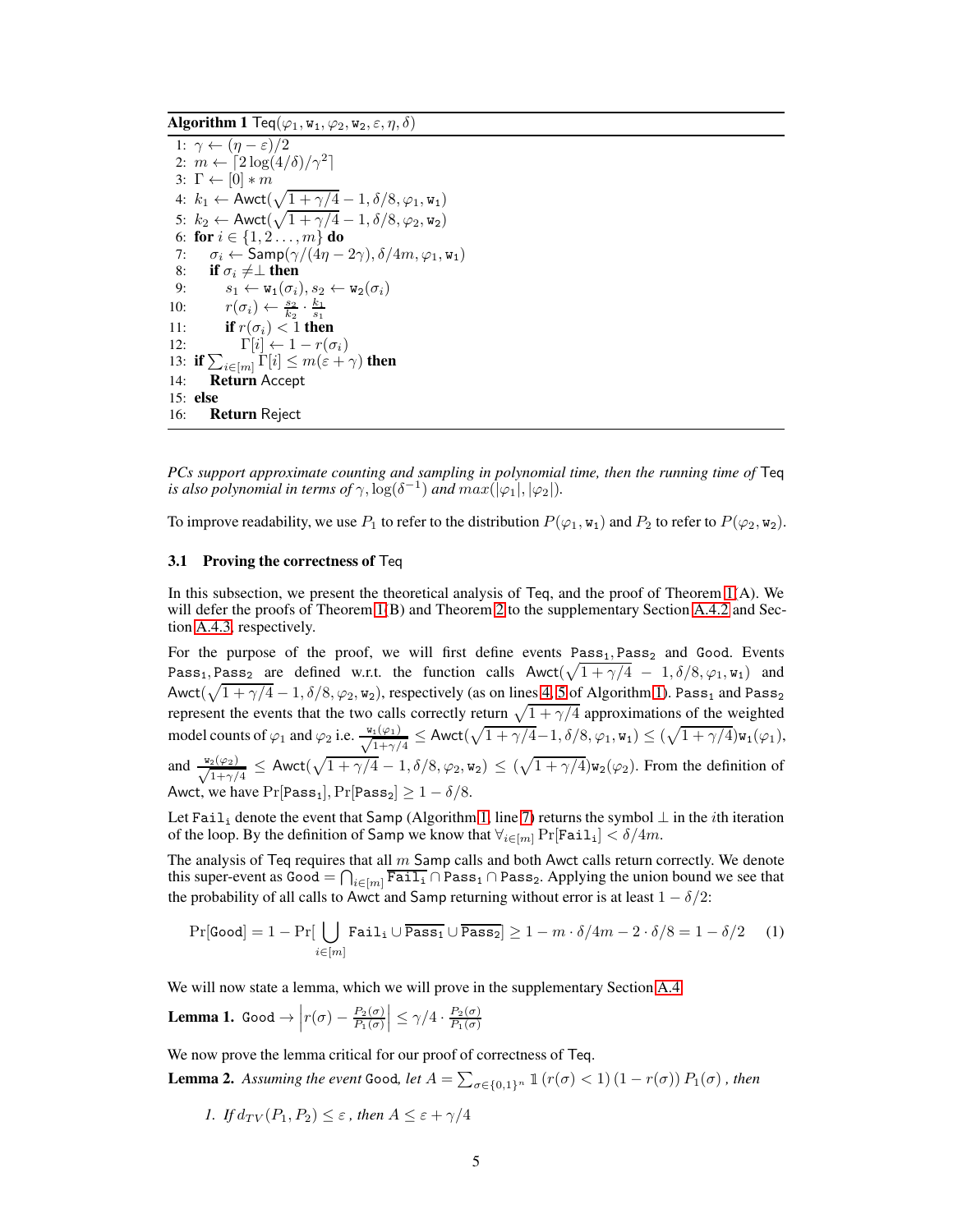2. If  $d_{TV}(P_1, P_2) \geq \eta$ , then  $A \geq \eta - \gamma/4$ 

*Proof.* If  $\sum_{x} (P_1(x) - P_2(x)) = 0$ , then  $\frac{1}{2} \sum_{x} |P_1(x) - P_2(x)| = \sum_{x}$  $\sum_{x:P_1(x)-P_2(x)>0} (P_1(x) P_2(x)$ ). Using this fact we see that,

$$
d_{TV}(P_1, P_2) = \sum_{\sigma: P_2(\sigma) < P_1(\sigma)} P_1(\sigma) - P_2(\sigma) = \sum_{\sigma: \frac{P_2(\sigma)}{P_1(\sigma)} < 1} \left(1 - \frac{P_2(\sigma)}{P_1(\sigma)}\right) P_1(\sigma)
$$
\n
$$
= \sum_{\sigma \in \{0,1\}^n} \mathbb{1}\left(\frac{P_2(\sigma)}{P_1(\sigma)} < 1\right) \left(1 - \frac{P_2(\sigma)}{P_1(\sigma)}\right) P_1(\sigma)
$$
\n
$$
= A + \sum_{\sigma \in \{0,1\}^n} \mathbb{1}\left(\frac{P_2(\sigma)}{P_1(\sigma)} < 1\right) \left(1 - \frac{P_2(\sigma)}{P_1(\sigma)}\right) P_1(\sigma) - A
$$

Thus we have that  $d_{TV}(P_1, P_2) - A = B$ . We now divide the set of assignments  $\sigma \in \{0, 1\}^n$  into three disjoint partition  $S_1, S_2$  and  $S_3$  as following:  $S_1 = \{ \sigma : \mathbb{1}(\frac{P_2(\sigma)}{P_1(\sigma)} < 1) = \mathbb{1}(r(\sigma) < 1) \};$  $S_2 = \{\sigma : \mathbb{1}(\frac{P_2(\sigma)}{P_1(\sigma)} < 1) > \mathbb{1}(r(\sigma) < 1)\}; S_3 = \{\sigma : \mathbb{1}(\frac{P_2(\sigma)}{P_1(\sigma)} < 1) < \mathbb{1}(r(\sigma) < 1)\}.$  The definition implies that the indicator  $\mathbb{1}(r(\sigma) < 1)$  is 0 for all assignments in the set  $S_2$ , and is 1 for all assignments in  $S_3$ . Similarly  $\mathbb{1}(\frac{P_2(\sigma)}{P_1(\sigma)} < 1)$  takes value 1 and 0 for all elements in  $S_2$  and  $S_3$ , respectively.

Now we bound the magnitude of  $B$ ,

$$
|B| = \left| \sum_{\sigma \in \{0,1\}^n} \left[ \left( 1 - \frac{P_2(\sigma)}{P_1(\sigma)} \right) \mathbbm{1} \left( \frac{P_2(\sigma)}{P_1(\sigma)} < 1 \right) - (1 - r(\sigma)) \mathbbm{1} \left( r(\sigma) < 1 \right) \right] P_1(\sigma) \right|
$$

For  $b_j > 0$ , we have that  $|\sum_j a_j b_j| \leq \sum_j |a_j| b_j$ , and thus:

$$
|B| \leq \sum_{\sigma \in \{0,1\}^n} \left| \left[ \left( 1 - \frac{P_2(\sigma)}{P_1(\sigma)} \right) \mathbb{1} \left( \frac{P_2(\sigma)}{P_1(\sigma)} < 1 \right) - (1 - r(\sigma)) \mathbb{1} \left( r(\sigma) < 1 \right) \right] \right| P_1(\sigma)
$$

We can split the summation into three terms based on the sets in which the assignments lie. Some summands take the value 0 in a particular set, so we don't include them in the term.

$$
|B| \leq \sum_{\sigma \in S_1} \mathbb{1}\left(\frac{P_2(\sigma)}{P_1(\sigma)} < 1\right) \left| r(\sigma) - \frac{P_2(\sigma)}{P_1(\sigma)} \right| P_1(\sigma) + \sum_{\sigma \in S_2} \mathbb{1}\left(\frac{P_2(\sigma)}{P_1(\sigma)} < 1\right) \left(1 - \frac{P_2(\sigma)}{P_1(\sigma)}\right) P_1(\sigma) + \sum_{\sigma \in S_3} \mathbb{1}\left(r(\sigma) < 1\right) \left(1 - r(\sigma)\right) P_1(\sigma)
$$

Since we know that  $\forall \sigma \in S_2$ ,  $r(\sigma) > 1$  and  $\forall \sigma \in S_3$ ,  $\frac{P_2(\sigma)}{P_1(\sigma)} > 1$ , we can alter the second and third terms of the inequality in the following way:

$$
|B| \leq \sum_{\sigma \in S_1} \mathbb{1}\left(\frac{P_2(\sigma)}{P_1(\sigma)} < 1\right) \left| r(\sigma) - \frac{P_2(\sigma)}{P_1(\sigma)} \right| P_1(\sigma) + \sum_{\sigma \in S_2} \mathbb{1}\left(\frac{P_2(\sigma)}{P_1(\sigma)} < 1\right) \left| r(\sigma) - \frac{P_2(\sigma)}{P_1(\sigma)} \right| P_1(\sigma) \\ + \sum_{\sigma \in S_3} \mathbb{1}\left(r(\sigma) < 1\right) \left| \frac{P_2(\sigma)}{P_1(\sigma)} - r(\sigma) \right| P_1(\sigma) \leq \sum_{\sigma \in S_1 \cup S_2 \cup S_3} \left| r(\sigma) - \frac{P_2(\sigma)}{P_1(\sigma)} \right| P_1(\sigma)
$$

Using our assumption of the event Good and Lemma [1,](#page-4-5)  $|B| \leq \sum_{\sigma \in \{0,1\}^n} \gamma/4 \cdot P_1(\sigma) \leq \gamma/4$ Since  $d_{TV}(P_1, P_2) - A = B$ , we get  $|d_{TV}(P_1, P_2) - A| \le \gamma/4$ . We can now deduce that if  $d_{TV}(P_1, P_2) \leq \varepsilon$ , then  $A \leq \varepsilon + \gamma/4$  and if  $d_{TV}(P_1, P_2) \geq \eta$ , then  $A \geq \eta - \gamma/4$ .

Using Teq to test PCs in general. Exact weighted model counting  $(WMC)$  is a commonly supported query on PCs. In the language of PC queries, a WMC query is known as the marginal (MAR) query. Conditional inference (CON) is another well studied PC query. Using CON and MAR, one can sample from the distribution encoded by a given PC. It is known that if a PC has the structural properties of *smoothness* and *decomposability*, then the CON and MAR queries can be computed tractably. For the definitions of the above terms and further details, please refer to the survey [\[9\]](#page-10-1).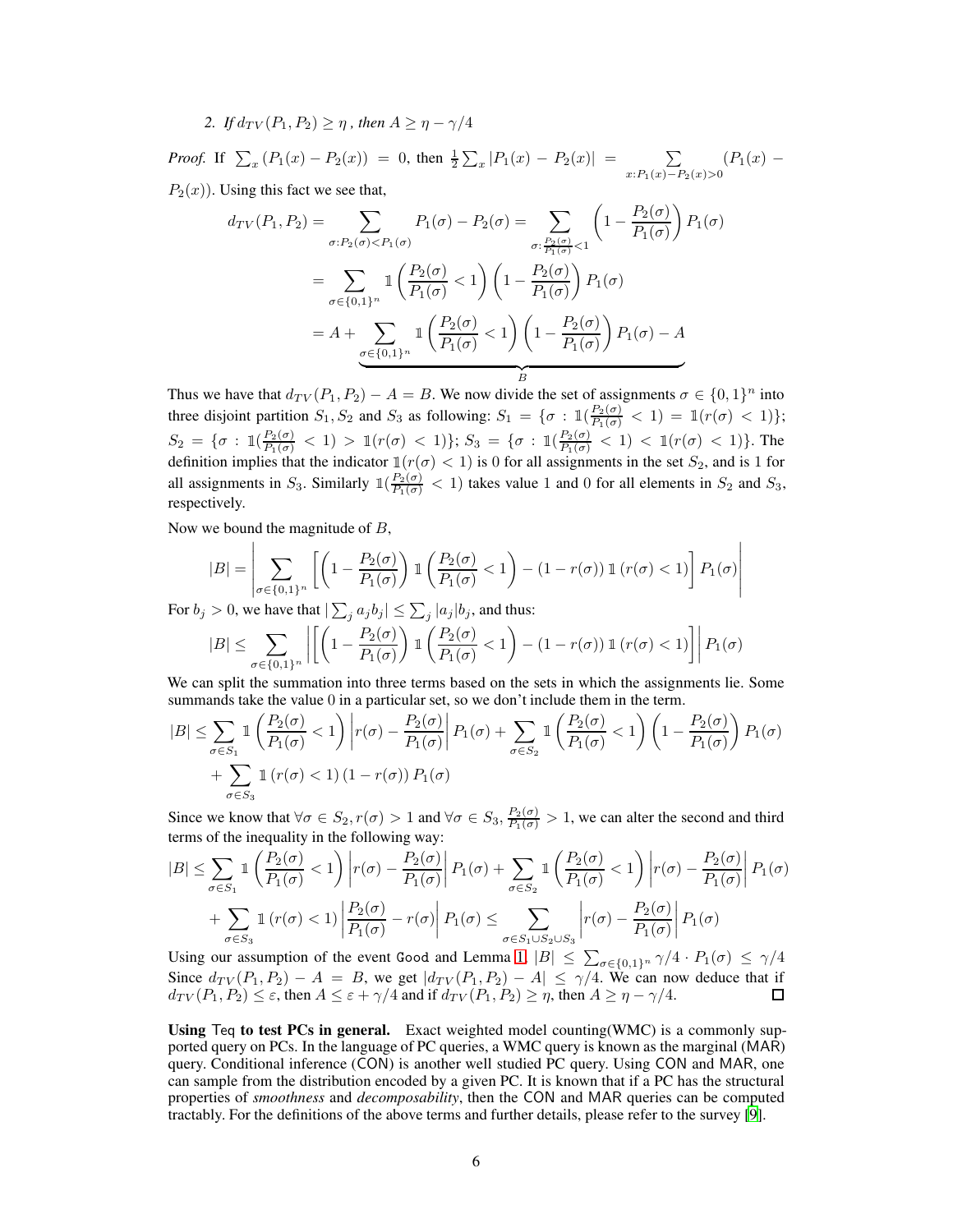# <span id="page-6-0"></span>4 Evaluation

To evaluate the performance of Teq, we implemented a prototype in Python. The prototype uses WAPS<sup>[3](#page-6-1)</sup> [\[17\]](#page-10-19) as a weighted sampler to sample over the input d-DNNF circuits. The primary objective of our experimental evaluation was to seek an answer to the following question: Is Teq able to determine the closeness of a pair of probabilistic circuits by returning Accept if the circuits are  $\varepsilon$ -close and Reject if they are  $\eta$ -far? We test our tool Teq in the following two settings:

- A. The pair of PCs represent small randomly generated circuits and weight functions.
- B. The pair of PCs are from the set of publicly available benchmarks arising from sampling and counting tasks.

Our experiments were conducted on a high performance compute cluster with Intel Xeon(R) E5- 2690 v3@2.60GHz CPU cores. For each benchmark, we use a single core with a timeout of 7200 seconds.

### 4.1 Setting A - Synthetic benchmarks

Dataset Our dataset for experiments conducted in setting A consisted of randomly generated 3-CNFs and with random literal weights. Our dataset consisted of 3-CNFs with {14, 15, 16, 17, 18} variables. Since the circuits are small, we validate the results by computing the actual total variation distance using brute-force.

|           | $d_{TV}$ |                                 |        |        |                        |
|-----------|----------|---------------------------------|--------|--------|------------------------|
| Benchmark |          | $\leq \epsilon \quad \geq \eta$ | Actual | Result | <b>Expected Result</b> |
| 15 3      | 0.75     | 0.94                            | 0.804  | R      | A/R                    |
| 14 2      | 0.8      | 0.9                             | 0.764  | А      | А                      |
| 174       | 0.75     | 0.9                             | 0.941  | R      | R                      |
| 14 1      | 0.9      | 0.99                            | 0.740  | A      | А                      |
| 18 2      | 0.75     | 0.9                             | 0.918  | R      | R                      |

<span id="page-6-2"></span>Table 1: Runtime performance of Teq. We experiment with 375 random PCs with known  $d_{TV}$ , and out of the 375 benchmarks we display 5 in the table and the rest in the supplementary Section [B.](#page-18-0) In the table 'A' represents Accept and 'R' represents Reject. In the last column 'A/R' represents that both Accept and Reject are acceptable outputs for Teq.

Results Our tests terminated with the correct result in less than 10 seconds on all the randomly generated PCs we experimented with. We present the empirical results in Table [1.](#page-6-2) The first column indicates the benchmark's name, the second and third indicate the parameters  $\varepsilon$  and  $\eta$  on which we executed Teq. The fourth column indicates the actual  $d_{TV}$  distance between the two benchmark PCs. The fifth column indicates the output of Teq, and the sixth indicates the expected result. The full detailed results are presented in the appendix Section [B.](#page-18-0)

# 4.2 Setting B - Real-world benchmarks

Dataset We conducted experiments on a range of publicly available benchmarks arising from sampling and counting tasks $4$ . Our dataset contained 100 d-DNNF circuits with weights. We have assigned random weights to literals wherever weights were not readily available. For the empirical evaluation of Teq, we needed pairs of weighted d-DNNFs with known  $d_{TV}$  distance. To generate such a dataset, we first chose a circuit and a weight function, and then we synthesized new weight functions using the technique of *one variable perturbation*, described in the appendix Section [B.1.](#page-18-1)

<sup>3</sup> https://github.com/meelgroup/WAPS

<span id="page-6-3"></span><span id="page-6-1"></span><sup>4</sup> <https://zenodo.org/record/3793090>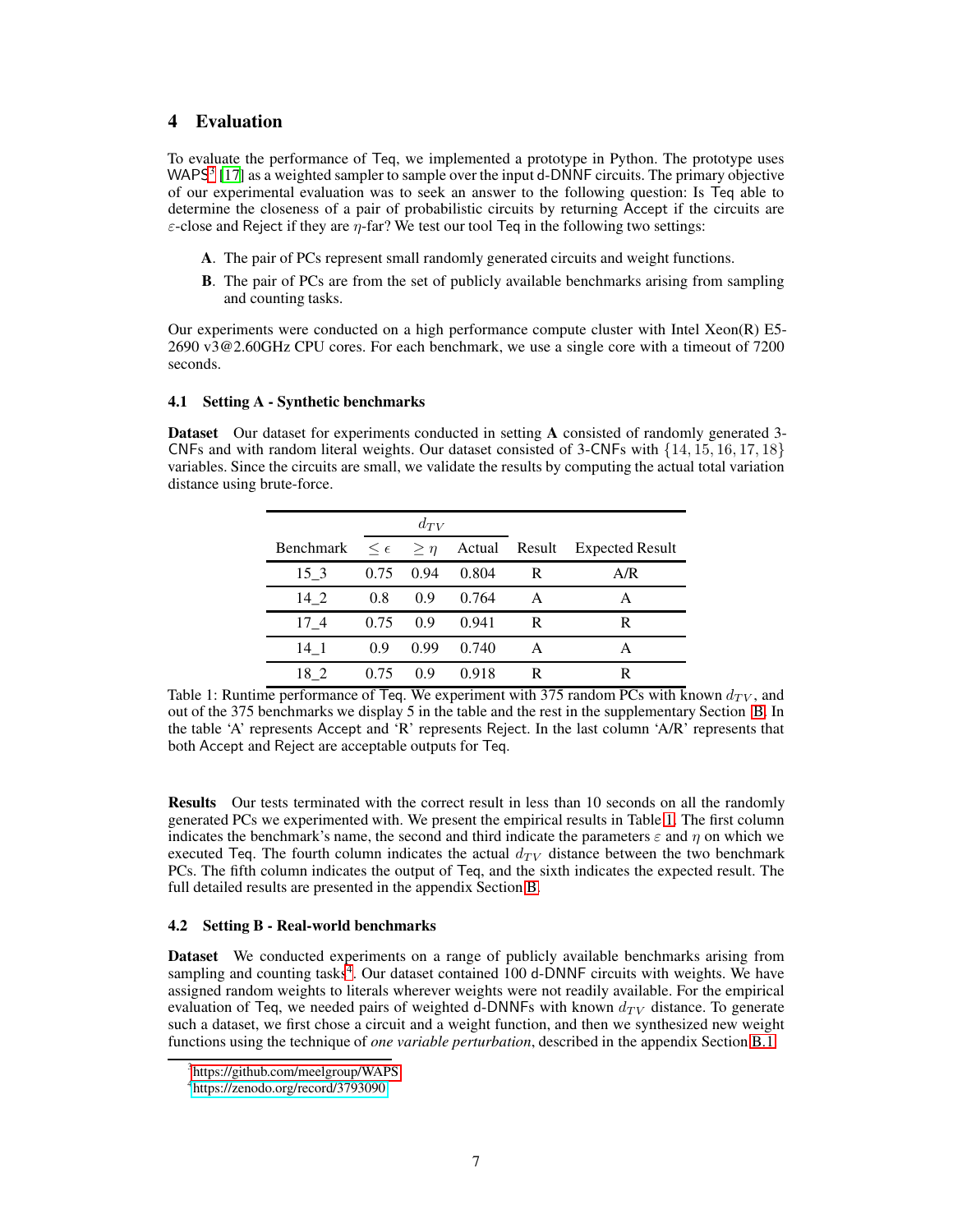|                             |        | $d_{TV} < \varepsilon$ |        | $d_{TV} \geq \eta$ |
|-----------------------------|--------|------------------------|--------|--------------------|
| <b>Benchmark</b>            | Result | Teq(s)                 | Result | Teq(s)             |
| $or -70 - 10 - 8 - UC - 10$ | A      | 23.2                   | R      | 22.82              |
| s641 15 7                   | A      | 33.66                  | R      | 33.51              |
| $or -50 - 5 - 4$            | A      | 414.17                 | R      | 408.59             |
| ProjectService3             | A      | 356.15                 | R      | 356.14             |
| s713 15 7                   | A      | 24.86                  | R      | 24.41              |
| or- $100-10-2$ -UC-30       | A      | 31.04                  | R      | 31.0               |
| s1423a 3 2                  | A      | 153.13                 | R      | 152.81             |
| s1423a_7_4                  | A      | 104.93                 | R      | 103.51             |
| $or -50 - 5 - 10$           | A      | 283.05                 | R      | 282.97             |
| $or-60-20-6-UC-20$          | А      | 363.32                 | R      | 362.8              |

<span id="page-7-1"></span>Table 2: Runtime performance of Teq. We experiment with 100 PCs with known  $d_{TV}$ , and out of the 100 benchmarks we display 10 in the table and the rest in the appendix [B.](#page-18-0) In the table 'A' represents Accept and 'R' represents Reject. The value of the closeness parameter is  $\varepsilon = 0.01$  and the farness parameter is  $\eta = 0.2$ .

**Results** We set the closeness parameter  $\varepsilon$ , farness parameter  $\eta$  and confidence  $\delta$  for Teq to be 0.01, 0.2 and 0.01, respectively. The chosen parameters imply that if the input pair of probabilistic circuits are  $\leq 0.01$  close in  $d_{TV}$ , then Teq returns Accept with probability atleast 0.99, otherwise if the circuits are  $\geq 0.2$  far in  $d_{TV}$ , the algorithm returns Reject with probability at least 0.99. The number of samples required for Teq (indicated by the variable  $m$  as on line [2](#page-4-6) of Algorithm [1\)](#page-4-0) depends only on  $\varepsilon$ ,  $\eta$ ,  $\delta$  and for the values we have chosen, we find that we require  $m = 294$  samples.

Our tests terminated with the correct result in less than 3600 seconds on all the PCs we experimented with. We present the empirical results in Table [2.](#page-7-1) The first column indicates the benchmark's name, the second and third indicate the result and runtime of Teq when presented with a pair of  $\varepsilon$ -close PCs as input. Similarly, the fourth and fifth columns indicate the result and observed runtime of Teq when the input PCs are  $\eta$ -far. The full set of results are presented in the supplementary Section [B.](#page-18-0)

# <span id="page-7-0"></span>5 A characterization of the complexity of testing

In this section, we characterize PCs according to the complexity of closeness and equivalence testing. We present the characterization in Table [3.](#page-8-2) The results presented in the table can be separated into (1) hardness results, and (2) upper bounds. The hardness results, presented in Section [5.2,](#page-8-1) are largely derived from known complexity-theoretic results. The upper bounds, presented in Section [5.1,](#page-7-2) are derived from a combination of established results, our algorithm Teq and the exact equivalence test of Darwiche and Huang [\[13](#page-10-6)](presented in supplementary Section [A.1](#page-12-1) for completeness).

### <span id="page-7-2"></span>5.1 Upper bounds

In Table [3](#page-8-2) we label the pair of classes of PCs that admit a poly-time closeness and equivalence test with green symbols  $C$  and  $E$  respectively. Darwiche and Huang [\[13](#page-10-6)] provided an equivalence test for d-DNNF s. From Theorem [1,](#page-3-1) we know that PCs that supports the Awct and Samp queries in poly-time must also admit a poly-time approximate equivalence test. A weighted model counting algorithms for d-DNNFs was first provided by Darwiche [\[11\]](#page-10-12), and a weighted sampler was provided by [\[17\]](#page-10-19). Arenas et al. [\[1\]](#page-10-13) provided the first approximate counting and uniform sampling algorithm for SDNNFs. Using the following lemma, we show that with the use of chain formulas, the uniform sampling and counting algorithms extend to log-linear SDNNF distributions as well.

**Lemma 3.** *Given a* SDNNF *formula*  $\varphi$  *(with a v-tree T), and a weight function* w, Samp $(\varphi, \mathbf{w})$ *requires polynomial time in the size of*  $\varphi$ *.* 

The proof is provided in the supplementary Section [A.5.](#page-17-0)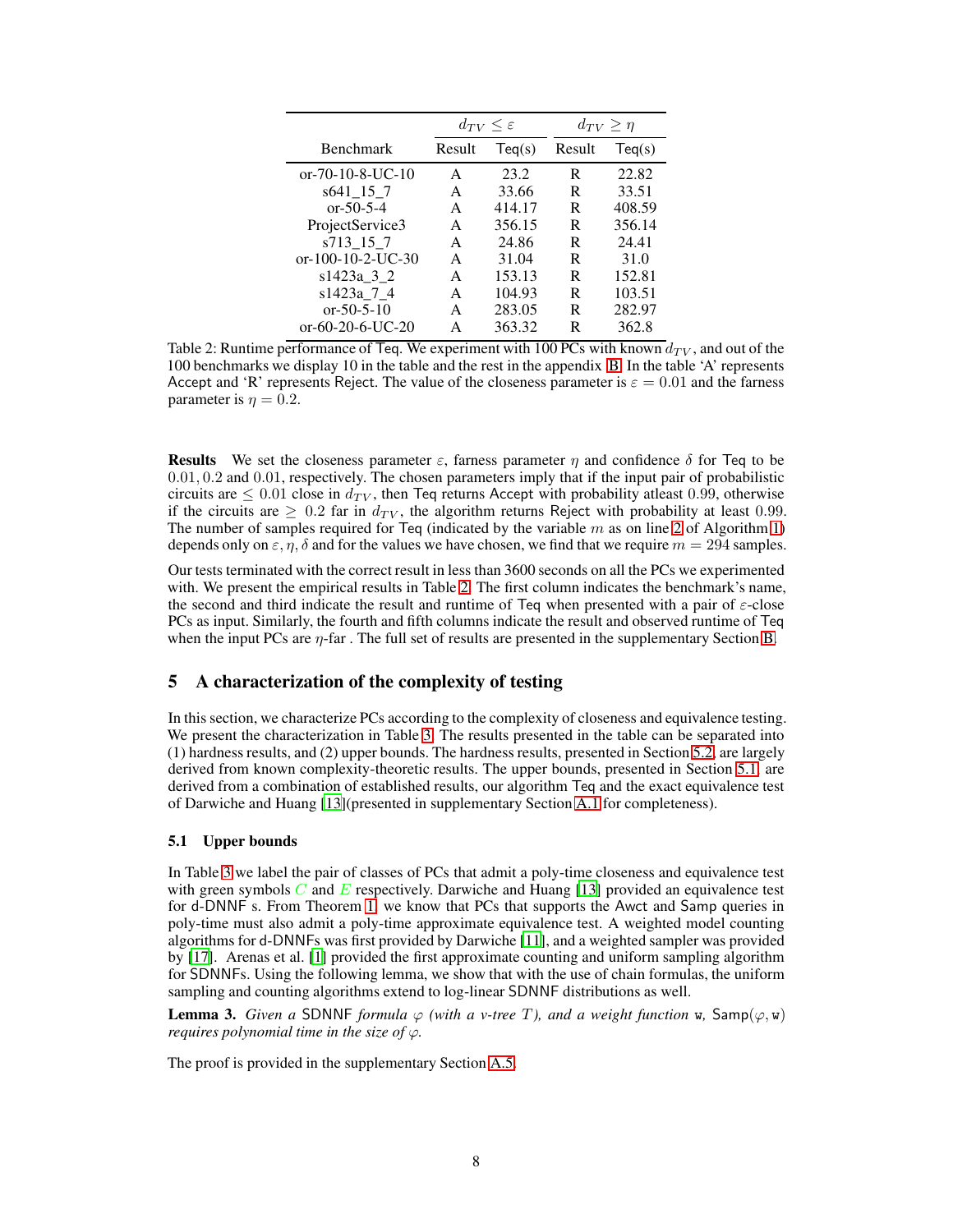|             | <b>NNF</b> | PL         |      | DNNF SDNNF d-DNNF |  |
|-------------|------------|------------|------|-------------------|--|
| <b>NNF</b>  | EC         |            |      |                   |  |
|             | EC         | <b>III</b> |      |                   |  |
| <b>DNNF</b> | EC         | EU         | EU   |                   |  |
| SDNNF       | EC         | EU         | EH   | EC)               |  |
| d-DNNF      | EС         | IIII       | EH I | HХ.               |  |

<span id="page-8-2"></span>Table 3: Summary of results. C (resp. E) indicates that a poly-time closeness (resp. equivalence) test exists. C (resp. E) indicates that a poly-time closeness (equivalence) test exists only if PH collapses. 'U' indicates that the existence of a poly-time test is not known. The table is best viewed in color.

### <span id="page-8-1"></span>5.2 Hardness

In Table [3,](#page-8-2) we claim that the pairs of classes of PCs labeled with symbols  $C$  and  $E$ , cannot be tested in poly-time for closeness equivalence, respectively. Our claim assumes that the polynomial hierarchy (PH) does not collapse. To prove the hardness of testing the labeled pairs, we combine previously known facts about PCs and a few new arguments. Summarizing for brevity,

- We start off by observing that PC families are in a hierarchy, with CNF ⊆ NNF and DNF  $\subset$  SDNNF  $\subset$  DNNF  $[14]$ .
- We then reduce the problem of satisfiability testing of CNFs (NP-hard) and validity testing of DNFs (co-NP-hard) into the problem of equivalence and closeness testing of PCs, in Propositions [1,](#page-17-1) [2](#page-17-2) and [3.](#page-17-3) These propositions and their proofs can be found in the supplementary Section [A.5.](#page-17-0)
- We then connect the existence of poly-time algorithms for equivalence to the collapse of PH via a complexity result due to Karp and Lipton [\[18](#page-10-20)].

The NP-hardness of deciding the equivalence of pairs of DNNFs and pairs of SDNNFs was first shown by Pipatsrisawat and Darwiche [\[28](#page-11-12)]. We recast their proofs in the language of distribution testing for the sake of completeness in the supplementary Section [A.5.](#page-17-0)

### <span id="page-8-0"></span>6 Conclusion and future work

In this paper, we studied the problem of closeness testing of PCs. Before our work, poly-time algorithms were known only for the special case of equivalence testing of PCs; and, no poly-time closeness test was known for any PC. We provided the first such test, called Teq, that used ideas from the field of distribution testing to design a novel algorithm for testing the closeness of PCs. We then implemented a prototype for Teq, and tested it on publicly available benchmarks to determine the runtime performance. Experimental results demonstrate the effectiveness of Teq in practice.

We also characterized PCs with respect to the complexity of deciding equivalence and closeness. We combined known hardness results, reductions, and our proposed algorithm Teq to classify pairs of PCs according to closeness and equivalence testing complexity. Since the characterization is incomplete, as seen in Table [3,](#page-8-2) there are questions left open regarding the existence of tests for certain PCs, which we leave for future work.

# Broader Impact

Recent advances in probabilistic modeling techniques have led to increased adoption of the said techniques in safety-critical domains, thus creating a need for appropriate verification and testing methodologies. This paper seeks to take a step in this direction and focuses on testing properties of probabilistic models likely to find use in safety-critical domains. Since our guarantees are probabilistic, practical adoption of such techniques still requires careful design to handle failures.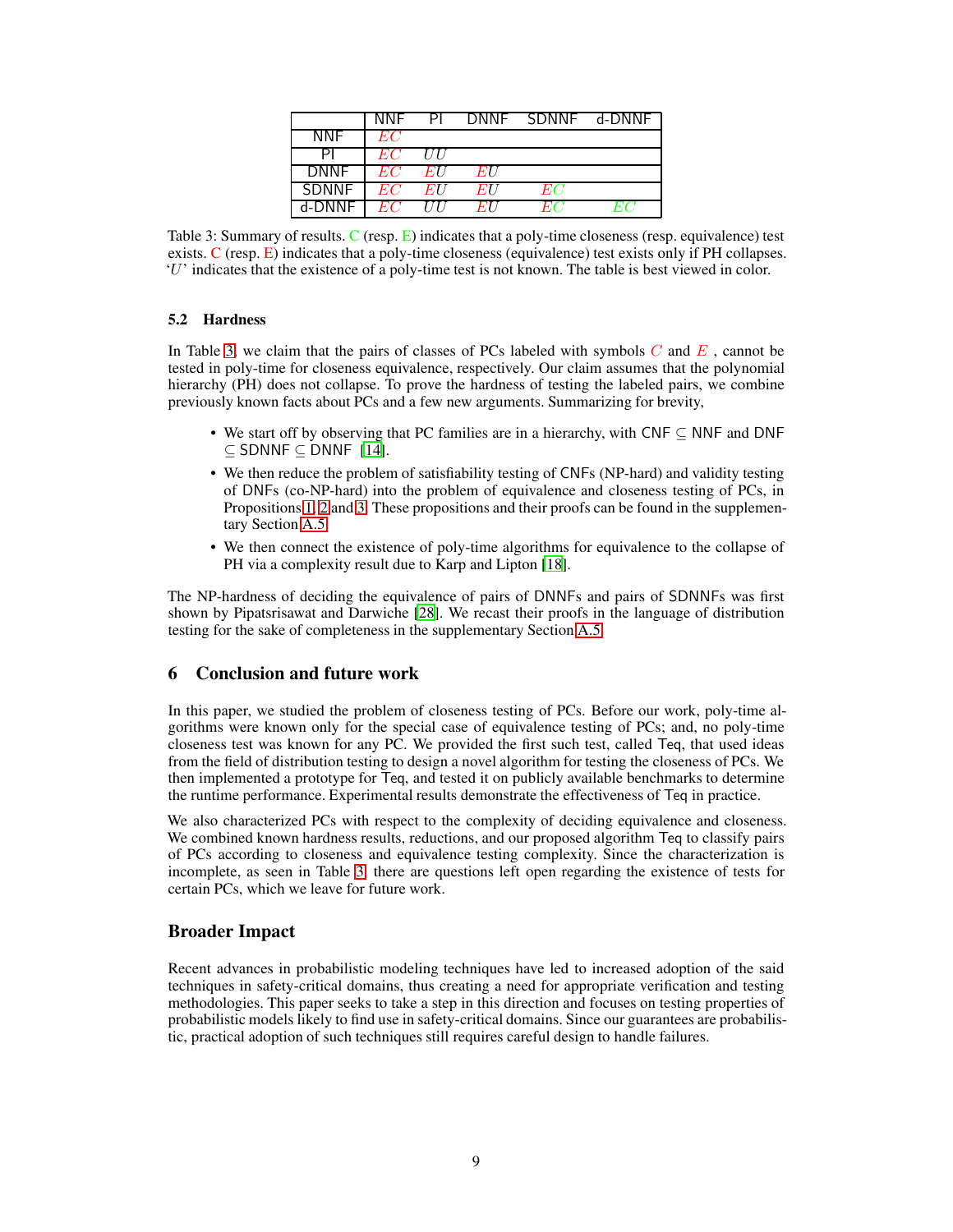# Acknowledgments and Disclosure of Funding

We are grateful to the anonymous reviewers of UAI 2021 and NeurIPS 2021 for their constructive feedback that greatly improved the paper. We would also like to thank Suwei Yang and Lawqueen Kanesh for their useful comments on the earlier drafts of the paper. This work was supported in part by National Research Foundation Singapore under its NRF Fellowship Programme[NRF-NRFFAI1- 2019-0004 ] and AI Singapore Programme [AISG-RP-2018-005], and NUS ODPRT Grant [R-252- 000-685-13]. The computational work for this article was performed on resources of the National Supercomputing Centre, Singapore [\(https://www.nscc.sg\)](https://www.nscc.sg).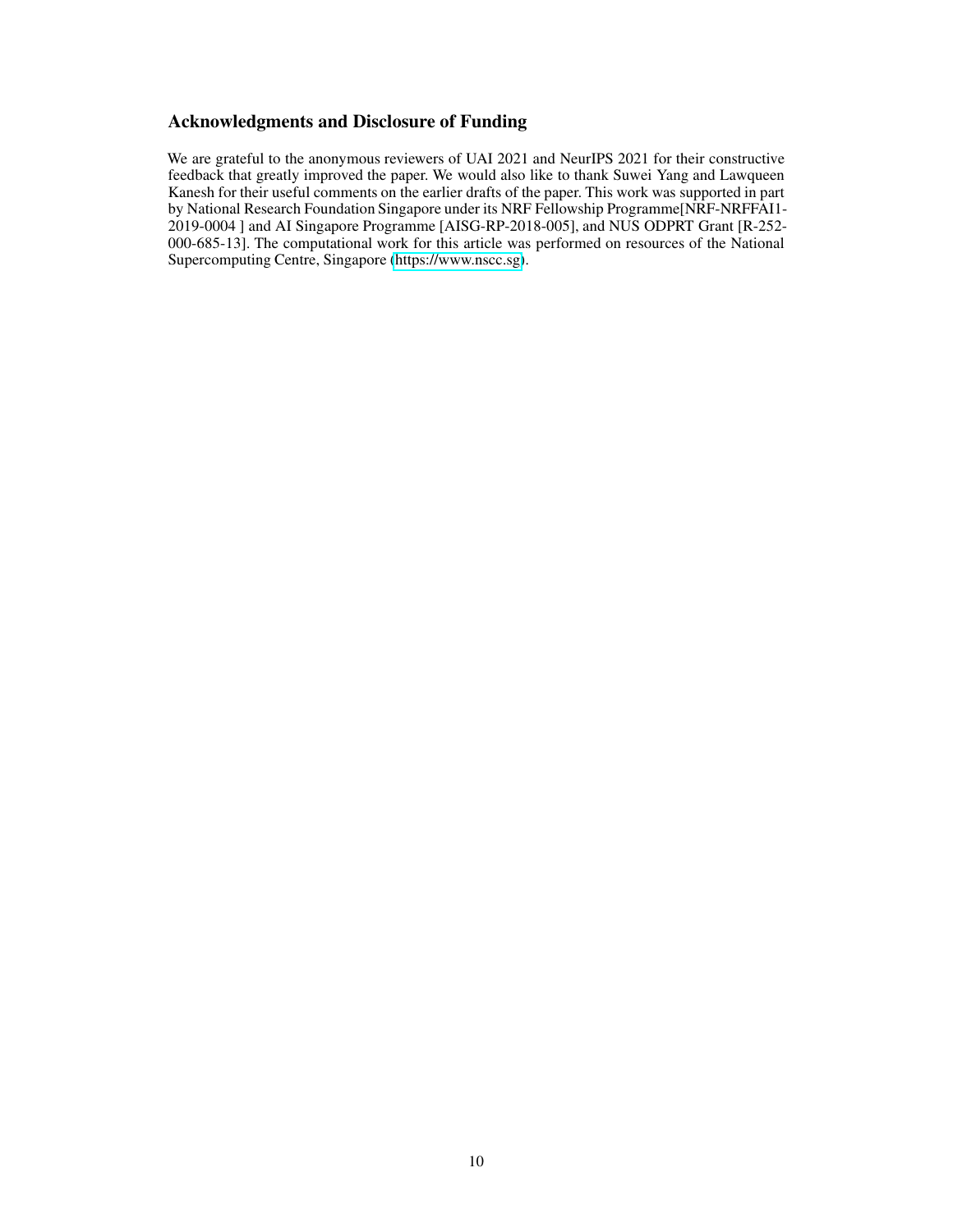# References

- <span id="page-10-13"></span>[1] Marcelo Arenas, Luis Alberto Croquevielle, Rajesh Jayaram, and Cristian Riveros. When is Approximate Counting for Conjunctive Queries Tractable? In *STOC*, 2021.
- <span id="page-10-5"></span>[2] Dominik Aronsky and Peter J Haug. Diagnosing community-acquired pneumonia with a bayesian network. In *Proceedings of the AMIA Symposium*, 1998.
- <span id="page-10-0"></span>[3] Rafael Cano, Carmen Sordo, and José M Gutiérrez. Applications of bayesian networks in meteorology. In *Advances in Bayesian networks*. 2004.
- <span id="page-10-11"></span>[4] Clément Canonne and Ronitt Rubinfeld. Testing probability distributions underlying aggregated data. In *Automata, Languages, and Programming*, 2014.
- <span id="page-10-16"></span>[5] Clément L Canonne. A survey on distribution testing: Your data is big. but is it blue? *Theory of Computing*, 2020.
- <span id="page-10-8"></span>[6] Clément L. Canonne, Ilias Diakonikolas, Daniel M. Kane, and Alistair Stewart. Testing bayesian networks. *IEEE Transactions on Information Theory*, 2020.
- <span id="page-10-17"></span>[7] Sourav Chakraborty and Kuldeep S. Meel. On testing of uniform samplers. In *AAAI*, 2019.
- <span id="page-10-14"></span>[8] Supratik Chakraborty, Dror Fried, Kuldeep S Meel, and Moshe Y Vardi. From weighted to unweighted model counting. In *IJCAI*, 2015.
- <span id="page-10-1"></span>[9] YooJung Choi, Antonio Vergari, and Guy Van den Broeck. Probabilistic circuits: A unifying framework for tractable probabilistic models. 2020.
- <span id="page-10-10"></span>[10] Karine Chubarian and György Turán. Interpretability of bayesian network classifiers: Obdd approximation and polynomial threshold functions. In *ISAIM*, 2020.
- <span id="page-10-12"></span>[11] Adnan Darwiche. On the tractable counting of theory models and its application to truth maintenance and belief revision. *Journal of Applied Non-Classical Logics*, 2001.
- <span id="page-10-21"></span>[12] Adnan Darwiche. A differential approach to inference in bayesian networks. *Journal of the ACM (JACM)*, 2003.
- <span id="page-10-6"></span>[13] Adnan Darwiche and Jinbo Huang. Testing equivalence probabilistically. In *Technical Report*, 2002.
- <span id="page-10-15"></span>[14] Adnan Darwiche and Pierre Marquis. A knowledge compilation map. *JAIR*, 2002.
- <span id="page-10-9"></span>[15] Saikat Dutta, Owolabi Legunsen, Zixin Huang, and Sasa Misailovic. Testing probabilistic programming systems. In *Proc. of Joint Meeting on ESE and FSE*, 2018.
- <span id="page-10-3"></span>[16] Ian J. Goodfellow, Jean Pouget-Abadie, Mehdi Mirza, Bing Xu, David Warde-Farley, Sherjil Ozair, Aaron Courville, and Yoshua Bengio. Generative adversarial networks, 2014.
- <span id="page-10-19"></span>[17] Rahul Gupta, Shubham Sharma, Subhajit Roy, and Kuldeep S Meel. Waps: Weighted and projected sampling. In *TACAS*, 2019.
- <span id="page-10-20"></span>[18] Richard M. Karp and Richard J. Lipton. Some connections between nonuniform and uniform complexity classes. In *STOC*, 1980.
- <span id="page-10-2"></span>[19] Daphne Koller and Nir Friedman. *Probabilistic graphical models: principles and techniques*. MIT press, 2009.
- <span id="page-10-4"></span>[20] Alex Kulesza and Ben Taskar. Determinantal point processes for machine learning. *arXiv preprint arXiv:1207.6083*, 2012.
- <span id="page-10-7"></span>[21] Zinan Lin, Ashish Khetan, Giulia Fanti, and Sewoong Oh. Pacgan: The power of two samples in generative adversarial networks. *NeurIPS*, 2018.
- <span id="page-10-18"></span>[22] Kuldeep S. Meel(r̄), Yash Pote (r̄), and Sourav Chakraborty. On Testing of Samplers. In *NeurIPS*, 2020.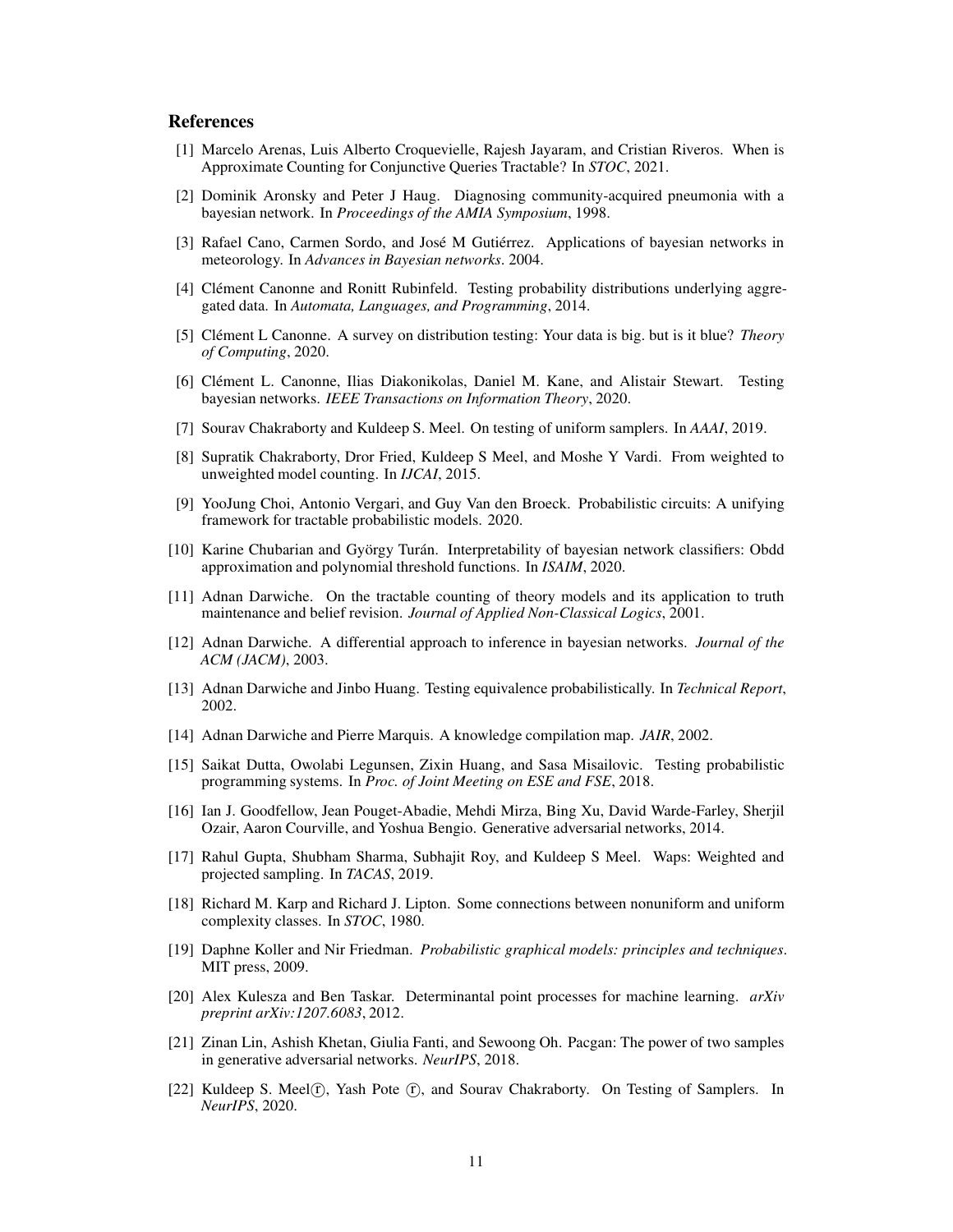- <span id="page-11-6"></span>[23] Andrzej S. Murawski and Joël Ouaknine. On probabilistic program equivalence and refinement. In Martín Abadi and Luca de Alfaro, editors, *CONCUR*, 2005.
- <span id="page-11-11"></span>[24] K.P. Murphy. *Machine Learning: A Probabilistic Perspective*. MIT Press, 2012.
- <span id="page-11-2"></span>[25] Agnieszka Oniśko, Marek J Druzdzel, and Hanna Wasyluk. Extension of the hepar ii model to multiple-disorder diagnosis. In *Intelligent Information Systems*. 2000.
- <span id="page-11-7"></span>[26] Robert Peharz, Steven Lang, Antonio Vergari, Karl Stelzner, Alejandro Molina, Martin Trapp, Guy Van den Broeck, Kristian Kersting, and Zoubin Ghahramani. Einsum networks: Fast and scalable learning of tractable probabilistic circuits. In *ICML*, 2020.
- <span id="page-11-8"></span>[27] Robert Peharz, Antonio Vergari, Karl Stelzner, Alejandro Molina, Xiaoting Shao, Martin Trapp, Kristian Kersting, and Zoubin Ghahramani. Random sum-product networks: A simple and effective approach to probabilistic deep learning. In *UAI*. PMLR, 2020.
- <span id="page-11-12"></span>[28] Knot Pipatsrisawat and Adnan Darwiche. New compilation languages based on structured decomposability. In *AAAI*, 2008.
- <span id="page-11-0"></span>[29] Arthur R Pope and David G Lowe. Probabilistic models of appearance for 3-d object recognition. *International Journal of Computer Vision*, 2000.
- <span id="page-11-1"></span>[30] Alec Radford, Luke Metz, and Soumith Chintala. Unsupervised representation learning with deep convolutional generative adversarial networks. *arXiv preprint arXiv:1511.06434*, 2015.
- <span id="page-11-3"></span>[31] Yasir Rahmatallah, Frank Emmert-Streib, and Galina Glazko. Gene sets net correlations analysis (gsnca): a multivariate differential coexpression test for gene sets. *Bioinformatics*, 2014.
- <span id="page-11-9"></span>[32] Dan Roth. On the hardness of approximate reasoning. *Artificial Intelligence*, 82(1-2), 1996.
- <span id="page-11-4"></span>[33] Nicolas Städler and Sach Mukherjee. Multivariate gene-set testing based on graphical models. *Biostatistics*, 2015.
- <span id="page-11-10"></span>[34] Larry J. Stockmeyer. The polynomial-time hierarchy. *Theoretical Computer Science*, 1976.
- <span id="page-11-5"></span>[35] Weiwei Yin, Swetha Garimalla, Alberto Moreno, Mary R Galinski, and Mark P Styczynski. A tree-like bayesian structure learning algorithm for small-sample datasets from complex biological model systems. *BMC systems biology*, 2015.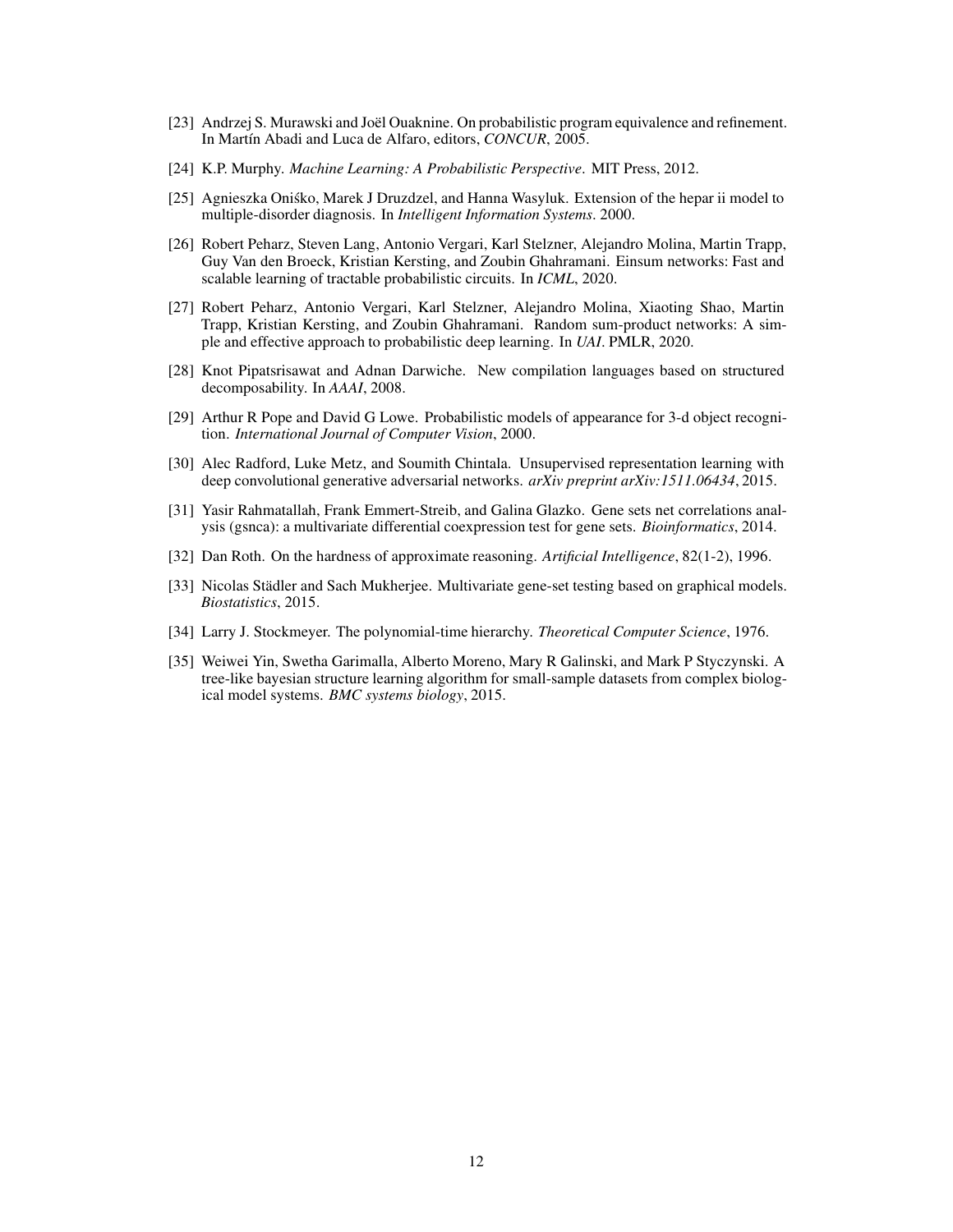### <span id="page-12-1"></span><span id="page-12-0"></span>A Proofs omitted from the paper

#### A.1 A test for equivalence

For the sake of completeness we recast the d-DNNF circuit equivalence test of Darwiche and Huang [\[13](#page-10-6)] into an equivalence test for log-linear probability distributions.

<span id="page-12-2"></span>Algorithm 2 Peq( $\varphi_1$ ,  $w_1$ ,  $\varphi_2$ ,  $w_2$ ,  $\delta$ )

<span id="page-12-4"></span>1:  $m \leftarrow \lceil n/\delta \rceil$ 2:  $\theta \sim [m]^n$ 3: if  $\pi(\varphi_1, w_1)(\theta) = \pi(\varphi_2, w_2)(\theta)$  then 4: Return Accept 5: else 6: Return Reject

The algorithm: The pseudocode for Peq is shown in Algorithm [2.](#page-12-2) Peq takes as input two satisfiable circuits  $\varphi_1, \varphi_2$  defined over n Boolean variables, a pair of weight functions  $\overline{w}_1, \overline{w}_2$  and a tolerance parameter  $\delta \in (0,1)$ . Recall that a circuit  $\varphi$  and a weight function w together define the probability distribution  $P(\varphi, \mathbf{w})$ . Peq returns Accept with confidence 1 if the two probability distributions  $P(\varphi_1, \mathbf{w}_1)$  and  $P(\varphi_2, \mathbf{w}_2)$  are equivalent, i.e.  $d_{TV}(P(\varphi_1, \mathbf{w}_1), P(\varphi_2, \mathbf{w}_2)) = 0$ . If  $d_{TV}(P(\varphi_1, w_1), P(\varphi_2, w_2)) > 0$ , then it returns Reject with confidence at least  $1 - \delta$ .

The algorithm starts by drawing a uniform random assignment  $\theta$  from  $[m]^n$ , where  $m = \lceil n/\delta \rceil$ . Using the procedure given in Proposition [2](#page-13-0) (in Section [A.2\)](#page-12-3), Peq computes the values  $\pi(\varphi_1, \mathbf{w}_1)(\theta)$ and  $\pi(\varphi_2, w_2)(\theta)$ , where  $\pi(\varphi, w)$  is the network polynomial [\[12\]](#page-10-21).  $\pi(\varphi, w)$  defined as:

$$
\pi(\varphi, \mathbf{w}) = \sum_{\sigma \in R_{\varphi}} \frac{\mathbf{w}(\sigma)}{\mathbf{w}(\varphi)} \left( \prod_{x_i \models \sigma} x_i \prod_{\neg x_j \models \sigma} (1 - x_j) \right)
$$

The two values are then compared on line [3,](#page-12-4) and if they are equal the algorithm returns Accept and otherwise returns Reject. The central idea of the test is that whenever the two distributions  $P(\varphi_1, w_1)$ and  $P(\varphi_2, w_2)$  are equivalent, the polynomials  $\pi(\varphi_1, w_1)$  and  $\pi(\varphi_2, w_2)$  are also equivalent, however when they are not equivalent, the polynomials disagree on at least  $1-\delta$  fraction of assignments from the set  $[m]^n$ .

<span id="page-12-3"></span>We formally claim and prove the correctness of Peq in Lemma [4](#page-12-5) in the Section [A.2.](#page-12-3)

#### A.2 An analysis for Algorithm [2](#page-12-2)

In this section, we present the theoretical analysis of Algorithm [2](#page-12-2) (Peq) and the proof of the following lemma.

<span id="page-12-5"></span>**Lemma 4.** *Given two satisfiable probabilistic circuits*  $\varphi_1, \varphi_2$  *and weight functions*  $w_1, w_2$ *, along with confidence parameter*  $\delta \in (0,1)$ *.* 

- A. If  $d_{TV}(P(\varphi_1, w_1), P(\varphi_2, w_2)) = 0$ , then  $\text{Peq}(\varphi_1, w_1, \varphi_2, w_2, \delta)$  *returns* Accept *with probability 1.*
- *B.* If  $d_{TV}(P(\varphi_1, w_1), P(\varphi_2, w_2)) > 0$ , then  $\text{Peq}(\varphi_1, w_1, \varphi_2, w_2, \delta)$  *returns* Reject *with probability at least*  $(1 - \delta)$ *.*

Peq returns Accept if  $\pi(\varphi_1, \mathbf{w}_1)(\sigma) = \pi(\varphi_2, \mathbf{w}_2)(\sigma)$ . Since  $P(\varphi_1, \mathbf{w}_1) \equiv P(\varphi_2, \mathbf{w}_2) \rightarrow \pi(\varphi_1, \mathbf{w}_1) \equiv$  $\pi(\varphi_2, w_2)$ , it follows that Peq always returns Accept for two equivalent probabilistic distributions.

For the proof of Lemma [4\(](#page-12-5)B) we will first define some notation, and then we show (in Lemma [5\)](#page-13-1) that a random assignment over  $[m]^n$  is likely to be a witness for non-equivalence with probability >  $1-\delta$ . The proof immediately follows as we know that Peq returns Reject if  $\pi(\varphi_1, w_1)(\sigma) \neq \pi(\varphi_2, w_2)(\sigma)$ . **Definition 4.**  $\pi|_{x_i=1}(\varphi, \mathbf{w})$  *is a polynomial over*  $n-1$  *variables, obtained by setting the variable*  $x_i$ *to 1. Similarly*  $\pi|_{x_i=0}(\varphi, \mathbf{w})$  *is obtained by setting the variable*  $x_i$  *to 0, thus:* 

$$
\pi(\varphi, \mathbf{w}) = (1 - x_i)\pi|_{x_i=0}(\varphi, \mathbf{w}) + x_i\pi|_{x_i=1}(\varphi, \mathbf{w})
$$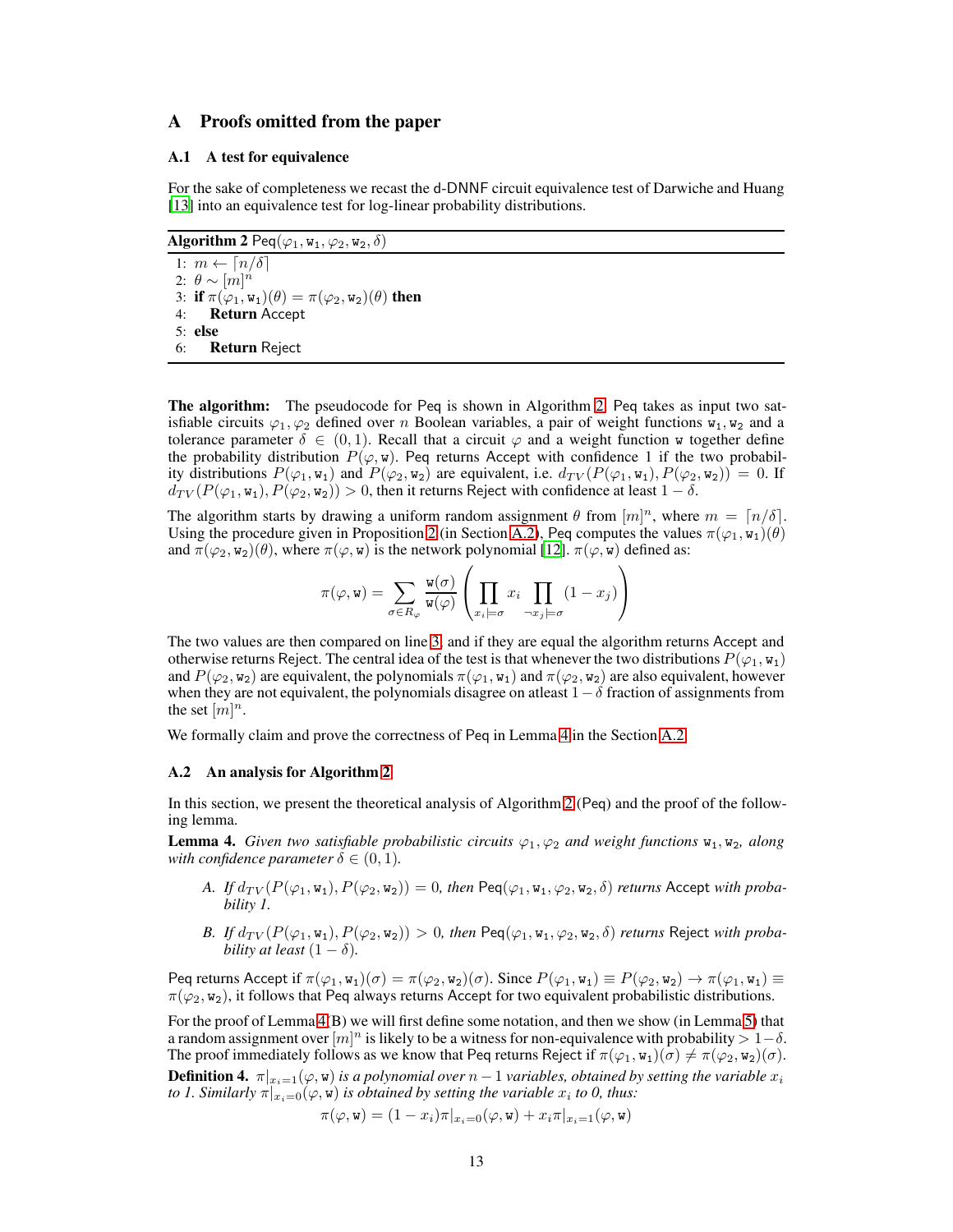From the definition, we can immediately infer the following proposition.

<span id="page-13-2"></span>**Proposition 1.** *If*  $\pi(\varphi_1, \mathbf{w}_1) \neq \pi(\varphi_2, \mathbf{w}_2)$  *then for all*  $x_i$ *, at least one of the following must be true:* 

- $\pi|_{x_i=1}(\varphi_1, \mathbf{w}_1) \neq \pi|_{x_i=1}(\varphi_2, \mathbf{w}_2)$
- $\pi|_{x_i=0}(\varphi_1, w_1) \neq \pi|_{x_i=0}(\varphi_2, w_2)$

For the proofs in this section, we will use the following notation. For a circuit  $\varphi$  defined over the variables  $\{x_1, \ldots, x_n\}$ , we define a polynomial  $P(\varphi, \mathbf{w})$ :  $\{0, 1\}^n \to [0, 1]$ :

$$
P(\varphi, \mathbf{w}) = \sum_{\sigma \in R_{\varphi}} \frac{\mathbf{w}(\sigma)}{\mathbf{w}(\varphi)} \left( \prod_{x_i \models \sigma} x_i \prod_{\neg x_j \models \sigma} (1 - x_j) \right)
$$

We define another polynomial  $\pi(\varphi, \mathbf{w})$  which is  $P(\varphi, \mathbf{w})$  but defined from  $[m]^n \to \mathbb{Q}$  where  $[m] =$  $\{1 \ldots, m\}.$ 

To show that the polynomial  $\pi(\varphi, w)$  can be computed in time polynomial in the size of the representation, we will adapt the procedure given by [\[13](#page-10-6)].

<span id="page-13-0"></span>**Proposition 2.** Let  $\varphi$  be a circuit over the set  $X = \{x_1, \ldots, x_n\}$  of n variables, that admits poly*time WMC. Let*  $w: X \to \mathbb{Q}^+$  *be a weight function and let*  $\theta \in [m]^n$  *be an assignment to the variables in* X *and*  $\theta(x)$  *be the assignment to variable*  $x \in X$  *in*  $\theta$ *. For each node*  $\eta$  *in the circuit, define a function* S() *recursively as follows:*

- $S(\eta) = \sum_i S(n_i)$ , where  $\eta$  is an or-node with children  $n_i$ .
- $S(\eta) = \prod_i S(n_i)$ , where  $\eta$  is an and-node with children  $n_i$ .

•  $S(\eta) =$  $\sqrt{ }$  $\int$  $\overline{a}$ 0, *if* η *is a leaf node false* 1, *if* η *is a leaf node true*  $w(x)\theta(x)$ , *if*  $\eta$  *is a leaf node*  $x \in X$  $(1 - w(x))(1 - \theta(x)),$  *if*  $\eta$  *is a leaf node*  $\neg x, x \in X$ 

•  $\pi(\varphi, \mathbf{w}) = S(\eta)/\mathbf{w}(\varphi)$ , where  $\eta$  is the root node

*We can compute the quantity*  $w(\varphi)$  *in linear time due to our assumption of poly-time WMC, hence we can find*  $\pi(\varphi, \mathbf{w})(\theta)$  *in time linear in the size of the* **d-DNNF**.

<span id="page-13-1"></span>**Lemma 5.** *For a random assignment*  $\sigma \sim [m]^n$ ,  $Pr[\pi(\varphi_1, \mathbf{w}_1)(\sigma) \neq \pi(\varphi_2, \mathbf{w}_2)(\sigma) | P(\varphi_1, \mathbf{w}_1) \neq$  $P(\varphi_2, w_2) > 1 - \delta$ 

*Proof.* For  $n = 1$ ,  $\sigma$  is an assignment to a single variable x. The polynomial on the single variable x can be parameterised as  $\pi(\varphi, \mathbf{w})(x) = \alpha x + (1 - \alpha)(1 - x)$  where parameter  $\alpha = \frac{\mathbf{w}(\mathbf{x})}{\sum_{\theta \in R_{\varphi}} \mathbf{w}(\theta)}$ . Let polynomials  $\pi(\varphi_1, w_1), \pi(\varphi_2, w_2)$  be parameterised with  $\alpha_1, \alpha_2$ , respectively. Our assumption that  $P(\varphi_1, \mathbf{w}_1) \not\equiv P(\varphi_2, \mathbf{w}_2)$  immediately leads to the fact that  $\pi(\varphi_1, \mathbf{w}_1) \not\equiv \pi(\varphi_2, \mathbf{w}_2)$  which in turn implies that  $\alpha_1 \neq \alpha_2$ .

The the set of inputs  $x$  for which two non-equivalent polynomials agree is given by,

$$
\pi(\varphi_1, \mathbf{w}_1)(x) = \pi(\varphi_2, \mathbf{w}_2)(x)
$$

$$
\alpha_1 x + (1 - \alpha_1)(1 - x) = \alpha_2 x + (1 - \alpha_2)(1 - x)
$$

$$
2(\alpha_1 - \alpha_2)x = \alpha_1 - \alpha_2
$$

$$
x = 1/2
$$

From the initial assumption we know that  $x$  can only take integer values, hence there are no inputs in the set  $[m]$  for which  $\pi(\varphi_1, w_1)(\sigma) \neq \pi(\varphi_2, w_2)(\sigma)$ . Thus, for  $n = 1$ , and any  $\sigma$ ,  $Pr[\pi(\varphi_1, w_1)(\sigma) \neq$  $\pi(\varphi_2, \mathbf{w}_2)(\sigma) | P(\varphi_1, \mathbf{w}_1) \not\equiv P(\varphi_2, \mathbf{w}_2) ] = 0$ 

We now assume that the hypothesis holds for  $n - 1$  variables. Consider polynomials  $\pi(\varphi_1, \mathbf{w}_1) \neq$  $\pi(\varphi_2, w_2)$  over n variables. From Prop [1](#page-13-2) we know that at least one of the following holds: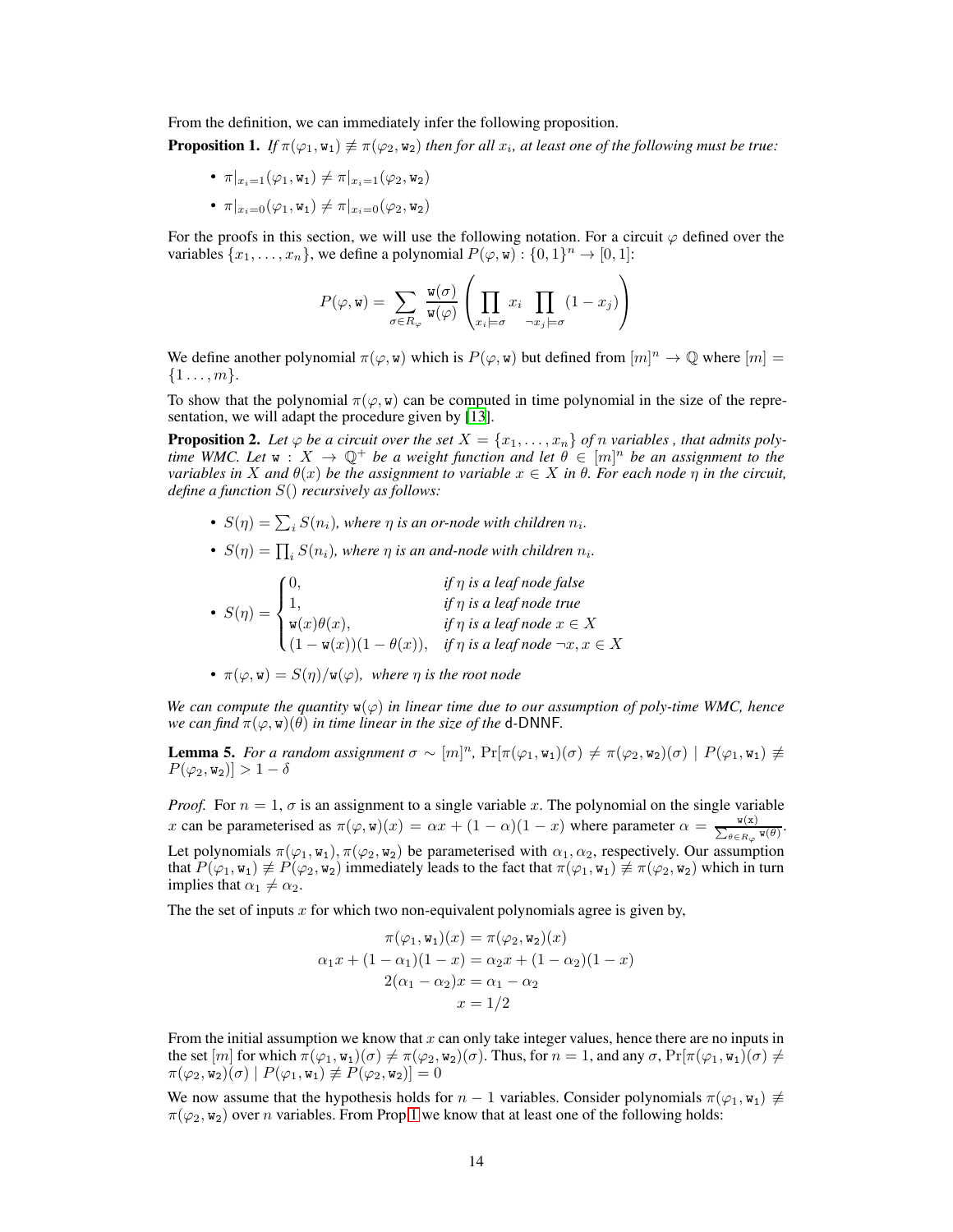- $\pi|_{x_i=1}(\varphi_1, \mathbf{w}_1) \neq \pi|_{x_i=1}(\varphi_2, \mathbf{w}_2)$
- $\pi|_{x_i=0}(\varphi_1, w_1) \neq \pi|_{x_i=0}(\varphi_2, w_2)$

Without any loss of generality we assume the latter. Then we know that there exists a set  $\Sigma \subseteq$  $[m]^{n-1}, |\Sigma| \ge (m-1)^{n-1}$ , such that

$$
\forall_{\sigma \in \Sigma}, \pi|_{x_n=0}(\varphi_1, \mathbf{w_1})(\sigma) \neq \pi|_{x_n=0}(\varphi_2, \mathbf{w_2})(\sigma)
$$

The set of assignments  $\sigma$  for which  $\pi(\varphi_1, w_1)(\sigma) = \pi(\varphi_2, w_2)(\sigma)$  is given by,

$$
\pi(\varphi_1, \mathbf{w}_1)(\sigma) = \pi(\varphi_2, \mathbf{w}_2)(\sigma)
$$
  

$$
(1 - x_n)\pi|_{x_n=0}(\varphi_1, \mathbf{w}_1)(\sigma) + x_n\pi|_{x_n=1}(\varphi_1, \mathbf{w}_1)(\sigma) = (1 - x_n)\pi|_{x_n=0}(\varphi_2, \mathbf{w}_2)(\sigma) + x_n\pi|_{x_n=1}(\varphi_2, \mathbf{w}_2)(\sigma)
$$
  

$$
x_n(\pi|_{x_n=1}(\varphi_1, \mathbf{w}_1)(\sigma) - \pi|_{x_n=0}(\varphi_1, \mathbf{w}_1)(\sigma) - \pi|_{x_n=1}(\varphi_2, \mathbf{w}_2)(\sigma) + \pi|_{x_n=0}(\varphi_2, \mathbf{w}_2)(\sigma))
$$

 $=\pi|_{x_n=0}(\varphi_2,\mathbf{w}_2)(\sigma)-\pi|_{x_n=0}(\varphi_1,\mathbf{w}_1)(\sigma)$ 

From the assumptions we know that there are at least  $(m - 1)^{n-1}$  assignments  $\sigma$  s.t.  $\pi|_{x_n=0}(\varphi_2,\mathbf{w}_2)(\sigma)-\pi|_{x_n=0}(\varphi_1,\mathbf{w}_1)(\sigma)\neq 0$ , from which we can conclude that the RHS is nonzero. Thus for all such  $\sigma$  there can be at most one value of  $x_n$  for which the equality holds, which leaves  $m-1$  values which  $x_n$  cannot take. Thus there are at least  $(m-1) \times (m-1)^{n-1} = (m-1)^n$ assignments to *n* variables for which  $\pi(\varphi_1, \mathbf{w}_1)(\sigma) \neq \pi(\varphi_2, \mathbf{w}_2)(\sigma)$ .

Since the total number of assignments for *n* variables is  $m<sup>n</sup>$ , out of which  $(m-1)<sup>n</sup>$  witness the nonequivalence of the two probability distributions, we know that for a randomly chosen assignment  $\sigma \sim [m]^n$ , we have

$$
\Pr[\pi(\varphi_1, \mathbf{w}_1)(\sigma) \neq \pi(\varphi_2, \mathbf{w}_2)(\sigma) \mid P(\varphi_1, \mathbf{w}_1) \neq P(\varphi_2, \mathbf{w}_2)] \geq \frac{(m-1)^n}{m^n} \geq \left(1 - \frac{\delta}{n}\right)^n
$$
  
> 1 - \delta (using m from Algorithm 2)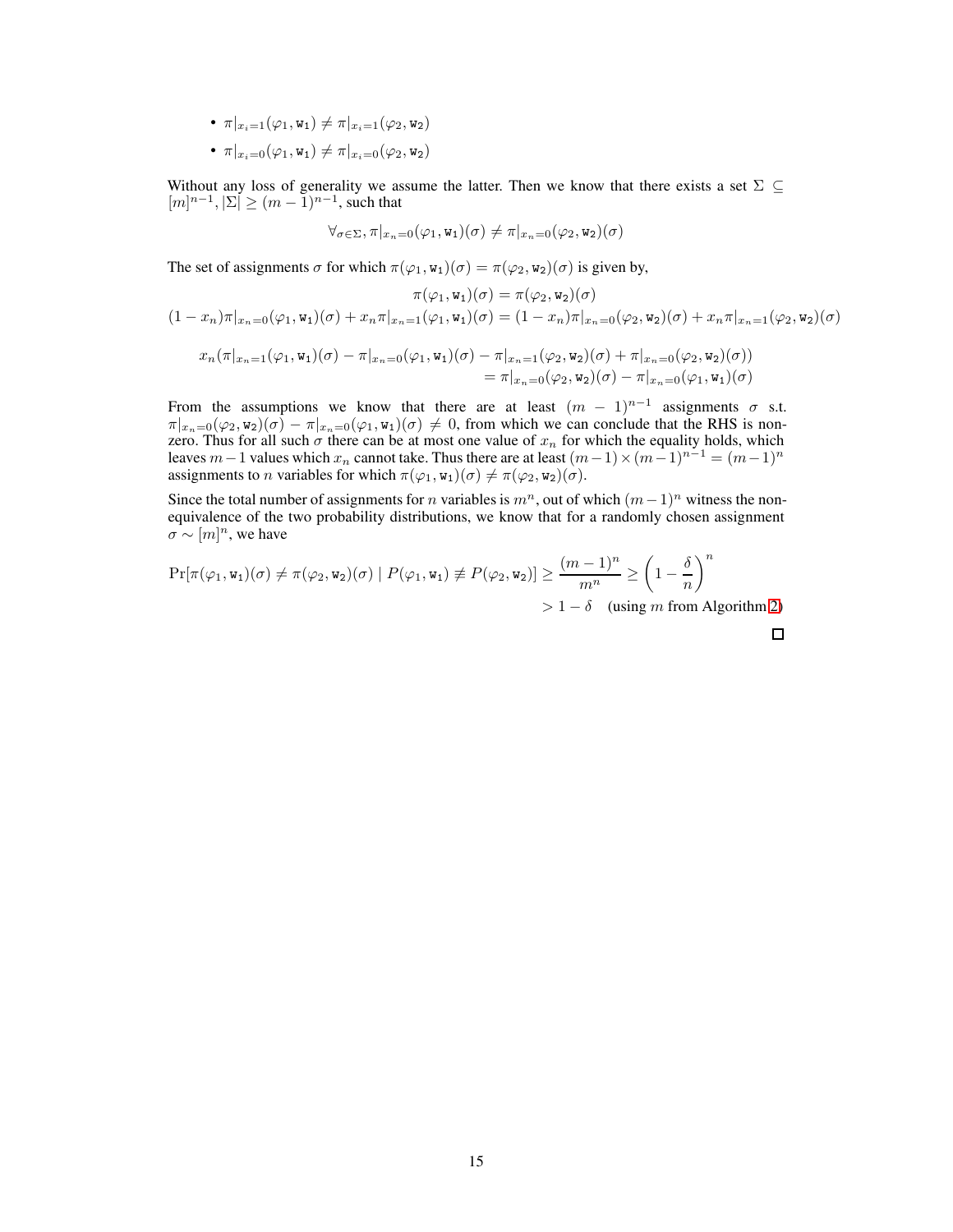#### A.3 Omitted proof from the analysis of Algorithm [1](#page-4-0)

In this subsection, we present the proof of Theorem [1\(](#page-3-1)B), and Theorem [2.](#page-3-2) Recall that we use  $P_1$  and  $P_2$  to refer to  $P(\varphi_1, \mathbf{w}_1)$  and  $P(\varphi_2, \mathbf{w}_2)$ , respectively.

#### <span id="page-15-1"></span>A.4 Proof of Lemma [1](#page-4-5)

*Proof.* The quantity  $r(\sigma)$  (line [10](#page-4-2) from Algorithm [1\)](#page-4-0) conditioned on the event  $\overline{;\text{fail}_{i}} \subset \text{Good}$ :

$$
r(\sigma)=\frac{\mathtt{w_2}(\sigma)}{\mathsf{Awct}(\sqrt{1+\gamma/4}-1,\delta/8,\varphi_2,\mathtt{w_2})}\cdot\frac{\mathsf{Awct}(\sqrt{1+\gamma/4}-1,\delta/8,\varphi_1,\mathtt{w_1})}{\mathtt{w_1}(\sigma)}
$$

Conditioned on the events Pass<sub>1</sub>, Pass<sub>2</sub> ⊂ Good, we know that with probability 1:

$$
\frac{\mathsf{w}_2(\sigma)\mathsf{w}_1(\varphi_1)}{\mathsf{w}_2(\varphi_2)\mathsf{w}_1(\sigma)}(\sqrt{1+\gamma/4})^{-2} < r(\sigma) < (\sqrt{1+\gamma/4})^2\frac{\mathsf{w}_2(\sigma)\mathsf{w}_1(\varphi_1)}{\mathsf{w}_2(\varphi_2)\mathsf{w}_1(\sigma)}
$$

<span id="page-15-2"></span> $\Box$ 

Which gives us:  $\frac{P_2(\sigma)}{P_1(\sigma)}(1+\gamma/4)^{-1} < r(\sigma) < (1+\gamma/4)\frac{P_2(\sigma)}{P_1(\sigma)}$  and therefore,  $\left|r(\sigma)-\frac{P_2(\sigma)}{P_1(\sigma)}\right|$  $P_1(\sigma)$  $\left| \leq \frac{P_2(\sigma)}{P_1(\sigma)} \right|$  $\frac{F_2(\sigma)}{P_1(\sigma)} \cdot \max_{0 \leq \gamma \leq 1}$  $\left(\gamma/4, 1-\frac{1}{1+\gamma/4}\right) \leq \frac{P_2(\sigma)}{P_1(\sigma)}$  $\frac{F_2(\sigma)}{P_1(\sigma)} \cdot \gamma/4$ 

### A.4.1 Proof of Theorem [1\(](#page-3-1)A)

*Proof.* We assume the event Good. Let  $\sigma_i$  be the sample returned by the sampler Samp in the *i*th iteration. If  $r(\sigma_i) > 1$ , Γ[i] takes value 0, else Γ[i] = 1 –  $r(\sigma_i)$ . Thus Γ[i] is a r.v. which takes on a value from [0, 1]. We can write  $\Gamma[i] = \mathbb{1} (r(\sigma_i) < 1) (1 - r(\sigma_i))$  The expectation of  $\Gamma[i]$  is:

$$
\mathbb{E}[\Gamma[i]] = \sum_{\sigma \in \{0,1\}^n} \mathbb{1}\left(r(\sigma) < 1\right) \left(1 - r(\sigma)\right) \cdot \Pr[\mathsf{Samp}(\gamma/(4\eta - 2\gamma), \delta/4m, \varphi_1, \mathbf{w}_1) = \sigma] \tag{2}
$$

According to definition [3,](#page-2-0) and our assumption of  $\overline{Paul}_1 \subset$  Good, we know that with probability 1  $Pr[\textsf{Samp}(\gamma/(4\eta-2\gamma), \delta/4m, \varphi_1, \mathbf{w}_1) = \sigma] \leq (1 + \gamma/(4\eta-2\gamma))P_1(\sigma)$ . Thus we have,

$$
\mathbb{E}[\Gamma[i]] \leq \sum_{\sigma \in \{0,1\}^n} \mathbb{1} \left( r(\sigma) < 1 \right) \left( 1 - r(\sigma) \right) \cdot \left( 1 + \gamma / (4\eta - 2\gamma) \right) P_1(\sigma)
$$

Recall that in Lemma [2,](#page-4-7) we define  $A = \sum_{\sigma \in \{0,1\}^n} \mathbb{1}(r(\sigma) < 1) (1 - r(\sigma)) P_1(\sigma)$ . Therefore, we can simplify the above expression as:  $\mathbb{E}[\Gamma[i]] = (1 + \gamma/(4\eta - 2\gamma)) \cdot A$ . We can then use the assumption of  $\varepsilon$ -closeness and the result of Lemma [2-](#page-4-7)1 to find a bound on the expectation,

$$
\mathbb{E}[\Gamma[i]] \leq (1+\gamma/(4\eta-2\gamma))\left(\varepsilon+\gamma/4\right) \leq \varepsilon+\gamma/2
$$

Using the linearity of expectation we get:  $\mathbb{E}\left[\sum_{i\in[m]}\Gamma[i]\right] < m(\varepsilon+\gamma/2)$ . Teq returns Reject when  $\sum_{i\in[m]} \Gamma[i] > m(\varepsilon + \gamma)$  on line [13.](#page-4-8) Since the  $\Gamma[i]$ 's are i.i.d random variables taking values in [0, 1], we apply the Chernoff bound to find the probability of Accept, assuming the event Good:

$$
\Pr\left[\text{Teq returns Accept}\left|\text{Good}\right] = 1 - \Pr\left[\sum_{i \in [m]} \Gamma[i] > m(\varepsilon + \gamma)\right] \ge 1 - 2e^{-\gamma^2 m/2} \ge 1 - \delta/2
$$

The value for m is taken from line [2](#page-4-6) of Algorithm [1.](#page-4-0) Using  $(1)$ , we see that the probability of Teq returning Accept is: Pr[Teq returns Accept]  $\geq$  Pr[Teq returns Accept | Good] Pr[Good] =  $(1 - \delta/2)(1 - \delta/2) > 1 - \delta$  $(1 - \delta/2)(1 - \delta/2) \geq 1 - \delta$ 

#### <span id="page-15-0"></span>A.4.2 Proof of Theorem [1\(](#page-3-1)B)

*Proof.* First we assume the event Good. Then according to definition [3,](#page-2-0) we know that with probability 1 (since we assume event  $\overline{[\text{Tail}_i]} \subset \text{Good}$ )

$$
\Pr[\mathsf{Samp}(\gamma/(4\eta-2\gamma), \delta/4m, \varphi_1, \mathbf{w}_1) = \sigma] \ge \frac{P_1(\sigma)}{(1 + \gamma/(4\eta - 2\gamma))}
$$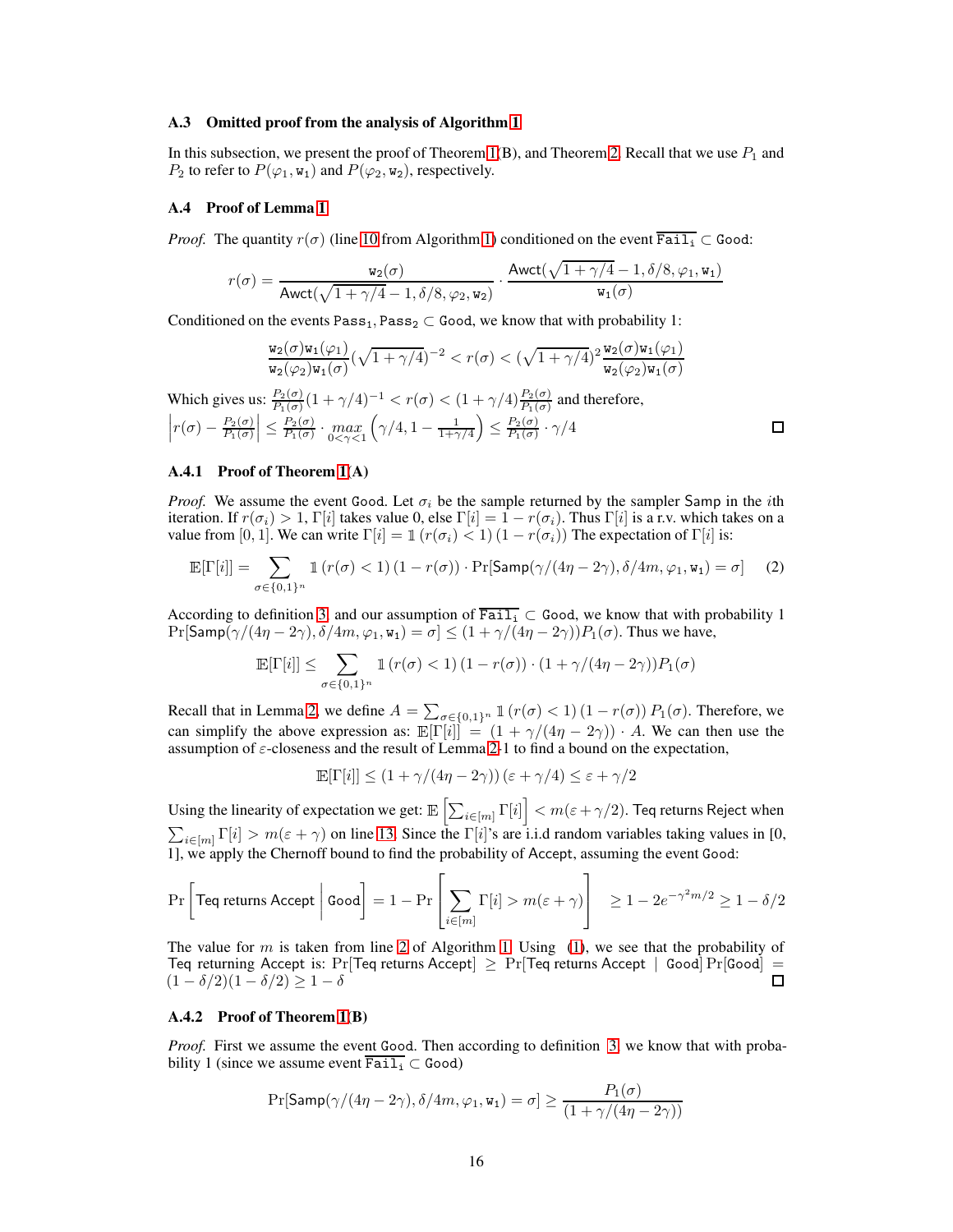Thus substituting into [\(2\)](#page-15-2), we get

$$
\mathbb{E}[\Gamma[i]] \ge \sum_{\sigma \in \{0,1\}^n} \mathbb{1}\left(r(\sigma) < 1\right) \left(1 - r(\sigma)\right) \frac{P_1(\sigma_i)}{1 + \gamma/(4\eta - 2\gamma)}\tag{3}
$$

Then we use the  $\eta$ -farness assumption and Lemma [2-](#page-4-7)2

$$
\mathbb{E}[\Gamma[i]] \ge \frac{\eta - \gamma/4}{1 + \gamma/(4\eta - 2\gamma)} = \eta - \gamma/2
$$
\n(4)

The algorithm returns Accept when  $\sum_{i \in [m]} \Gamma[i] \le m(\varepsilon + \gamma)$  (on line [13\)](#page-4-8). Then using [\(4\)](#page-16-1) and the linearity of expectation.

<span id="page-16-1"></span>
$$
\mathbb{E}\left[\sum_{i\in[m]}\Gamma[i]]\right] \geq m(\eta-\gamma/2)
$$

Since the  $\Gamma[i]$ 's are i.i.d random variables taking values in [0, 1], we apply the Chernoff bound to find the probability of Reject, given the assumption of the event Good:

$$
\Pr[\text{Teq returns Reject} \mid \text{Good}] = 1 - \Pr\left[\sum_{i \in [m]} \Gamma[i] \le m(\varepsilon + \gamma)\right]
$$
  
\n
$$
\ge 1 - \Pr\left[m(\eta - \gamma/2) - \sum_{i \in [m]} \Gamma[i] \ge m(\eta - \gamma/2 - \varepsilon - \gamma)\right]
$$
  
\n
$$
\ge 1 - \Pr\left[\sum_{i \in [m]} \Gamma[i] - m(\eta - \gamma/2)| \ge m\gamma/2\right]
$$
  
\n
$$
\ge 1 - 2e^{-\gamma^2 m/2} \ge 1 - \delta/2 \quad \text{(Substituting } m \text{ as in line 2)}
$$

Hence, the probability that Algorithm [1](#page-4-0) returns Reject is

$$
Pr[Teq returns Reject] \ge Pr [Teq returns Reject | Good] Pr [Good]
$$

$$
= (1 - \delta/2)(1 - \delta/2) \ge 1 - \delta \quad (Using (1))
$$

 $\Box$ 

#### <span id="page-16-0"></span>A.4.3 Proof of Theorem [2](#page-3-2)

*Proof.* Teq makes two calls to Awct on line [4](#page-4-3) and [5](#page-4-4) of Algorithm [1.](#page-4-0) According to defini-tion [2,](#page-2-1) the runtime of the Awct $(\sqrt{1 + \gamma/4} - 1, \delta/8, \varphi, \mathbf{w})$  query is  $T(\sqrt{1 + \gamma/4} - 1, \delta/8, \varphi)$  $poly((\sqrt{1 + \gamma/4} - 1)^{-1}, \log(\delta^{-1}), |\varphi|).$ 

Using the identity  $1 + \frac{x}{2} - \frac{x^2}{2} \le \sqrt{1 + x}$  for  $x \ge 0$  and the fact that  $\gamma \in (0, 1)$ 1  $\sqrt{1 + \gamma/4} - 1$ 1  $\frac{1}{\gamma/8-\gamma^2/32} < \frac{11}{\gamma}$  $\gamma$ 

Hence any  $poly((\sqrt{1 + \gamma/4} - 1)^{-1})$  algorithm also runs in  $poly(\gamma^{-1})$ . Thus the Awct queries run in  $O(poly(\gamma^{-1}, \log(\delta^{-1}), max(|\varphi_1|, |\varphi_2|)))$ 

Teq makes  $m = \left\lceil \log(2/\delta)/2\gamma^2 \right\rceil$  calls to Samp on lines [7](#page-4-1) of Algorithm [1.](#page-4-0) According to definition [3,](#page-2-0) the runtime of the Samp $(\gamma/(4\eta - 2\gamma), \delta/4m, \varphi_1, w_1)$  query is  $T(\gamma/(4\eta - 1))$  $(2\gamma)$ ,  $\delta/4m$ ,  $|\varphi_1|$  =  $poly((\gamma/(4\eta - 2\gamma))^{-1}$ ,  $log((\delta/4m)^{-1})$ ,  $|\varphi_1|$ ). First we see that  $\frac{4\eta - 2\gamma}{\gamma} < \frac{4}{\gamma}$ , thus the algorithm remains in  $poly(\gamma^{-1})$ . We then see that  $log(4m/\delta) = log(4m) +$  $\log(\delta^{-1})$ . Since  $\log(m) \in poly(\log(\gamma^{-1}), \log \log(\delta^{-1}))$ , we know that Samp queries run in  $O(poly(\gamma^{-1}, \log(\delta^{-1}), max(|\varphi_1|, |\varphi_2|))).$ 

Since each Samp call and each Awct call requires atmost polynomial time in terms of  $\gamma^{-1}$ ,  $\log(\delta^{-1})$ and  $max(|\varphi_1|, |\varphi_2|)$  we know that the algorithm itself runs in time polynomial in  $\gamma^{-1}$ ,  $\log(\delta^{-1})$  and  $max(|\varphi_1|, |\varphi_2|).$ 口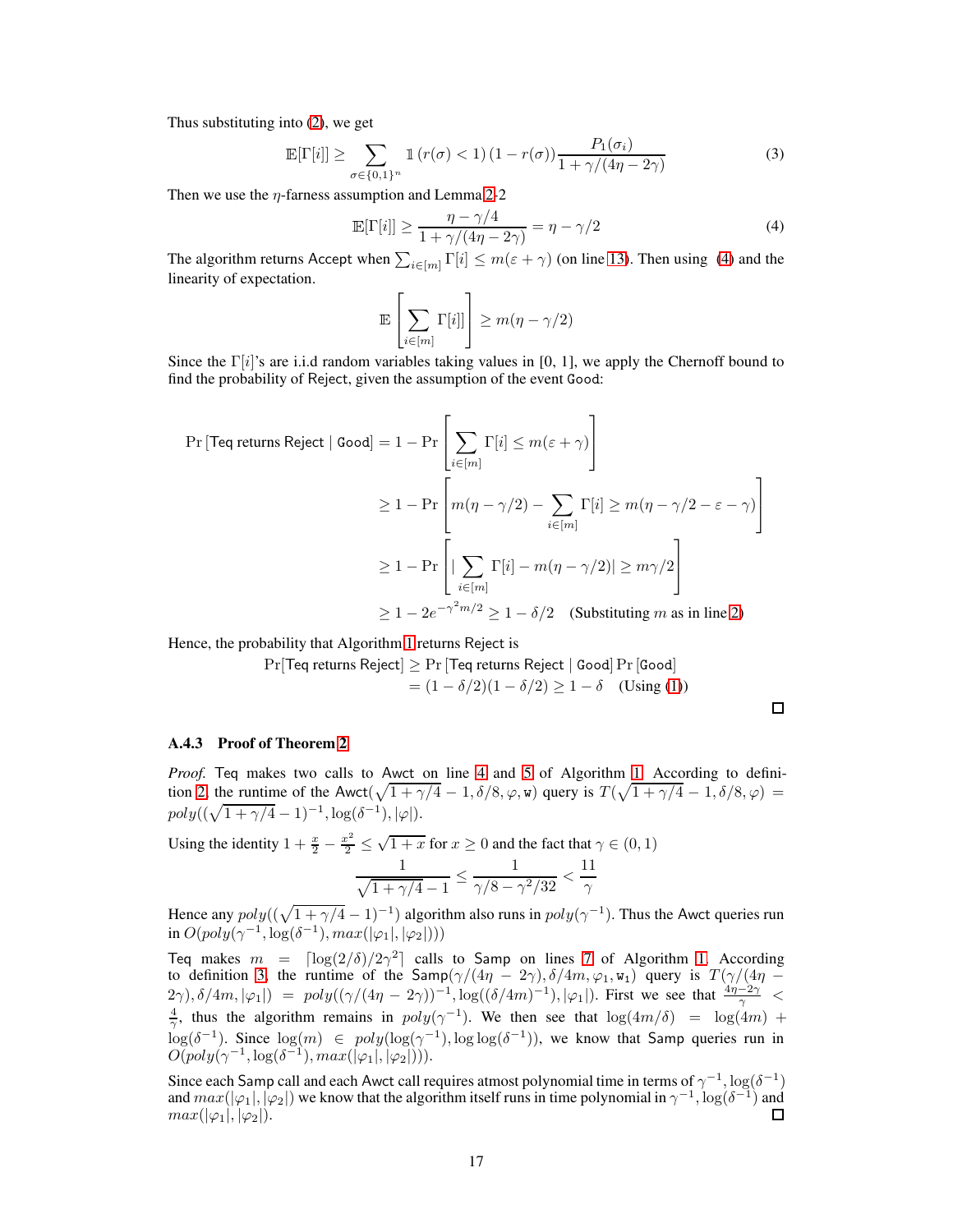#### <span id="page-17-0"></span>A.5 Proofs omitted from Section [5](#page-7-0)

For the following proofs, we assume a uniform weight function.

<span id="page-17-1"></span>Proposition 1. *If there exists a poly-time randomised algorithm for deciding the equivalence of a pair of PCs with at least one PC in* CNF*, then NP=RP.*

*Proof.* For CNFs, testing satisfiability is known to be NP-hard. Consider a CNF  $\varphi$  defined over variables  $\{x_1, \ldots, x_n\}$  and a circuit  $\psi$  s.t.  $\psi \equiv \bigwedge_{i \in [n+1]} x_i$ . Define

$$
\hat{\varphi} = (\neg x_{n+1} \to \varphi) \land (x_{n+1} \to \bigwedge_{i \in [n]} x_i)
$$

We see that the size of the new CNF is  $|\hat{\varphi}| \in O(|\varphi| + n)$ .  $\hat{\varphi}$  has at least one satisfying assignment, specifically the assignment  $\forall_{i\in[n+1]}x_i = 1$ . We notice that  $d_{TV}(P(\hat{\varphi}, \mathbf{w}), P(\psi, \mathbf{w})) = 0$  if and only if  $|R_{\varphi}| = 0$ . Thus the existence of a poly-time randomised algorithm for deciding whether  $d_{TV}(P(\hat{\varphi}, \mathbf{w}), P(\psi, \mathbf{w})) = 0$  would imply NP  $\subseteq$  RP and hence NP=RP.  $d_{TV}(P(\hat{\varphi}, \mathbf{w}), P(\psi, \mathbf{w})) = 0$  would imply NP  $\subseteq$  RP and hence NP=RP.

<span id="page-17-2"></span>Proposition 2. *If there exists a poly-time randomised algorithm for deciding the closeness of a pair of PCs with at least one PC in* CNF*, then NP=RP.*

*Proof.*  $d_{TV}(P(\hat{\varphi}, \mathbf{w}), P(\psi, \mathbf{w})) \ge 0.5$  if and only if  $|R_{\varphi}| > 0$ . Assume there exists a polytime randomised algorithm which returns Reject if  $d_{TV}(P(\hat{\varphi}, w), P(\psi, w)) \geq 0.4$  and Accept if  $d_{TV}(P(\hat{\varphi}, \mathbf{w}), P(\psi, \mathbf{w})) \leq 0.1$  with probability  $> 2/3$ . Such an algorithm would imply BPP  $\subseteq$  NP, and hence NP=RP.

<span id="page-17-3"></span>Proposition 3. *If there exists a poly-time randomised algorithm for deciding the equivalence of a pair of PCs with at least one PC in* DNF*, then NP=RP.*

*Proof.* For DNFs, deciding validity is known to be co-NP-hard. Given DNF  $\varphi$  and a circuit  $\psi =$ True, the existence of a poly-time randomized algorithm for checking the equivalence of  $\psi$  and  $\varphi$ would imply that  $co-NP \subseteq co-RP$  and hence  $co-NP = co-RP$ .  $\Box$ 

Using Corollary 6.3 from [\[18\]](#page-10-20) we see that PH collapses as a result of either of the above implications.

From the set inclusions DNF⊆ SDNNF⊆ DNNF and CNF⊆ NNF, we obtain all hardness results. From the fact that d-DNNFs support weighted counting and sampling we have the existence results.

The following lemma supports our claim in table [3.](#page-8-2)

**Lemma 6.** *Given a* SDNNF *formula*  $\varphi$  *(with a v-tree T), and a weight function*  $\psi$ , Samp $(\varphi, \psi)$ *requires polynomial time in the size of*  $\varphi$ *.* 

*Proof.* Here we will assume that the weights are in the dyadic form i.e. they can be represented as the fraction  $d/2^p$  for  $d, p \in \mathbb{Z}^+$ . Then using the weighted to unweighted construction from [\[8\]](#page-10-14), the problem of approximate weighted sampling over SDNNF can be reduced to approximate uniform sampling. Given a SDNNF  $\varphi$ , and a weight function w, we generate a SDNNF  $\varphi_w \equiv \varphi \wedge \bigwedge_{i \in [n]} (\neg x_i \vee C_i^1) \wedge \bigwedge_{i \in [n]} (x_i \vee C_i^0)$ . Here,  $C_i^0$  is chain formula having exactly  $w(\neg x_i) \times 2^p = 2^p - d$  satisfying assignments, and  $C_i^1$  is a chain formula with  $w(x_i) \times 2^p = d$ satisfying assignments.

The property of decomposability on the  $\wedge$  nodes of  $\varphi$  is preserved as each  $C_i$  introduces a new set of variables disjoint from the set of variables in  $\varphi$  and and also from all  $C_j$ , such that  $j \neq i$ . The ∧ nodes in the chain formula are also trivially decomposable and structured as each chain formula variable appears exactly once in the formula.

If  $\sigma$  is an assignment to the set of variables of S and if  $S' \subseteq S$ , then let  $\sigma_{\downarrow S'}$  denote the projection of  $\sigma$  on the variables in S'. The weighted formula  $\varphi$  is defined over variable set  $var(\varphi)$ . The formula  $\varphi_w$  defined above has the property that if  $\varphi(\sigma) = 1$ , then  $\left|\{\sigma'|\varphi_w(\sigma') = 1 \land \sigma'_{\downarrow var(\varphi)} = 1\}\right|$  $\sigma\}/|R_{\varphi_w}| = w(\sigma)$ . Thus a uniform distribution on  $R_{\varphi_w}$ , when projected on  $var(\varphi)$  induces the weighted distribution  $P(\varphi, \mathbf{w})$ . This property allows weighted sampling and counting on  $\varphi$  with the help of a uniform sampler for the generated formula  $\varphi_w$ . □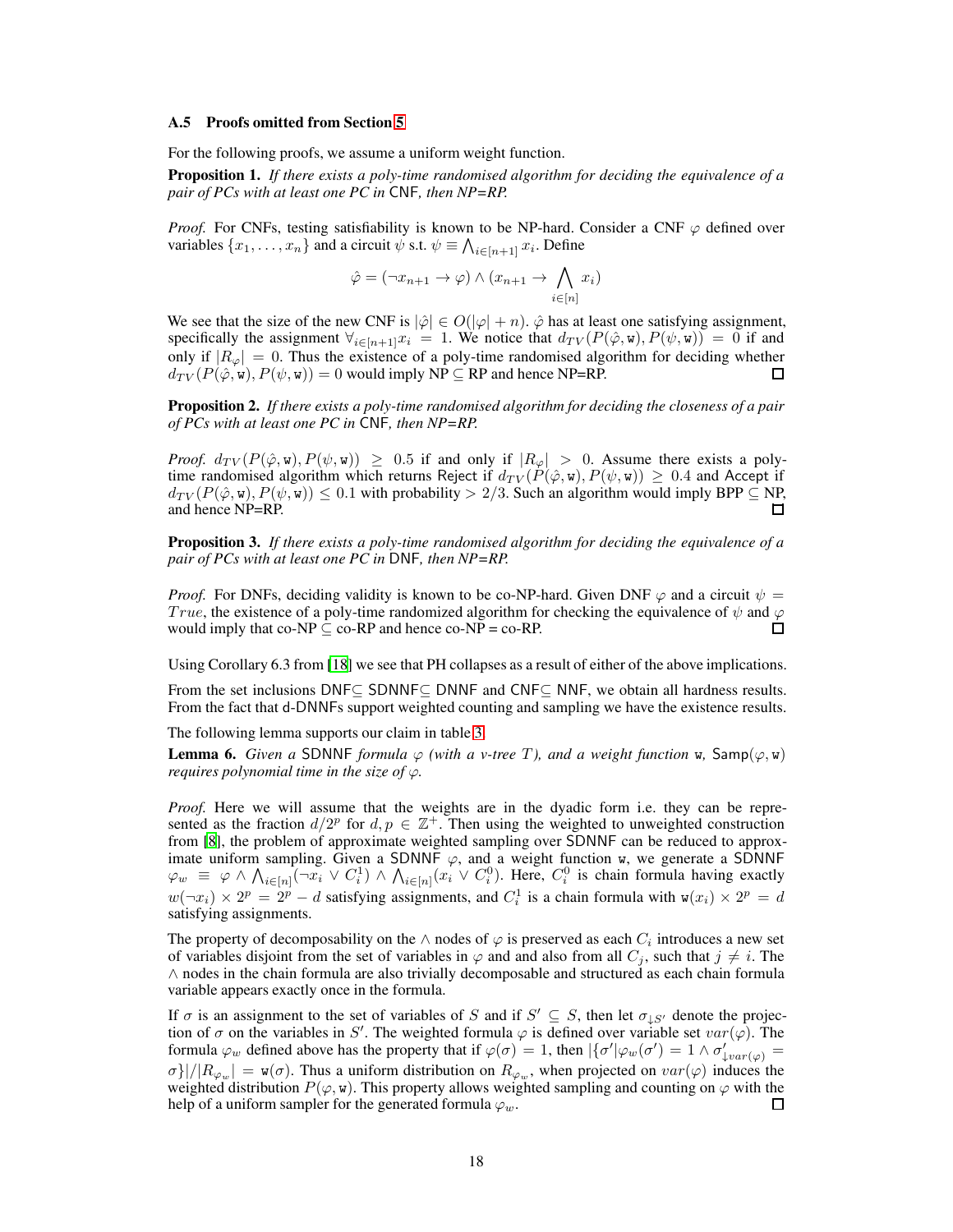### <span id="page-18-0"></span>B Experimental evaluation

In this section we will first discuss the method for generating the synthetic dataset, and then we present the extended table of results.

#### <span id="page-18-1"></span>B.1 One variable perturbation

Consider two weight functions  $w_1$  and  $w_2$  that differ only in the weight assigned to the literals  $v^0$  and  $v^1$ . Then, from the definition of  $d_{TV}$ :

$$
d_{TV}(P(\varphi,\mathbf{w_1}),P(\varphi,\mathbf{w_2})) = \frac{1}{2} \sum_{\sigma \in \{0,1\}^n} \left| \frac{\mathbf{w_1}(\sigma)}{\mathbf{w_1}(\varphi)} - \frac{\mathbf{w_2}(\sigma)}{\mathbf{w_2}(\varphi)} \right|
$$

Let  $S \subseteq \{0,1\}^n$  be the set of assignments for which  $\frac{w_1(\sigma)}{w_1(\varphi)} > \frac{w_2(\sigma)}{w_2(\varphi)}$  $\frac{w_2(\sigma)}{w_2(\varphi)}$ . Thus,

$$
d_{TV}(P(\varphi, \mathtt{w_1}), P(\varphi, \mathtt{w_2})) = \sum_{\sigma \in S} \left( \frac{\mathtt{w_1}(\sigma)}{\mathtt{w_1}(\varphi)} - \frac{\mathtt{w_2}(\sigma)}{\mathtt{w_2}(\varphi)} \right)
$$

Lets assume wlog that  $w_1$  assigns a larger weight to  $v^1$  than  $w_2$  does. Then, S contains all and only those assignments that have literal  $v^1$ , i.e.  $S \equiv \varphi \wedge v^1$ . Thus,

$$
d_{TV}(P(\varphi, \mathbf{w}_1), P(\varphi, \mathbf{w}_2)) = \frac{\mathbf{w}_1(\varphi \wedge v^1)}{\mathbf{w}_1(\varphi)} - \frac{\mathbf{w}_2(\varphi \wedge v^1)}{\mathbf{w}_2(\varphi)}
$$

We can rewrite  $w_1(\varphi \wedge v^1) = w_1'(\varphi) \times w_1(v^1)$ , where  $w_1'$  is  $w_1$  with the weight of  $v^1$  set to 1. Using a similar transformation on  $w_2(\varphi \wedge v^1)$  we get

$$
d_{TV}(P(\varphi, \mathtt{w}_1), P(\varphi, \mathtt{w}_2)) = \frac{\mathtt{w}'_1(\varphi) \times \mathtt{w}_1(v^1)}{\mathtt{w}_1(\varphi)} - \frac{\mathtt{w}'_2(\varphi) \times \mathtt{w}_2(v^1)}{\mathtt{w}_2(\varphi)}
$$

We know that  $w'_1(\varphi) = w'_2(\varphi)$  as  $w_1$  and  $w_2$  differed only on the one variable  $v^1$ .

$$
d_{TV}(P(\varphi, {\mathtt{w_1}}), P(\varphi, {\mathtt{w_2}})) = {\mathtt{w_1'}}(\varphi) \times \left(\frac{{\mathtt{w_1}}(v^1)}{{\mathtt{w_1}}(\varphi)} - \frac{{\mathtt{w_2}}(v^1)}{{\mathtt{w_2}}(\varphi)}\right)
$$

All quantities in the above expression are either known constants or they are defined w.r.t the already compiled d-DNNF, thus guaranteeing that  $d_{TV}(P(\varphi, \mathbf{w}_1), P(\varphi, \mathbf{w}_2))$  can be computed in poly-time.

### B.2 Extended table of results

The timeout for all our experiments was set to 7200 seconds.

#### B.2.1 Synthetic PCs

In the following table, the first column indicates the benchmark, the second and the third indicate the closeness parameter  $\varepsilon$  and  $\eta$  used in the test. The fourth column indicates actual  $d_{TV}$  distance between the two benchmark PCs . The fifth column indicates the test outcome and the sixth represents the expected outcome. 'A' represents Accept and 'R' represents Reject and 'A/R' represents that both 'A' and 'R' are acceptable outputs.

| Benchmark | $\varepsilon$ |      | Actual $d_{TV}$ | Result | <b>Expected Result</b> |
|-----------|---------------|------|-----------------|--------|------------------------|
| 14 4      | 0.9           | O 99 | 0.773           |        |                        |
| 17 2      | 0.75          | 0.99 | 0.998           |        |                        |
| 142       | ი ი           | O 99 | 0.764           |        |                        |

Table 4: The Extended Table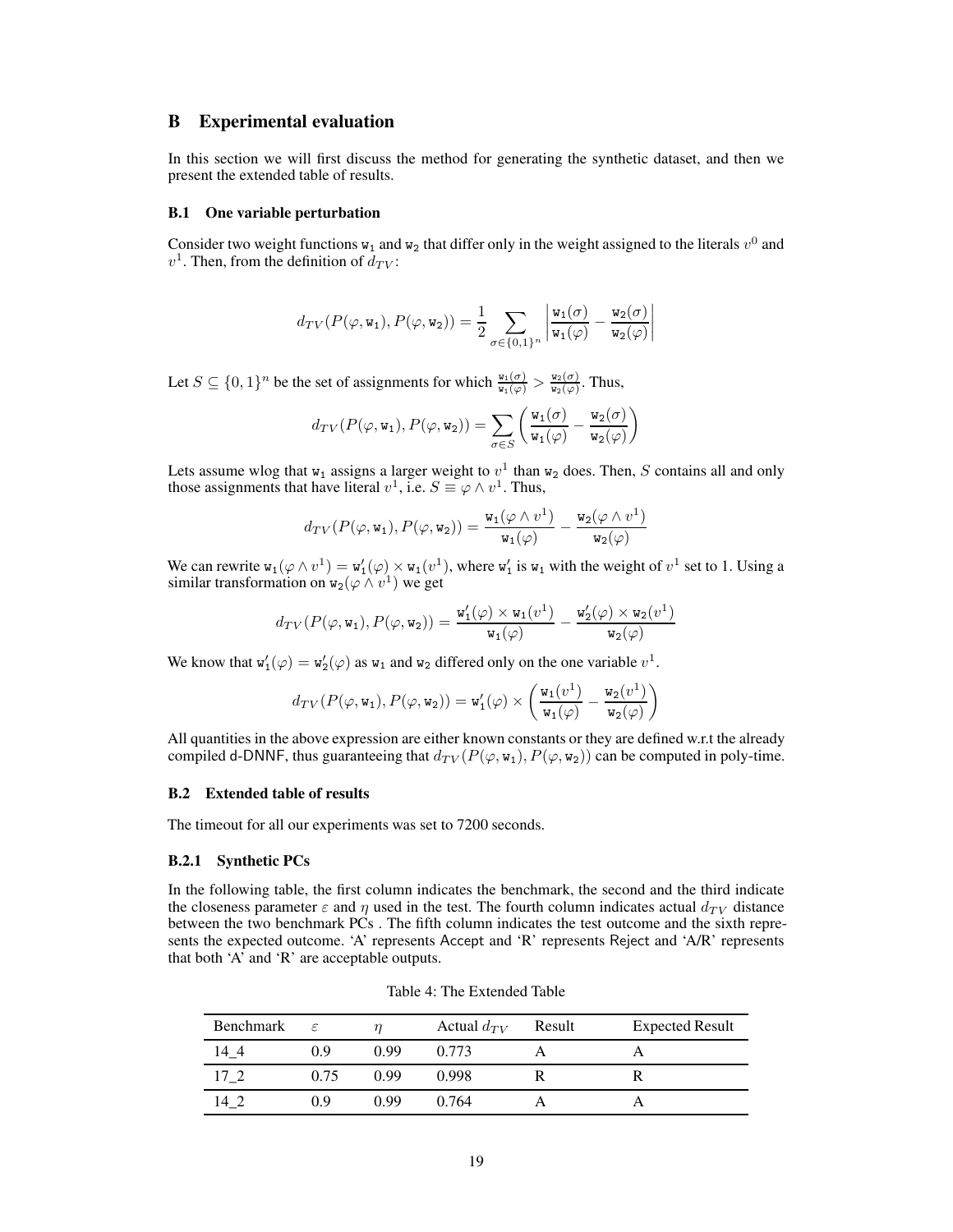| $18 - 3$        | 0.75    | 0.96 | 0.930 | R                         | A/R          |
|-----------------|---------|------|-------|---------------------------|--------------|
| $17_{-}4$       | 0.75    | 0.99 | 0.941 | ${\bf R}$                 | A/R          |
| $18 - 3$        | 0.8     | 0.99 | 0.930 | ${\bf R}$                 | A/R          |
| $17\_1$         | 0.8     | 0.96 | 0.874 | $\mathbf R$               | A/R          |
| $17 - 0$        | 0.85    | 0.94 | 0.968 | $\mathbf{A}$              | A/R          |
| $14_{2}$        | 0.85    | 0.94 | 0.764 | $\mathbf{A}$              | $\mathbf{A}$ |
| $14_4$          | 0.85    | 0.94 | 0.773 | A                         | $\mathbf{A}$ |
| $15\_4$         | 0.9     | 0.94 | 0.941 | $\mathbf R$               | $\mathbf R$  |
| 16 2            | 0.9     | 0.99 | 0.987 | $\mathbf{A}$              | A/R          |
| $14\_0$         | 0.75    | 0.96 | 0.771 | A                         | A/R          |
| $16_{-}3$       | 0.8     | 0.9  | 0.879 | $\mathbf{A}$              | A/R          |
| $17 - 2$        | 0.75    | 0.96 | 0.998 | ${\bf R}$                 | ${\bf R}$    |
| $15_{.0}$       | 0.8     | 0.9  | 0.984 | ${\bf R}$                 | ${\bf R}$    |
| 18 <sub>0</sub> | 0.75    | 0.94 | 0.994 | $\mathbb{R}$              | $\mathbb{R}$ |
| $17\_4$         | 0.75    | 0.96 | 0.941 | ${\bf R}$                 | A/R          |
| $18_{-}4$       | 0.75    | 0.99 | 0.907 | ${\bf R}$                 | A/R          |
| 18 2            | 0.75    | 0.99 | 0.918 | ${\bf R}$                 | A/R          |
| $14\_1$         | 0.75    | 0.99 | 0.740 | A                         | A            |
| $16\_1$         | 0.85    | 0.9  | 0.918 | ${\mathbb R}$             | $\mathbf R$  |
| $17 - 0$        | 0.85    | 0.96 | 0.968 | A                         | A/R          |
| $15\_4$         | 0.85    | 0.94 | 0.941 | $\mathbb{R}$              | $\mathbb{R}$ |
| $17\_0$         | 0.8     | 0.94 | 0.968 | $\boldsymbol{\mathsf{A}}$ | A/R          |
| $17 - 0$        | 0.85    | 0.99 | 0.968 | A                         | A/R          |
| $14_{-0}$       | 0.9     | 0.94 | 0.771 | A                         | A            |
| $16\_4$         | 0.75    | 0.96 | 0.833 | A                         | A/R          |
| $15\_1$         | 0.85    | 0.96 | 0.927 |                           |              |
| $14_{-}4$       |         |      |       | $\mathbf R$               | A/R          |
|                 | 0.9     | 0.96 | 0.773 | A                         | A            |
| $14 - 3$        | 0.8     | 0.96 | 0.852 | A                         | A/R          |
| $14_{2}$        | 0.9     | 0.96 | 0.764 | A                         | A            |
| $16_4$          | 0.75    | 0.9  | 0.833 | A                         | A/R          |
| $17 - 3$        | 0.9     | 0.94 | 0.914 | A                         | A/R          |
| $15\_1$         | 0.85    | 0.9  | 0.927 | $\mathbf R$               | $\mathbf R$  |
| $16_4$          | 0.9     | 0.96 | 0.833 | A                         | A            |
| $14-3$          | 0.8     | 0.94 | 0.852 | A                         | A/R          |
| $16\_1$         | $0.8\,$ | 0.99 | 0.918 | ${\mathbb R}$             | A/R          |
| $16_{2}$        | 0.85    | 0.96 | 0.987 | A                         | A/R          |
| $15 - 3$        | 0.75    | 0.99 | 0.804 | R                         | A/R          |
| $14_{-}3$       | 0.75    | 0.94 | 0.852 | $\mathbf{A}$              | A/R          |
| $16_4$          | 0.85    | 0.96 | 0.833 | A                         | $\mathbf{A}$ |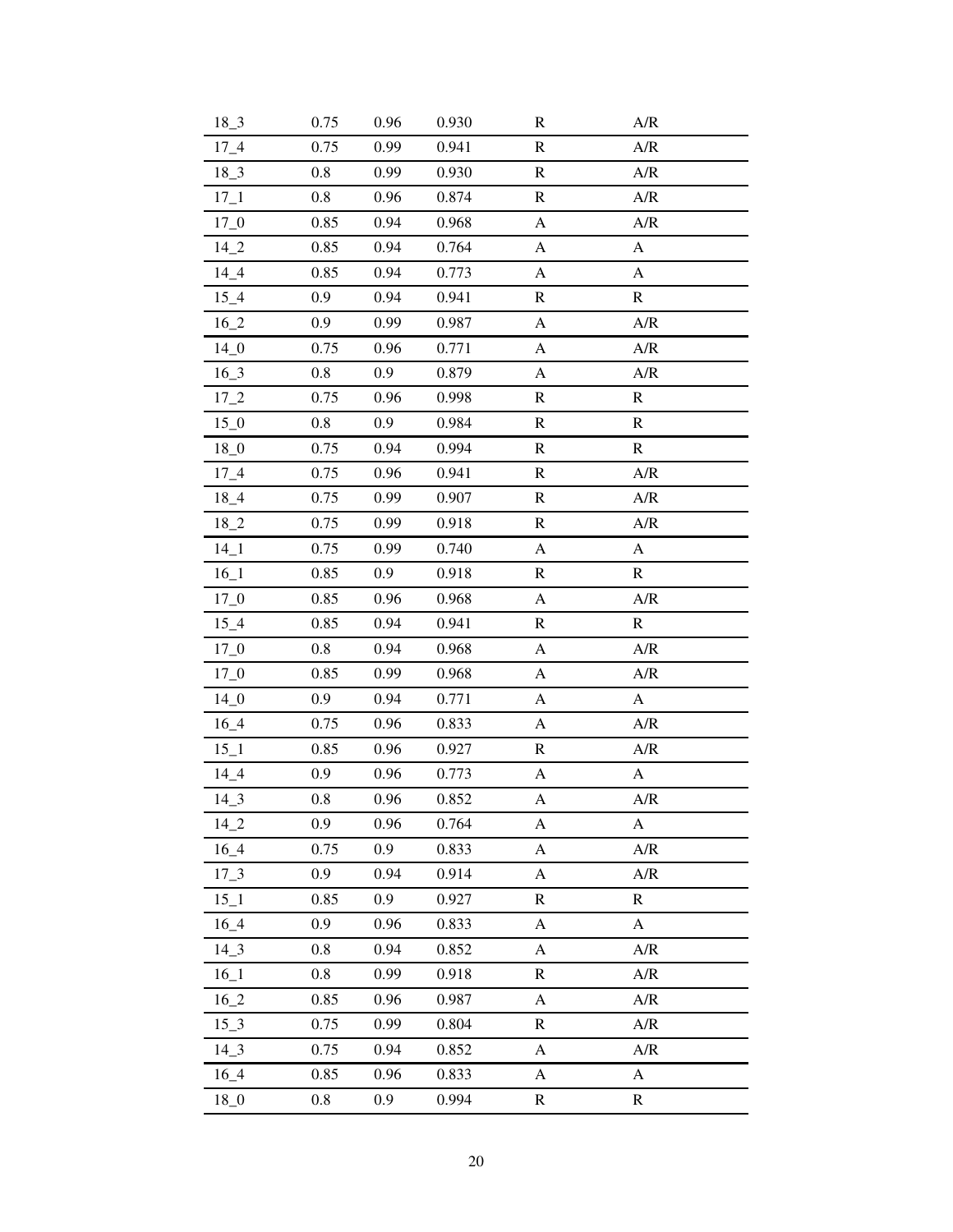| $18_{-}4$       | 0.8     | 0.94 | 0.907 | R             | A/R                                                             |
|-----------------|---------|------|-------|---------------|-----------------------------------------------------------------|
| $18_{-}4$       | 0.85    | 0.99 | 0.907 | A             | $\ensuremath{\mathrm{A}}\xspace/\ensuremath{\mathrm{R}}\xspace$ |
| $18_{-0}$       | 0.9     | 0.99 | 0.994 | ${\bf R}$     | $\mathbf R$                                                     |
| $15\_1$         | 0.9     | 0.99 | 0.927 | $\mathbf R$   | A/R                                                             |
| $14 - 3$        | 0.85    | 0.96 | 0.852 | $\mathbf{A}$  | A/R                                                             |
| $16_{-2}$       | 0.75    | 0.94 | 0.987 | R             | ${\bf R}$                                                       |
| $15\_0$         | 0.9     | 0.96 | 0.984 | $\mathbf R$   | $\mathbb{R}$                                                    |
| $18_{-}4$       | 0.8     | 0.96 | 0.907 | $\mathbb{R}$  | A/R                                                             |
| $17\_0$         | 0.75    | 0.9  | 0.968 | $\mathbb{R}$  | $\mathbb{R}$                                                    |
| $18 - 1$        | 0.9     | 0.96 | 0.993 | $\mathbf R$   | ${\bf R}$                                                       |
| $18_{-0}$       | 0.9     | 0.96 | 0.994 | $\mathbb{R}$  | ${\bf R}$                                                       |
| $17 - 3$        | $0.8\,$ | 0.99 | 0.914 | $\mathbf{A}$  | A/R                                                             |
| $18 - 3$        | 0.85    | 0.9  | 0.930 | $\mathbf R$   | $\mathbf R$                                                     |
| $17_{-2}$       | 0.85    | 0.94 | 0.998 | $\mathbb{R}$  | $\mathbf R$                                                     |
| $15\_1$         | 0.75    | 0.94 | 0.927 | $\mathbf R$   | A/R                                                             |
| $14_{-}3$       | 0.75    | 0.9  | 0.852 | $\mathbf R$   | A/R                                                             |
| $15 - 3$        | 0.8     | 0.99 | 0.804 | ${\bf R}$     | A/R                                                             |
| $17 - 3$        | 0.85    | 0.94 | 0.914 | A             | A/R                                                             |
| $14_{-}3$       | 0.8     | 0.9  | 0.852 | $\mathbf R$   | A/R                                                             |
| $17 - 3$        | 0.75    | 0.99 | 0.914 | $\mathbb{R}$  | A/R                                                             |
| $14\_3$         | 0.9     | 0.99 | 0.852 | A             | A                                                               |
| $17\_0$         | 0.75    | 0.94 | 0.968 | $\mathbf R$   | ${\bf R}$                                                       |
| $18_{-2}$       | 0.8     | 0.99 | 0.918 | $\mathbf R$   | A/R                                                             |
| $17_{-0}$       | $0.8\,$ | 0.96 | 0.968 | A             | A/R                                                             |
| $17\_1$         | 0.85    | 0.94 | 0.874 | A             | A/R                                                             |
| $16 - 3$        | 0.8     | 0.94 | 0.879 | A             | A/R                                                             |
| $14\_1$         | 0.85    | 0.94 | 0.740 | A             | A                                                               |
| $16_{-}3$       | 0.85    |      |       |               |                                                                 |
| 18 <sub>0</sub> |         | 0.99 | 0.879 | A             | $\ensuremath{\mathrm{A/R}}$                                     |
|                 | 0.85    | 0.96 | 0.994 | $\mathbb{R}$  | $\mathbb{R}$                                                    |
| $15 - 3$        | 0.9     | 0.94 | 0.804 | A             | $\boldsymbol{\rm{A}}$                                           |
| $16_4$          | $0.8\,$ | 0.9  | 0.833 | A             | A/R                                                             |
| 14 1            | 0.75    | 0.96 | 0.740 | A             | A                                                               |
| $16_{-2}$       | 0.8     | 0.9  | 0.987 | R             | $\mathbf R$                                                     |
| $17\_1$         | 0.75    | 0.96 | 0.874 | $\mathbb{R}$  | A/R                                                             |
| $15\_1$         | 0.8     | 0.9  | 0.927 | ${\mathbb R}$ | ${\bf R}$                                                       |
| $15\_4$         | 0.8     | 0.96 | 0.941 | R             | A/R                                                             |
| $18_{-2}$       | 0.9     | 0.94 | 0.918 | R             | A/R                                                             |
| $18_{-}4$       | 0.85    | 0.94 | 0.907 | $\mathbb{R}$  | A/R                                                             |
| $18_{-}4$       | 0.85    | 0.96 | 0.907 | $\mathbf R$   | A/R                                                             |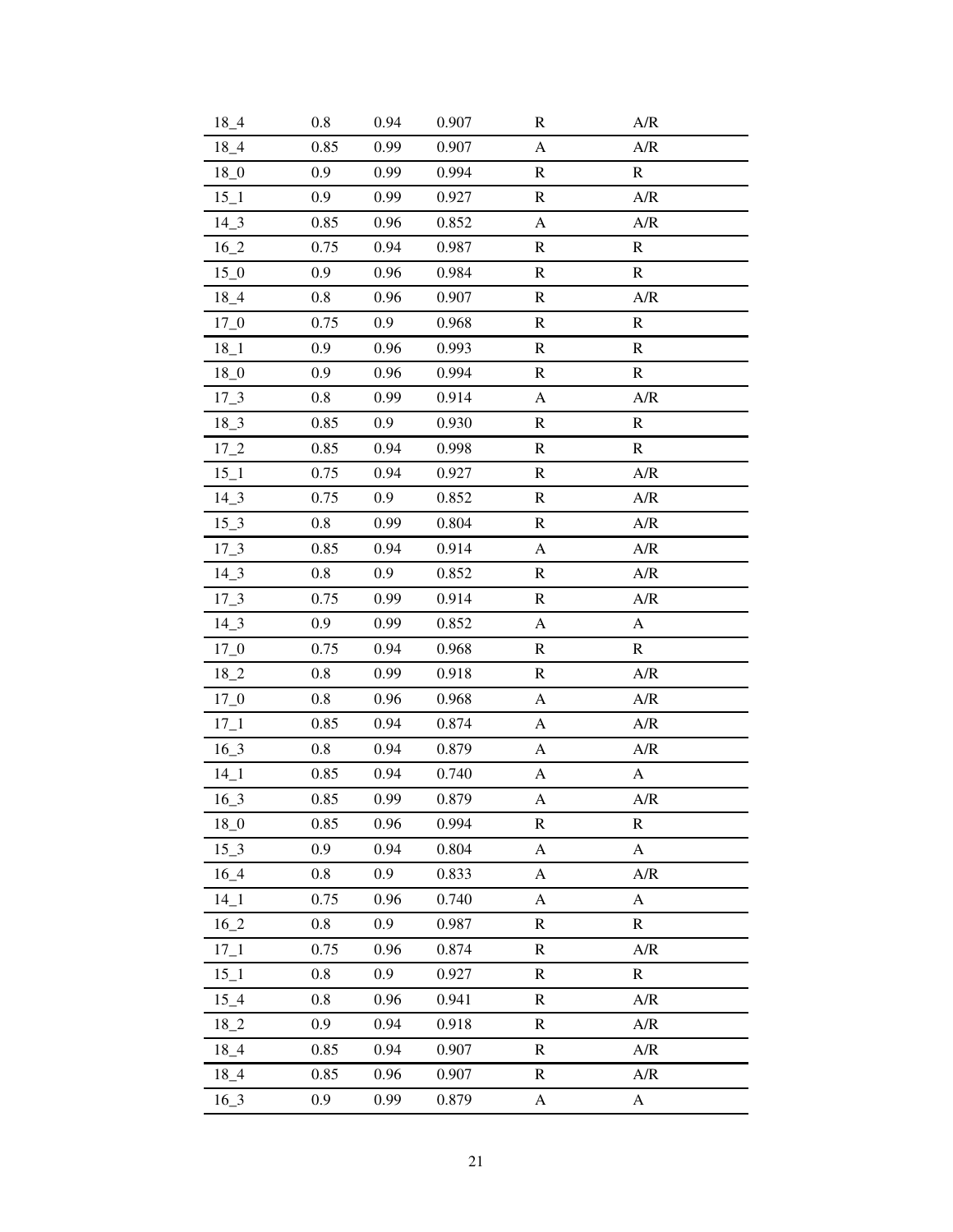| 14 <sub>0</sub> | 0.75    | 0.99 | 0.771 | A                     | A/R                                                             |
|-----------------|---------|------|-------|-----------------------|-----------------------------------------------------------------|
| $16_0$          | 0.85    | 0.9  | 0.954 | R                     | ${\bf R}$                                                       |
| $14 - 4$        | 0.85    | 0.99 | 0.773 | $\mathbf{A}$          | $\boldsymbol{\mathsf{A}}$                                       |
| $16\_1$         | 0.8     | 0.9  | 0.918 | $\mathbf R$           | ${\bf R}$                                                       |
| $17 - 1$        | 0.8     | 0.94 | 0.874 | $\mathbb{R}$          | A/R                                                             |
| $17 - 1$        | 0.85    | 0.99 | 0.874 | $\mathbf{A}$          | A/R                                                             |
| $16_4$          | 0.9     | 0.99 | 0.833 | A                     | $\boldsymbol{\rm{A}}$                                           |
| $14\_1$         | 0.9     | 0.94 | 0.740 | A                     | A                                                               |
| $17 - 0$        | 0.8     | 0.9  | 0.968 | $\mathbf R$           | $\mathbb{R}$                                                    |
| $14_{-2}$       | 0.75    | 0.96 | 0.764 | A                     | A/R                                                             |
| $15\_0$         | 0.85    | 0.96 | 0.984 | $\mathbb{R}$          | $\mathbb{R}$                                                    |
| $14-0$          | $0.8\,$ | 0.96 | 0.771 | $\mathbf{A}$          | $\mathbf{A}$                                                    |
| $14_4$          | 0.75    | 0.96 | 0.773 | $\boldsymbol{\rm{A}}$ | A/R                                                             |
| $16_{-}3$       | 0.75    | 0.9  | 0.879 | $\mathbb{R}$          | A/R                                                             |
| $17_{-2}$       | 0.9     | 0.94 | 0.998 | $\mathbf R$           | $\mathbf R$                                                     |
| $15_{-2}$       | 0.85    | 0.9  | 0.905 | A                     | $\ensuremath{\mathrm{A}}\xspace/\ensuremath{\mathrm{R}}\xspace$ |
| $14_{-}4$       | 0.8     | 0.94 | 0.773 | A                     | A                                                               |
| $14_{-2}$       | 0.8     | 0.94 | 0.764 | A                     | A                                                               |
| $16_0$          | 0.8     | 0.99 | 0.954 | $\mathbf R$           | A/R                                                             |
| $17_{-2}$       | 0.85    | 0.9  | 0.998 | $\mathbb{R}$          | ${\bf R}$                                                       |
| $16_{-}3$       | 0.85    | 0.96 | 0.879 | A                     | A/R                                                             |
| $14_{-2}$       | 0.75    | 0.94 | 0.764 | $\mathbf{A}$          | A/R                                                             |
| $18_{-1}$       | 0.8     | 0.94 | 0.993 | $\mathbf R$           | $\mathbb{R}$                                                    |
| $18_{-1}$       | 0.85    | 0.99 | 0.993 | $\mathbb{R}$          | $\mathbb{R}$                                                    |
| $18_{-1}$       | 0.9     | 0.99 | 0.993 | ${\bf R}$             | $\mathbb{R}$                                                    |
| $16_{-}4$       | 0.75    | 0.99 | 0.833 | A                     | A/R                                                             |
| $15\_0$         | 0.9     | 0.99 | 0.984 | $\mathbf R$           | A/R                                                             |
| $15\_1$         | 0.9     | 0.96 | 0.927 | $\mathbf R$           | A/R                                                             |
| $16_{-}0$       | 0.9     | 0.94 | 0.954 | A                     | A/R                                                             |
| $17\_1$         | 0.75    | 0.9  | 0.874 | $\mathbb{R}$          | A/R                                                             |
| $15\_0$         | $0.8\,$ | 0.94 | 0.984 | $\mathbf R$           | $\mathbf R$                                                     |
| $17\_4$         | 0.8     | 0.99 | 0.941 | $\mathbf R$           | A/R                                                             |
| $18_{-2}$       | 0.85    | 0.9  | 0.918 | $\mathbb{R}$          | $\mathbf R$                                                     |
| $14_{-2}$       | 0.75    | 0.9  | 0.764 | A                     | A/R                                                             |
| $15\_0$         | 0.8     | 0.99 | 0.984 | $\mathbf R$           | $\ensuremath{\mathrm{A}}\xspace/\ensuremath{\mathrm{R}}\xspace$ |
| $14_{2}$        | 0.8     | 0.9  | 0.764 | A                     | A                                                               |
| $14_4$          | 0.8     | 0.9  | 0.773 | A                     | A                                                               |
| $14 - 1$        | 0.85    | 0.9  | 0.740 | A                     | $\boldsymbol{A}$                                                |
| 17 <sub>0</sub> | 0.75    | 0.99 | 0.968 | A                     | A/R                                                             |
| 14 <sub>0</sub> | 0.85    | 0.9  | 0.771 | A                     | $\mathbf A$                                                     |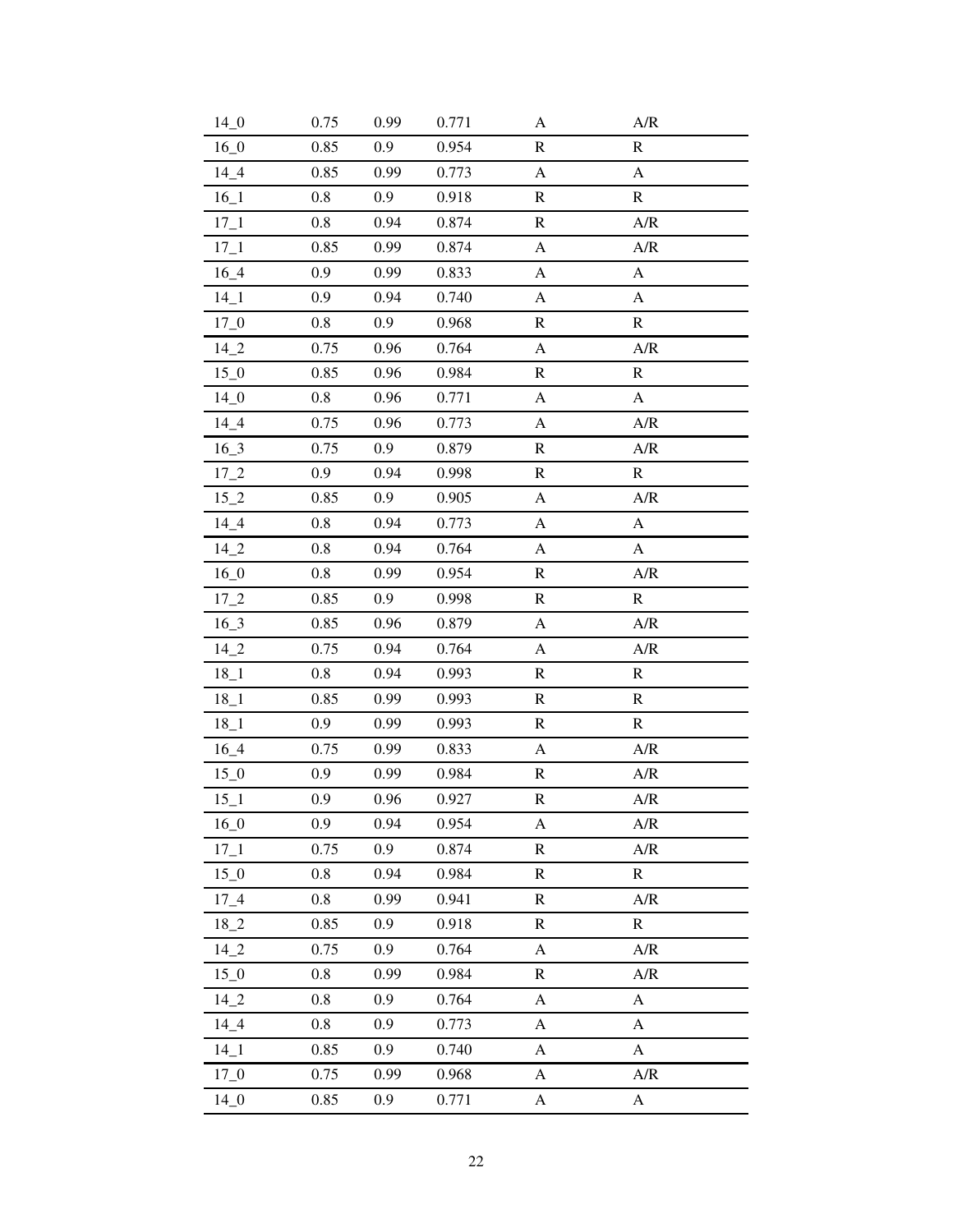| $17\_1$   | 0.75    | 0.94 | 0.874 | $\mathbf R$           | A/R                         |
|-----------|---------|------|-------|-----------------------|-----------------------------|
| $18_{-1}$ | 0.85    | 0.94 | 0.993 | ${\bf R}$             | ${\bf R}$                   |
| $18_{-1}$ | 0.8     | 0.99 | 0.993 | ${\bf R}$             | ${\bf R}$                   |
| $18_{-1}$ | 0.75    | 0.9  | 0.993 | $\mathbf R$           | ${\bf R}$                   |
| $17\_3$   | 0.8     | 0.96 | 0.914 | $\mathbf R$           | A/R                         |
| $18 - 3$  | 0.9     | 0.96 | 0.930 | R                     | A/R                         |
| $16_{-2}$ | 0.8     | 0.94 | 0.987 | A                     | A/R                         |
| $14-0$    | 0.85    | 0.94 | 0.771 | A                     | A                           |
| $16_{-2}$ | 0.85    | 0.99 | 0.987 | A                     | A/R                         |
| $16_4$    | 0.8     | 0.94 | 0.833 | A                     | A/R                         |
| $18_{-1}$ | 0.85    | 0.96 | 0.993 | $\mathbb{R}$          | ${\mathbb R}$               |
| $16_4$    | 0.85    | 0.99 | 0.833 | $\mathbf{A}$          | $\mathbf{A}$                |
| $15_{-2}$ | 0.9     | 0.94 | 0.905 | $\boldsymbol{\rm{A}}$ | A/R                         |
| $15\_0$   | 0.75    | 0.9  | 0.984 | $\mathbb{R}$          | $\mathbf R$                 |
| $16_0$    | 0.9     | 0.99 | 0.954 | A                     | A/R                         |
| $15\_4$   | 0.8     | 0.9  | 0.941 | ${\bf R}$             | $\mathbf R$                 |
| $17 - 0$  | 0.75    | 0.96 | 0.968 | ${\bf R}$             | ${\bf R}$                   |
| $15 - 3$  | 0.8     | 0.96 | 0.804 | $\mathbf R$           | A/R                         |
| $18 - 3$  | 0.9     | 0.94 | 0.930 | ${\bf R}$             | A/R                         |
| $18_{-}3$ | 0.85    | 0.94 | 0.930 | $\mathbb{R}$          | A/R                         |
| $16_0$    | $0.8\,$ | 0.96 | 0.954 | A                     | A/R                         |
| $17\_4$   | 0.85    | 0.96 | 0.941 | $\mathbf R$           | A/R                         |
| $14\_3$   | 0.75    | 0.99 | 0.852 | A                     | A/R                         |
| $17_{-2}$ | 0.85    | 0.96 | 0.998 | $\mathbb{R}$          | $\mathbb{R}$                |
| $17\_4$   | 0.8     | 0.94 | 0.941 | $\mathbb{R}$          | $\mathbb{R}$                |
| $16_{-2}$ | 0.8     | 0.96 | 0.987 | A                     | A/R                         |
| $17\_4$   | 0.85    | 0.99 | 0.941 | ${\mathbb R}$         | A/R                         |
| $16 - 3$  | $0.8\,$ | 0.96 | 0.879 | $\boldsymbol{A}$      | A/R                         |
| $17 - 1$  | 0.8     | 0.9  | 0.874 | $\mathbb{R}$          | A/R                         |
| $16_{-2}$ | 0.75    | 0.96 | 0.987 | $\mathbb{R}$          | ${\mathbb R}$               |
| $15 - 3$  | 0.85    | 0.96 | 0.804 | $\mathbf{A}$          | $\boldsymbol{\rm{A}}$       |
| $17 - 2$  | 0.8     | 0.94 | 0.998 | $\mathbf R$           | $\mathbf R$                 |
| $14 - 1$  | 0.8     | 0.96 | 0.740 | A                     | A                           |
| $14_{-0}$ | 0.85    | 0.99 | 0.771 | A                     | A                           |
| $16_{-2}$ | 0.75    | 0.9  | 0.987 | $\mathbf R$           | ${\bf R}$                   |
| $15_{-2}$ | 0.85    | 0.94 | 0.905 | A                     | A/R                         |
| $14\_3$   | 0.85    | 0.99 | 0.852 | A                     | A/R                         |
| $15 - 3$  | 0.85    | 0.9  | 0.804 | $\mathbf R$           | $\ensuremath{\mathrm{A/R}}$ |
| $14_{2}$  | 0.85    | 0.99 | 0.764 | A                     | $\mathbf{A}$                |
| $16 - 3$  | $0.8\,$ | 0.99 | 0.879 | A                     | A/R                         |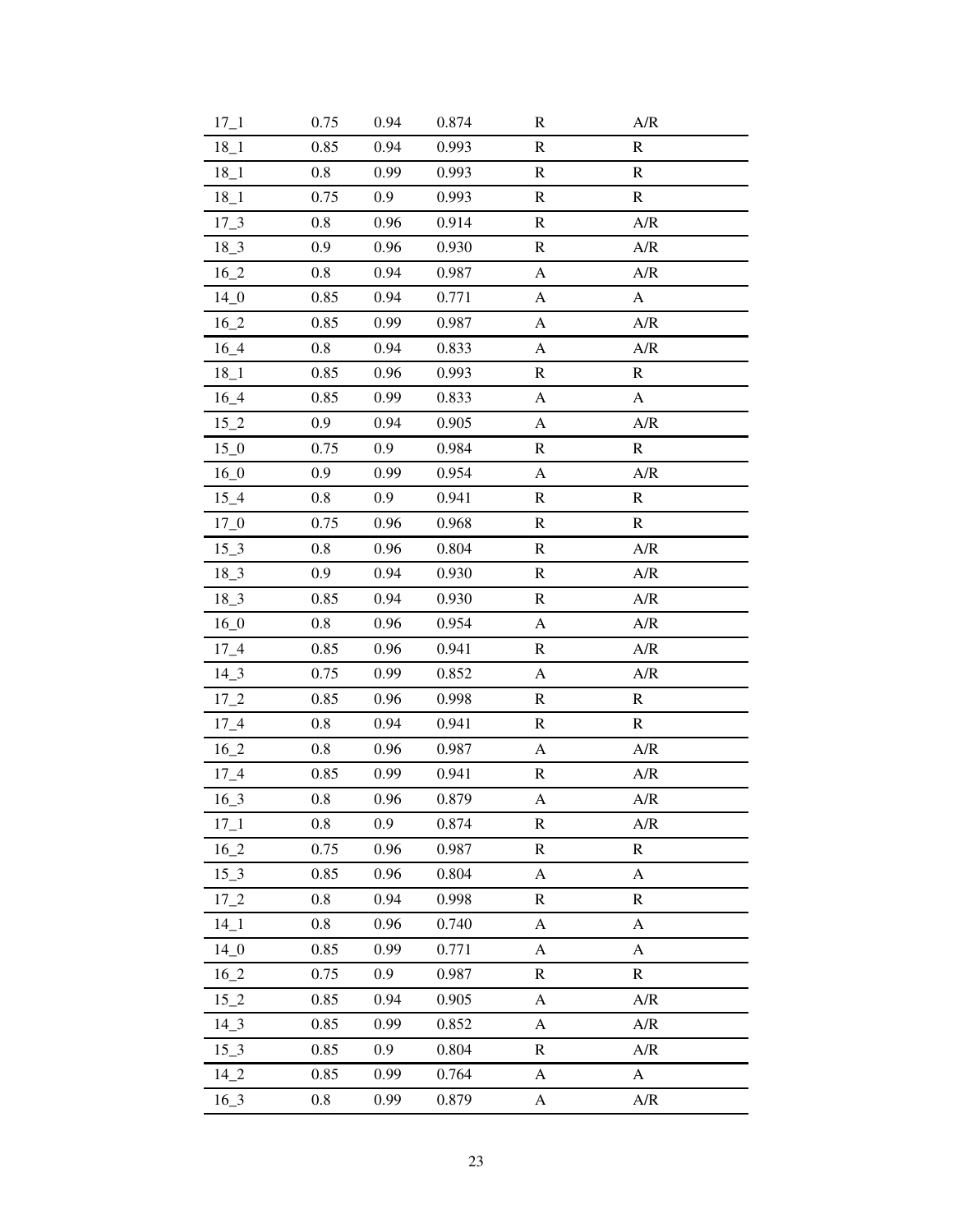| $17 - 3$  | 0.85    | 0.9  | 0.914 | A                         | A/R                   |
|-----------|---------|------|-------|---------------------------|-----------------------|
| $16_{-}0$ | 0.85    | 0.96 | 0.954 | A                         | A/R                   |
| $14\_1$   | 0.75    | 0.94 | 0.740 | $\mathbf{A}$              | $\boldsymbol{A}$      |
| $18_{-}4$ | 0.8     | 0.9  | 0.907 | $\mathbf R$               | $\mathbf R$           |
| $18_0$    | 0.8     | 0.94 | 0.994 | $\mathbf R$               | $\mathbf R$           |
| $14\_3$   | 0.8     | 0.99 | 0.852 | $\boldsymbol{\mathsf{A}}$ | A/R                   |
| $18_{-0}$ | 0.85    | 0.99 | 0.994 | ${\bf R}$                 | ${\bf R}$             |
| $18_{-2}$ | 0.9     | 0.99 | 0.918 | $\mathbf R$               | A/R                   |
| $16_{-}3$ | 0.75    | 0.99 | 0.879 | $\mathbf{A}$              | A/R                   |
| $15 - 3$  | 0.9     | 0.99 | 0.804 | A                         | $\boldsymbol{\rm{A}}$ |
| $16_4$    | 0.75    | 0.94 | 0.833 | A                         | A/R                   |
| $15_{-2}$ | 0.9     | 0.96 | 0.905 | A                         | A/R                   |
| $16_1$    | 0.9     | 0.94 | 0.918 | $\mathbf R$               | A/R                   |
| $18_{-2}$ | 0.8     | 0.96 | 0.918 | $\mathbf R$               | A/R                   |
| $17_{-2}$ | 0.9     | 0.96 | 0.998 | ${\bf R}$                 | ${\bf R}$             |
| $15\_1$   | 0.8     | 0.94 | 0.927 | $\mathbf R$               | A/R                   |
| $17 - 3$  | 0.9     | 0.99 | 0.914 | $\mathbf{A}$              | A/R                   |
| $15\_1$   | 0.75    | 0.96 | 0.927 | $\mathbf R$               | A/R                   |
| $15\_1$   | 0.8     | 0.99 | 0.927 | ${\bf R}$                 | A/R                   |
| $14\_1$   | 0.8     | 0.9  | 0.740 | A                         | $\mathbf{A}$          |
| $17_{-}4$ | 0.75    | 0.94 | 0.941 | $\mathbf R$               | $\mathbb{R}$          |
| $18_{-0}$ | 0.75    | 0.96 | 0.994 | ${\bf R}$                 | ${\bf R}$             |
| $17\_1$   | 0.75    | 0.99 | 0.874 | $\mathbb{R}$              | A/R                   |
| $17_{-2}$ | 0.75    | 0.94 | 0.998 | $\mathbb{R}$              | $\mathbf R$           |
| $18_0$    | 0.8     | 0.99 | 0.994 | ${\bf R}$                 | ${\bf R}$             |
| $18_{-0}$ | 0.75    | 0.9  | 0.994 | $\mathbf R$               | $\mathbf R$           |
| $17_{-2}$ | 0.8     | 0.96 | 0.998 | ${\mathbb R}$             | ${\bf R}$             |
| $18_{-2}$ | 0.9     | 0.96 | 0.918 | ${\bf R}$                 | A/R                   |
| $16\_1$   | 0.8     | 0.94 | 0.918 | $\mathbf R$               | A/R                   |
| $16_1$    | 0.85    | 0.99 | 0.918 | $\mathbb{R}$              | A/R                   |
| $18_{-2}$ | 0.85    | 0.96 | 0.918 | $\mathbf R$               | A/R                   |
| $15\_1$   | 0.9     | 0.94 | 0.927 | $\mathbb{R}$              | A/R                   |
| $15 - 1$  | 0.75    | 0.9  | 0.927 | $\mathbf R$               | ${\mathbb R}$         |
| $16_1$    | 0.9     | 0.99 | 0.918 | $\mathbf R$               | A/R                   |
| $14_{-}3$ | 0.75    | 0.96 | 0.852 | A                         | A/R                   |
| $18_{-}3$ | 0.75    | 0.94 | 0.930 | R                         | A/R                   |
| $15_{-2}$ | $0.8\,$ | 0.96 | 0.905 | A                         | A/R                   |
| $18_{-0}$ | 0.9     | 0.94 | 0.994 | ${\mathbb R}$             | ${\bf R}$             |
| $18_{-1}$ | 0.75    | 0.99 | 0.993 | R                         | ${\bf R}$             |
| $18_{-2}$ | 0.85    | 0.94 | 0.918 | R                         | A/R                   |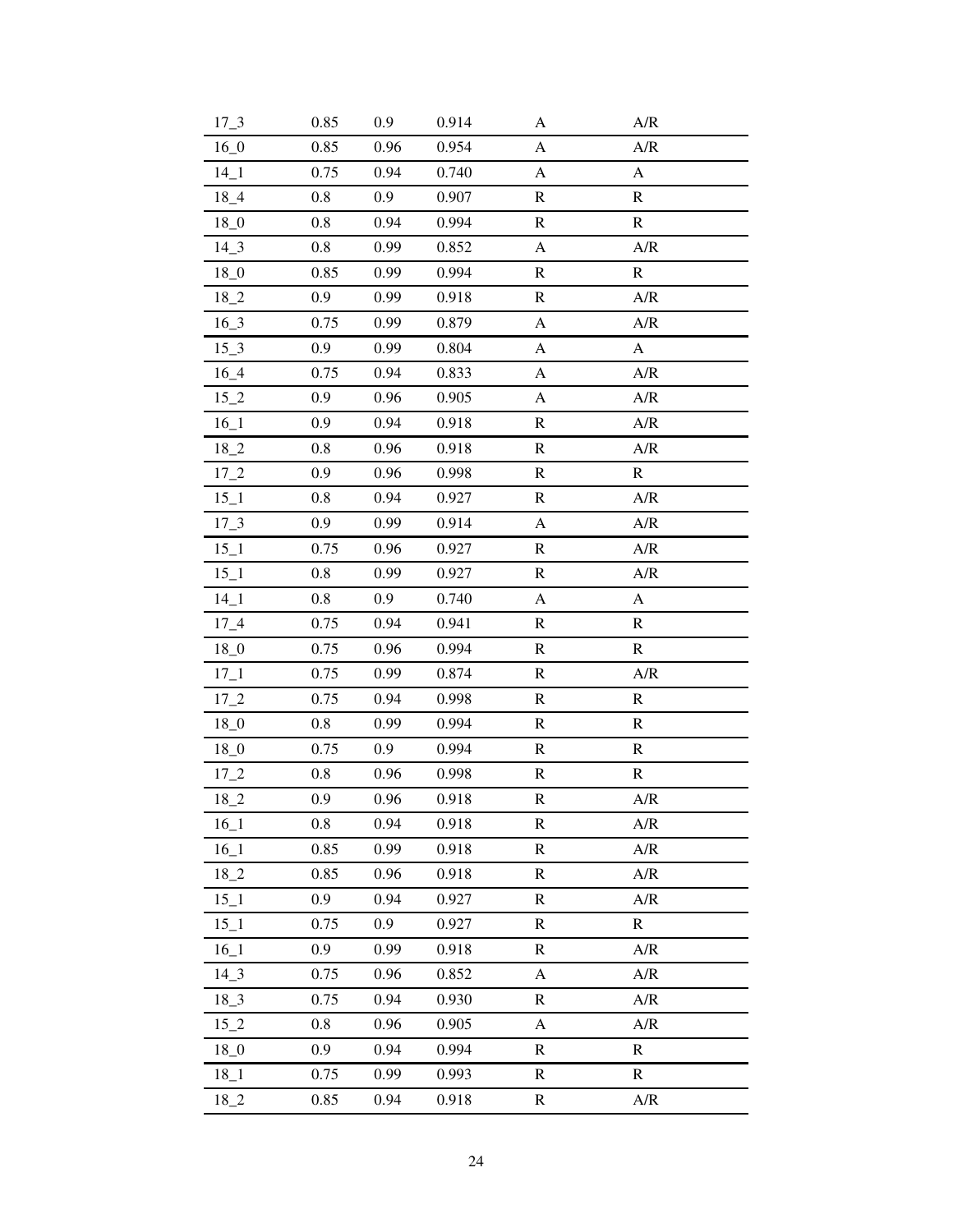| $17 - 3$  | 0.85    | 0.96 | 0.914 | A                         | A/R                       |
|-----------|---------|------|-------|---------------------------|---------------------------|
| $14_{-2}$ | 0.75    | 0.99 | 0.764 | A                         | A/R                       |
| $15 - 3$  | 0.85    | 0.94 | 0.804 | $\mathbf{A}$              | $\mathbf{A}$              |
| $17_{-2}$ | $0.8\,$ | 0.9  | 0.998 | $\mathbf R$               | ${\bf R}$                 |
| $16_3$    | 0.75    | 0.96 | 0.879 | A                         | A/R                       |
| $14_{-2}$ | 0.85    | 0.9  | 0.764 | $\mathbf{A}$              | $\boldsymbol{A}$          |
| $15_{-2}$ | 0.85    | 0.96 | 0.905 | A                         | A/R                       |
| $14\_1$   | 0.9     | 0.96 | 0.740 | A                         | A                         |
| $16\_1$   | 0.75    | 0.9  | 0.918 | $\mathbf R$               | ${\bf R}$                 |
| $17\_4$   | 0.9     | 0.94 | 0.941 | $\mathbf R$               | ${\mathbb R}$             |
| $15\_4$   | 0.85    | 0.9  | 0.941 | $\mathbb{R}$              | $\mathbf R$               |
| $16_4$    | $0.8\,$ | 0.99 | 0.833 | $\mathbf{A}$              | A/R                       |
| $15_{.0}$ | 0.75    | 0.99 | 0.984 | $\mathbf R$               | A/R                       |
| $15\_0$   | 0.85    | 0.9  | 0.984 | $\mathbb{R}$              | $\mathbf R$               |
| $16_{-2}$ | $0.8\,$ | 0.99 | 0.987 | A                         | A/R                       |
| $17\_0$   | 0.85    | 0.9  | 0.968 | A                         | A/R                       |
| 16 1      | 0.85    | 0.96 | 0.918 | $\mathbf R$               | A/R                       |
| $14_{-0}$ | 0.75    | 0.94 | 0.771 | A                         | A/R                       |
| $16_{-2}$ | 0.9     | 0.96 | 0.987 | $\boldsymbol{\rm{A}}$     | A/R                       |
| $18 - 3$  | 0.8     | 0.9  | 0.930 | $\mathbb{R}$              | ${\bf R}$                 |
| $18 - 3$  | 0.8     | 0.94 | 0.930 | $\mathbb{R}$              | A/R                       |
| $14_{-2}$ | 0.8     | 0.99 | 0.764 | $\boldsymbol{\mathsf{A}}$ | $\boldsymbol{\mathsf{A}}$ |
| $16\_1$   | 0.9     | 0.96 | 0.918 | $\mathbf R$               | A/R                       |
| $18 - 3$  | 0.85    | 0.99 | 0.930 | $\mathbb{R}$              | A/R                       |
| $14_4$    | 0.8     | 0.99 | 0.773 | A                         | A                         |
| $16_{-}0$ | 0.9     | 0.96 | 0.954 | A                         | A/R                       |
| $18 - 3$  | 0.9     | 0.99 | 0.930 | ${\mathbb R}$             | A/R                       |
| $16_{-2}$ | 0.75    | 0.99 | 0.987 | $\boldsymbol{A}$          | A/R                       |
| $14\_0$   | 0.85    | 0.96 | 0.771 | A                         | A                         |
| $15_{-2}$ | 0.9     | 0.99 | 0.905 | A                         | A/R                       |
| $16\_1$   | 0.75    | 0.94 | 0.918 | $\mathbf R$               | A/R                       |
| 16 4      | 0.9     | 0.94 | 0.833 | A                         | A                         |
| $15_{-}3$ | 0.9     | 0.96 | 0.804 | A                         | A                         |
| $16_{-2}$ | 0.9     | 0.94 | 0.987 | A                         | A/R                       |
| $18 - 3$  | 0.8     | 0.96 | 0.930 | $\mathbf R$               | A/R                       |
| $17_{-}3$ | 0.9     | 0.96 | 0.914 | A                         | A/R                       |
| $15_{-2}$ | 0.8     | 0.94 | 0.905 | A                         | A/R                       |
| $17_{-0}$ | $0.8\,$ | 0.99 | 0.968 | A                         | A/R                       |
| $15_{-2}$ | 0.75    | 0.94 | 0.905 | $\mathbf R$               | A/R                       |
| $18_{-}4$ | 0.85    | 0.9  | 0.907 | ${\bf R}$                 | ${\bf R}$                 |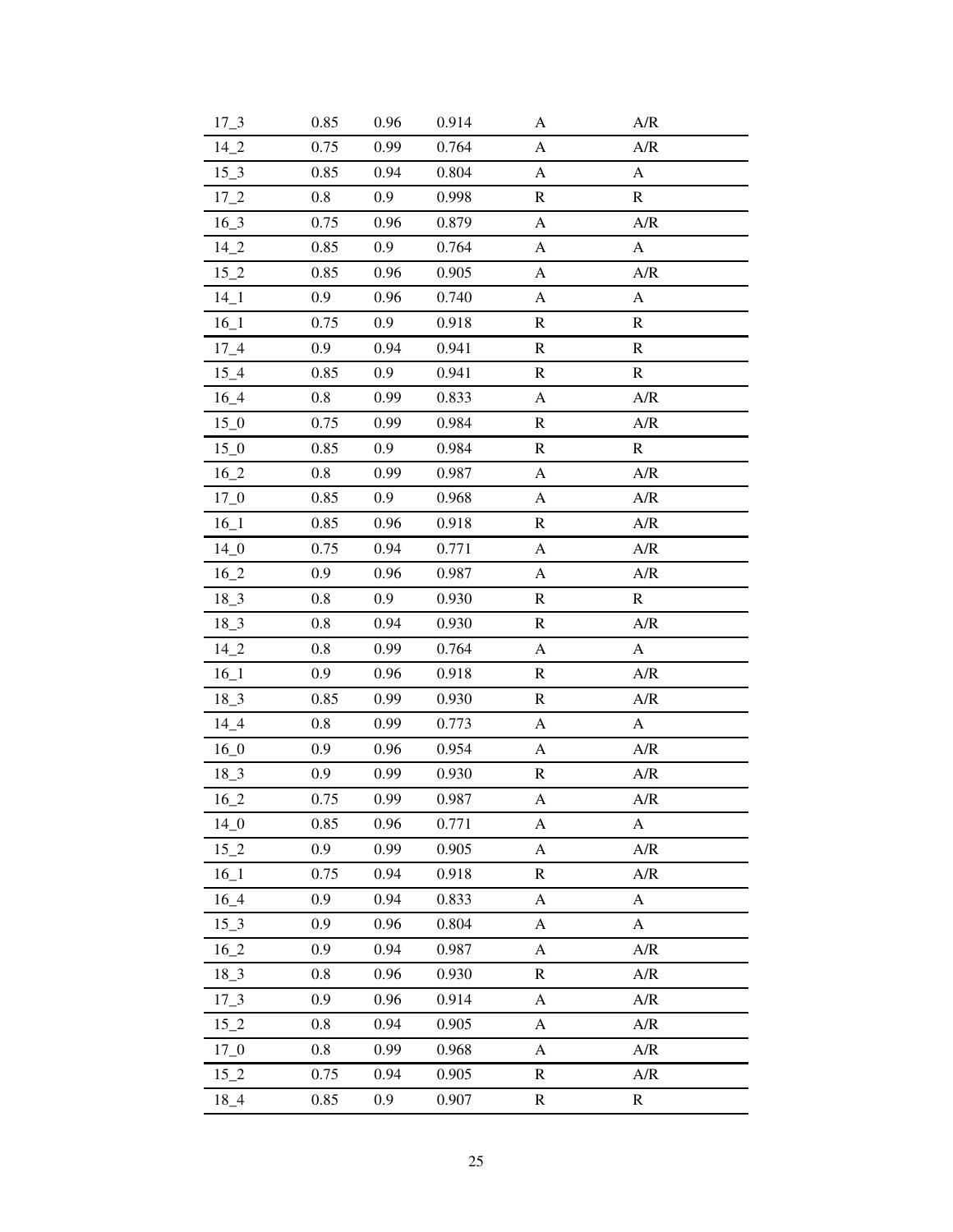| $15\_4$         | 0.8     | 0.99 | 0.941 | $\mathbf R$               | A/R                   |
|-----------------|---------|------|-------|---------------------------|-----------------------|
| $15\_4$         | 0.75    | 0.94 | 0.941 | $\mathbf R$               | $\mathbf R$           |
| $14_4$          | 0.75    | 0.9  | 0.773 | $\boldsymbol{\mathsf{A}}$ | A/R                   |
| 14 <sub>0</sub> | 0.8     | 0.9  | 0.771 | A                         | A                     |
| $14_{-0}$       | 0.9     | 0.99 | 0.771 | A                         | A                     |
| $18_{-1}$       | 0.75    | 0.96 | 0.993 | $\mathbf R$               | ${\bf R}$             |
| $17 - 3$        | 0.75    | 0.94 | 0.914 | ${\bf R}$                 | A/R                   |
| $18 - 3$        | 0.75    | 0.9  | 0.930 | $\mathbb{R}$              | ${\bf R}$             |
| $17 - 4$        | 0.85    | 0.94 | 0.941 | R                         | $\mathbb{R}$          |
| $16_0$          | 0.8     | 0.94 | 0.954 | A                         | A/R                   |
| $15\_0$         | 0.85    | 0.99 | 0.984 | $\mathbf R$               | A/R                   |
| $16_{-}0$       | 0.85    | 0.99 | 0.954 | $\mathbf{A}$              | A/R                   |
| $15\_4$         | 0.75    | 0.9  | 0.941 | $\mathbf R$               | ${\bf R}$             |
| $15\_1$         | 0.85    | 0.99 | 0.927 | $\mathbb{R}$              | A/R                   |
| $18 - 3$        | 0.85    | 0.96 | 0.930 | ${\bf R}$                 | A/R                   |
| $15\_0$         | 0.9     | 0.94 | 0.984 | $\mathbf R$               | ${\bf R}$             |
| $15_{-2}$       | 0.75    | 0.9  | 0.905 | $\mathbb{R}$              | $\mathbf R$           |
| $15_{-2}$       | 0.85    | 0.99 | 0.905 | A                         | A/R                   |
| $15_{-2}$       | $0.8\,$ | 0.9  | 0.905 | A                         | A/R                   |
| $15 - 3$        | 0.85    | 0.99 | 0.804 | A                         | A                     |
| $18_{-2}$       | 0.75    | 0.94 | 0.918 | $\mathbf R$               | A/R                   |
| $18_{-}4$       | 0.75    | 0.94 | 0.907 | ${\bf R}$                 | A/R                   |
| $15\_1$         | 0.8     | 0.96 | 0.927 | $\mathbb{R}$              | A/R                   |
| $18_{-1}$       | 0.9     | 0.94 | 0.993 | $\mathbb{R}$              | ${\bf R}$             |
| $18_{-0}$       | 0.75    | 0.99 | 0.994 | ${\bf R}$                 | ${\bf R}$             |
| $14\_3$         | 0.85    | 0.9  | 0.852 | A                         | A/R                   |
| $16 - 3$        | 0.85    | 0.9  | 0.879 | A                         | A/R                   |
| $16\_1$         | 0.8     | 0.96 | 0.918 | ${\mathbb R}$             | A/R                   |
| $14 - 1$        | 0.85    | 0.99 | 0.740 | A                         | A                     |
| $15_{.0}$       | 0.85    | 0.94 | 0.984 | ${\mathbb R}$             | $\mathbf R$           |
| $17_{-2}$       | 0.85    | 0.99 | 0.998 | $\mathbf R$               | ${\bf R}$             |
| $14_{2}$        | 0.9     | 0.94 | 0.764 | A                         | A                     |
| $14_{-}4$       | 0.9     | 0.94 | 0.773 | A                         | $\boldsymbol{\rm{A}}$ |
| $17 - 3$        | $0.8\,$ | 0.9  | 0.914 | $\mathbf R$               | ${\bf R}$             |
| $16_0$          | 0.75    | 0.96 | 0.954 | $\mathbf R$               | A/R                   |
| 14 <sub>0</sub> | 0.9     | 0.96 | 0.771 | A                         | A                     |
| $17\_1$         | 0.9     | 0.94 | 0.874 | A                         | A                     |
| $16_0$          | 0.75    | 0.9  | 0.954 | $\mathbf R$               | ${\bf R}$             |
| $14 - 1$        | 0.8     | 0.94 | 0.740 | A                         | $\mathbf{A}$          |
| $15\_1$         | 0.75    | 0.99 | 0.927 | R                         | A/R                   |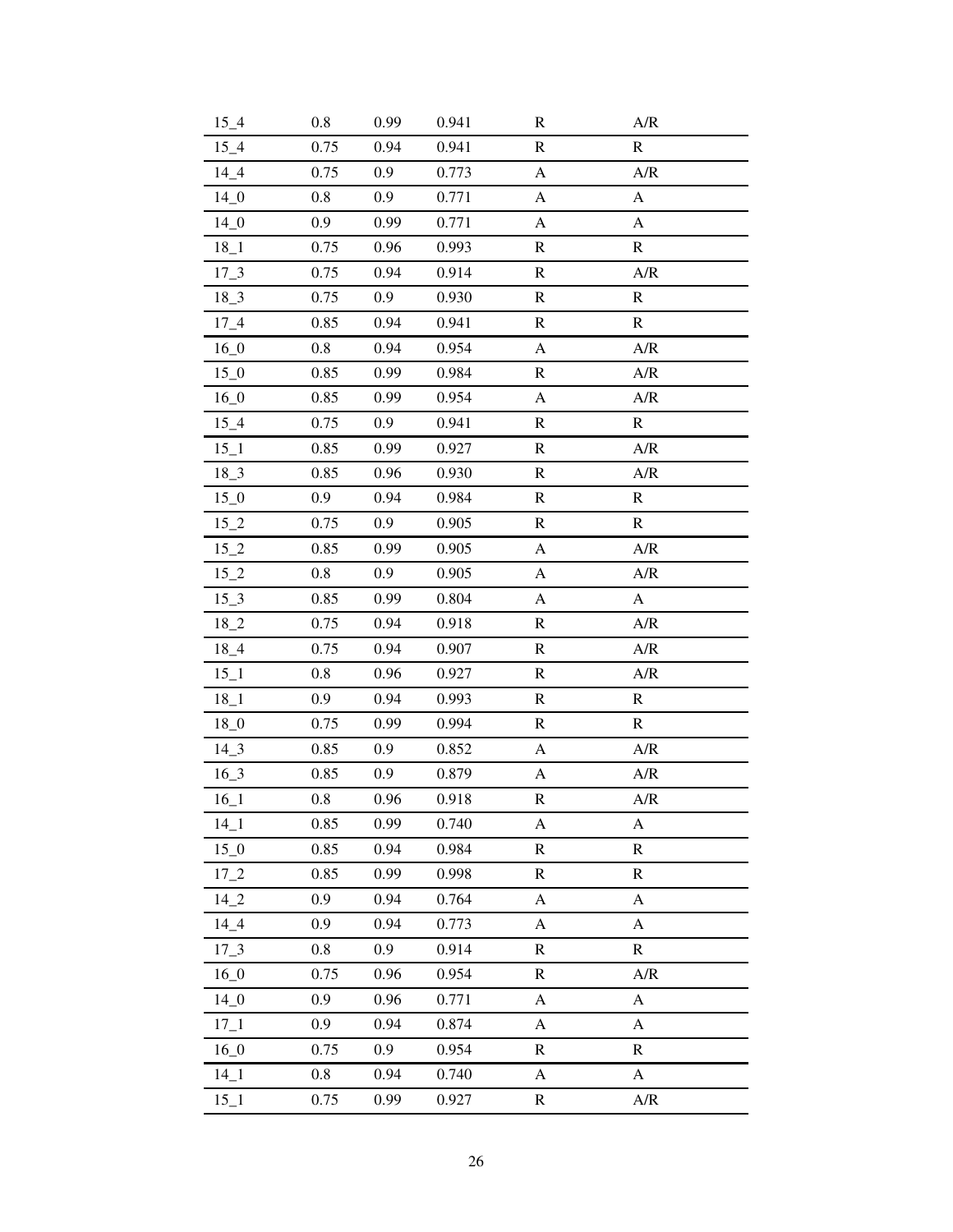| $17 - 1$        | 0.85    | 0.9  | 0.874 | $\mathbf R$               | A/R                       |
|-----------------|---------|------|-------|---------------------------|---------------------------|
| $18_{-2}$       | 0.8     | 0.9  | 0.918 | ${\bf R}$                 | ${\bf R}$                 |
| $18_{-2}$       | 0.8     | 0.94 | 0.918 | ${\bf R}$                 | A/R                       |
| $14\_1$         | 0.8     | 0.99 | 0.740 | $\mathbf{A}$              | A                         |
| $18_{-2}$       | 0.85    | 0.99 | 0.918 | $\mathbf R$               | A/R                       |
| $18_{-}4$       | 0.9     | 0.99 | 0.907 | $\boldsymbol{\mathsf{A}}$ | A/R                       |
| $16\_1$         | 0.75    | 0.99 | 0.918 | ${\bf R}$                 | A/R                       |
| $14\_1$         | 0.85    | 0.96 | 0.740 | $\mathbf{A}$              | A                         |
| $16_0$          | 0.75    | 0.94 | 0.954 | R                         | ${\bf R}$                 |
| $15\_4$         | 0.9     | 0.96 | 0.941 | $\mathbf R$               | A/R                       |
| $17_{-2}$       | 0.75    | 0.9  | 0.998 | $\mathbb{R}$              | $\mathbf R$               |
| $16_3$          | 0.9     | 0.94 | 0.879 | $\mathbf{A}$              | $\boldsymbol{\mathsf{A}}$ |
| 18 <sub>0</sub> | 0.8     | 0.96 | 0.994 | $\mathbf R$               | $\mathbb{R}$              |
| $17\_4$         | 0.75    | 0.9  | 0.941 | $\mathbf R$               | $\mathbb{R}$              |
| $15 - 3$        | 0.8     | 0.94 | 0.804 | $\mathbb{R}$              | A/R                       |
| $17\_1$         | 0.8     | 0.99 | 0.874 | $\mathbb{R}$              | A/R                       |
| $18_{-}1$       | 0.85    | 0.9  | 0.993 | $\mathbf R$               | ${\mathbb R}$             |
| $15 - 3$        | 0.75    | 0.94 | 0.804 | ${\bf R}$                 | A/R                       |
| $14\_1$         | 0.75    | 0.9  | 0.740 | A                         | $\boldsymbol{A}$          |
| $17\_1$         | 0.9     | 0.99 | 0.874 | A                         | A                         |
| $15 - 3$        | 0.75    | 0.96 | 0.804 | $\mathbf R$               | A/R                       |
| $18_{-}4$       | 0.75    | 0.96 | 0.907 | ${\mathbb R}$             | A/R                       |
| $14\_1$         | 0.9     | 0.99 | 0.740 | A                         | A                         |
| $18_{-2}$       | 0.75    | 0.96 | 0.918 | $\mathbb{R}$              | A/R                       |
| $18_{-}4$       | 0.8     | 0.99 | 0.907 | ${\bf R}$                 | A/R                       |
| $18_{-}4$       | 0.75    | 0.9  | 0.907 | $\mathbb{R}$              | $\mathbb{R}$              |
| $18_{-2}$       | 0.75    | 0.9  | 0.918 | $\mathbb R$               | $\mathbb{R}$              |
| $17_{-}4$       | 0.8     | 0.96 | 0.941 | ${\bf R}$                 | A/R                       |
| $14-3$          | 0.85    | 0.94 | 0.852 | A                         | A/R                       |
| $18_{-}4$       | 0.9     | 0.96 | 0.907 | $\mathbf{A}$              | A/R                       |
| $17_{-}3$       | 0.75    | 0.9  | 0.914 | $\mathbf R$               | ${\bf R}$                 |
| $17\_4$         | 0.9     | 0.96 | 0.941 | $\mathbb{R}$              | A/R                       |
| $15 - 3$        | 0.75    | 0.9  | 0.804 | $\mathbf R$               | A/R                       |
| $16_0$          | $0.8\,$ | 0.9  | 0.954 | ${\bf R}$                 | $\mathbf R$               |
| $17_{-}3$       | 0.75    | 0.96 | 0.914 | $\mathbf R$               | A/R                       |
| 15 3            | 0.8     | 0.9  | 0.804 | $\mathbf R$               | A/R                       |
| $18_{-1}$       | 0.75    | 0.94 | 0.993 | ${\bf R}$                 | ${\bf R}$                 |
| $16\_1$         | 0.85    | 0.94 | 0.918 | ${\mathbb R}$             | A/R                       |
| $16_{-}3$       | 0.85    | 0.94 | 0.879 | A                         | A/R                       |
| $18_{-}4$       | 0.9     | 0.94 | 0.907 | A                         | A/R                       |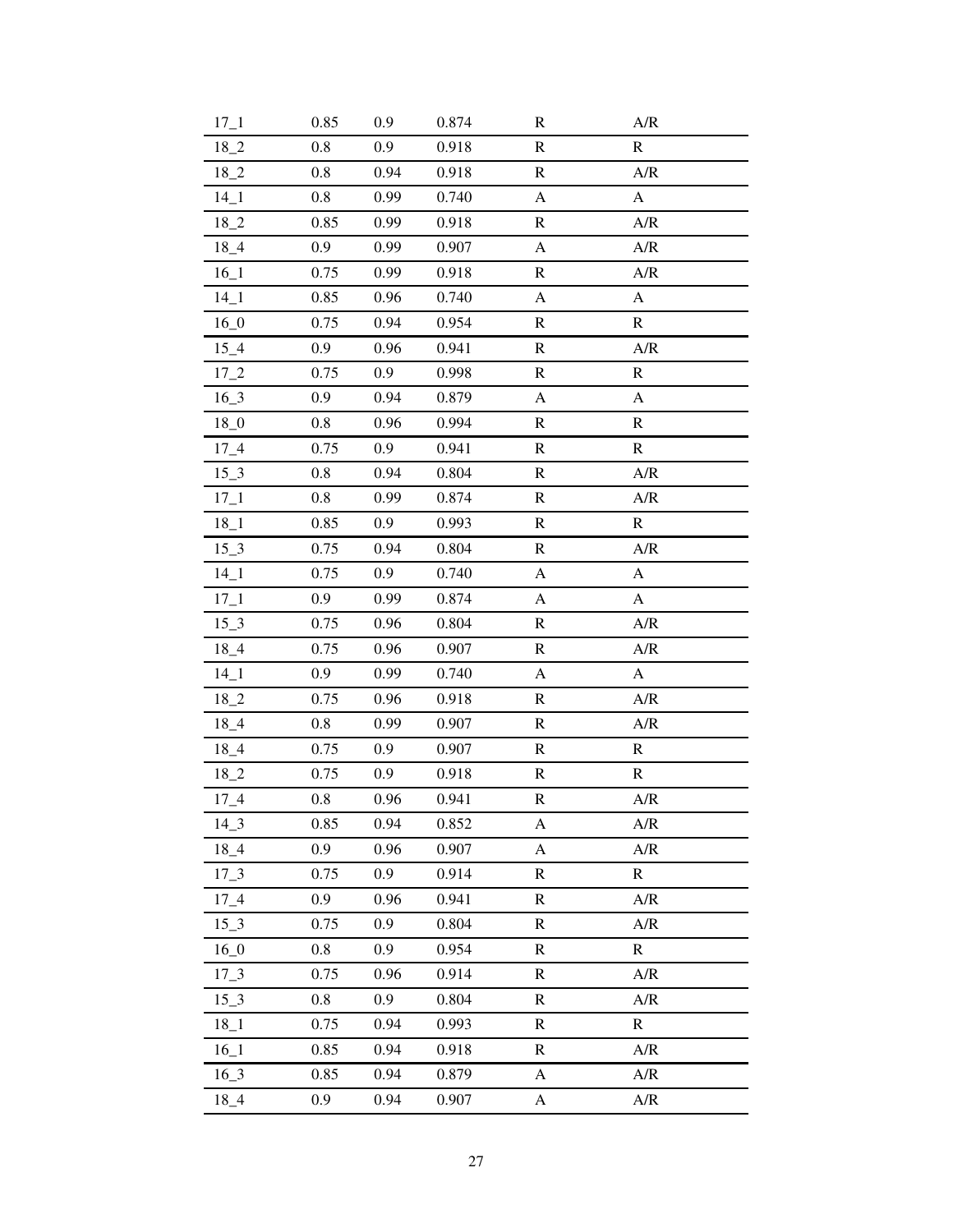| $15\_0$         | 0.8     | 0.96 | 0.984 | $\mathbf R$           | $\mathbf R$           |
|-----------------|---------|------|-------|-----------------------|-----------------------|
| $16_{-}0$       | 0.85    | 0.94 | 0.954 | $\mathbf{A}$          | A/R                   |
| 14 4            | 0.85    | 0.9  | 0.773 | $\mathbf{A}$          | $\boldsymbol{A}$      |
| $18_{-}3$       | 0.75    | 0.99 | 0.930 | $\mathbf R$           | A/R                   |
| $17\_0$         | 0.9     | 0.96 | 0.968 | A                     | A/R                   |
| $18_0$          | 0.85    | 0.94 | 0.994 | $\mathbf R$           | ${\bf R}$             |
| $17\_1$         | 0.9     | 0.96 | 0.874 | A                     | $\mathbf{A}$          |
| $16_4$          | 0.8     | 0.96 | 0.833 | A                     | A/R                   |
| $16_{-2}$       | 0.85    | 0.9  | 0.987 | $\mathbf{A}$          | A/R                   |
| $17\_1$         | 0.85    | 0.96 | 0.874 | A                     | A/R                   |
| $14_4$          | 0.75    | 0.99 | 0.773 | A                     | A/R                   |
| $16_4$          | 0.85    | 0.9  | 0.833 | A                     | $\mathbf{A}$          |
| $17 - 3$        | 0.8     | 0.94 | 0.914 | $\mathbf R$           | A/R                   |
| $15\_1$         | 0.85    | 0.94 | 0.927 | $\mathbb{R}$          | A/R                   |
| $17 - 3$        | 0.85    | 0.99 | 0.914 | $\mathbf{A}$          | A/R                   |
| $14\_3$         | 0.9     | 0.94 | 0.852 | A                     | A                     |
| $17\_4$         | 0.8     | 0.9  | 0.941 | $\mathbf R$           | ${\mathbb R}$         |
| $16\_1$         | 0.75    | 0.96 | 0.918 | $\mathbf R$           | A/R                   |
| $15\_4$         | 0.85    | 0.96 | 0.941 | ${\bf R}$             | A/R                   |
| $14_{-2}$       | 0.8     | 0.96 | 0.764 | A                     | A                     |
| $14 - 3$        | 0.9     | 0.96 | 0.852 | A                     | A                     |
| $17\_0$         | 0.9     | 0.94 | 0.968 | $\boldsymbol{\rm{A}}$ | A/R                   |
| $14 - 4$        | 0.8     | 0.96 | 0.773 | A                     | A                     |
| $16_{-}3$       | 0.9     | 0.96 | 0.879 | A                     | A                     |
| $15\_4$         | 0.75    | 0.99 | 0.941 | $\mathbf R$           | A/R                   |
| $14_{-0}$       | $0.8\,$ | 0.94 | 0.771 | A                     | A                     |
| $17\_4$         | 0.85    | 0.9  | 0.941 | ${\mathbb R}$         | ${\bf R}$             |
| $15_{-2}$       | 0.75    | 0.99 | 0.905 | $\mathbf{A}$          | A/R                   |
| $14-4$          | 0.75    | 0.94 | 0.773 | A                     | A/R                   |
| 17 4            | 0.9     | 0.99 | 0.941 | $\mathbf{A}$          | A/R                   |
| $18_1$          | 0.8     | 0.9  | 0.993 | $\mathbf R$           | $\mathbf R$           |
| $15\_4$         | 0.85    | 0.99 | 0.941 | $\mathbf R$           | A/R                   |
| 14 <sub>0</sub> | 0.8     | 0.99 | 0.771 | A                     | $\boldsymbol{\rm{A}}$ |
| $17_{-2}$       | 0.9     | 0.99 | 0.998 | $\mathbf R$           | $\mathbf R$           |
| 14 <sub>0</sub> | 0.75    | 0.9  | 0.771 | A                     | A/R                   |
| 14 4            | 0.85    | 0.96 | 0.773 | A                     | $\boldsymbol{\rm{A}}$ |
| $16_0$          | 0.75    | 0.99 | 0.954 | $\mathbf R$           | A/R                   |
| $14_{2}$        | 0.85    | 0.96 | 0.764 | $\boldsymbol{\rm{A}}$ | $\boldsymbol{A}$      |
| 15 4            | 0.9     | 0.99 | 0.941 | A                     | A/R                   |
| $16_{-}3$       | 0.75    | 0.94 | 0.879 | R                     | A/R                   |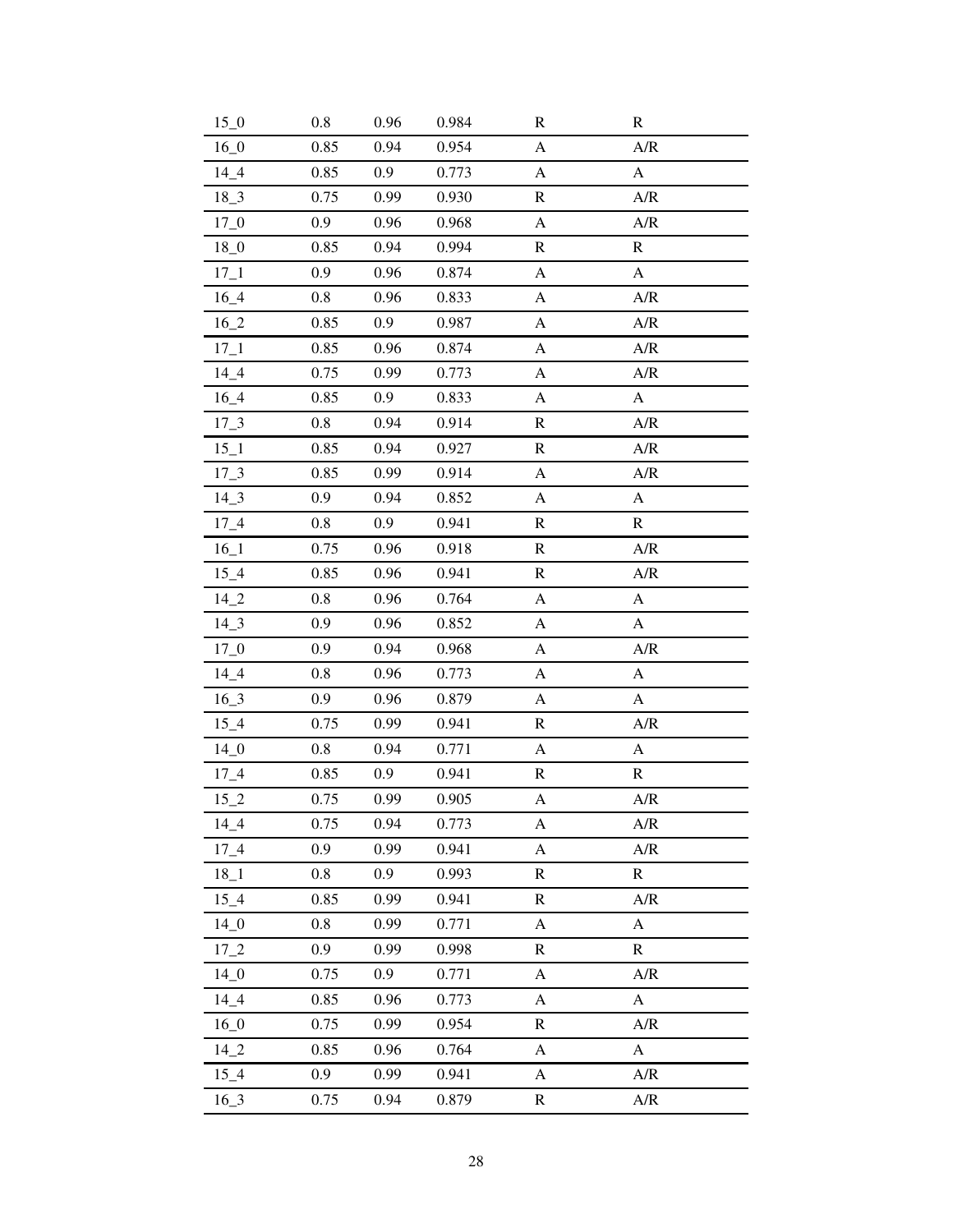| $16_4$    | 0.85 | 0.94 | 0.833 | A            | A   |  |
|-----------|------|------|-------|--------------|-----|--|
| $18_{-1}$ | 0.8  | 0.96 | 0.993 | $\mathbb{R}$ | R   |  |
| 15 0      | 0.75 | 0.96 | 0.984 | $\mathbb{R}$ | R   |  |
| $16_{-2}$ | 0.85 | 0.94 | 0.987 | A            | A/R |  |
| $15\_4$   | 0.8  | 0.94 | 0.941 | R            | R   |  |
| $17_{-2}$ | 0.8  | 0.99 | 0.998 | $\mathbb{R}$ | R   |  |
| $18_0$    | 0.85 | 0.9  | 0.994 | $\mathbb{R}$ | R   |  |
| $15\_0$   | 0.75 | 0.94 | 0.984 | $\mathbb{R}$ | R   |  |
| 15 4      | 0.75 | 0.96 | 0.941 | R            | A/R |  |
| $17_{-}0$ | 0.9  | 0.99 | 0.968 | A            | A/R |  |
| $15_{-2}$ | 0.8  | 0.99 | 0.905 | A            | A/R |  |
| $15_{-2}$ | 0.75 | 0.96 | 0.905 | R            | A/R |  |

# B.2.2 Real-world PCs

In the following table, the first column indicates the benchmark, the second indicates the time required for the test, and the third column indicates the test outcome. 'A' represents Accept and 'R' represents Reject.

|  | Table 5: The Extended Table |  |
|--|-----------------------------|--|
|--|-----------------------------|--|

| Benchmark                                      | Teq(s) | Result       |
|------------------------------------------------|--------|--------------|
| or-70-10-8-UC-10_0                             | 23.2   | A            |
| or-70-10-8-UC-10 1                             | 22.72  | $\mathbf R$  |
| or-70-10-8-UC-10 2                             | 22.92  | R            |
| or-70-10-8-UC-10 3                             | 22.87  | $\mathbb{R}$ |
| or-70-10-8-UC-10 4                             | 22.78  | $\mathbf R$  |
| or-70-10-8-UC-10 5                             | 23.06  | R            |
| or-70-10-8-UC-10 6                             | 22.99  | R            |
| or-70-10-8-UC-10 7                             | 22.93  | $\mathbf R$  |
| or-70-10-8-UC-10 8                             | 22.82  | $\mathbf R$  |
| or-70-10-8-UC-10 9                             | 22.82  | $\mathbf R$  |
| s641 15 7 0                                    | 33.66  | A            |
| s641 15 7 1                                    | 33.4   | $\mathbf R$  |
| $s641\_15\_7\_2$                               | 33.45  | $\mathbb{R}$ |
| $s641$ <sup>15</sup> <sup>7</sup> <sup>3</sup> | 33.32  | $\mathbf R$  |
| $s641\_15\_7\_4$                               | 33.51  | R            |
| $s641$ <sub>-15</sub> $-7$ , 5                 | 33.21  | $\mathbb{R}$ |
| s641 15 7 6                                    | 33.46  | R            |
| s641 15 7 7                                    | 33.23  | R            |
| $s641\_15\_7\_8$                               | 33.61  | R            |
| s641 15 7 9                                    | 33.51  | R            |
| $or-50-5-4$ 0                                  | 414.17 | A            |
| $or-50-5-4$ 1                                  | 414.84 | R            |
| or-50-5-4 $2$                                  | 410.16 | R            |
| $or-50-5-4$ 3                                  | 414.15 | R            |
| $or-50-5-4$ 4                                  | 410.07 | $\mathbb{R}$ |
| $or-50-5-4$ 5                                  | 412.27 | $\mathbb{R}$ |
| $or-50-5-4$ 6                                  | 414.77 | R            |
| $or-50-5-4$ 7                                  | 415.19 | R            |
| $or-50-5-4$ 8                                  | 416.84 | R            |
| or-50-5-4 9                                    | 408.59 | R            |
| ProjectService3.sk_12_55_0                     | 356.58 | A            |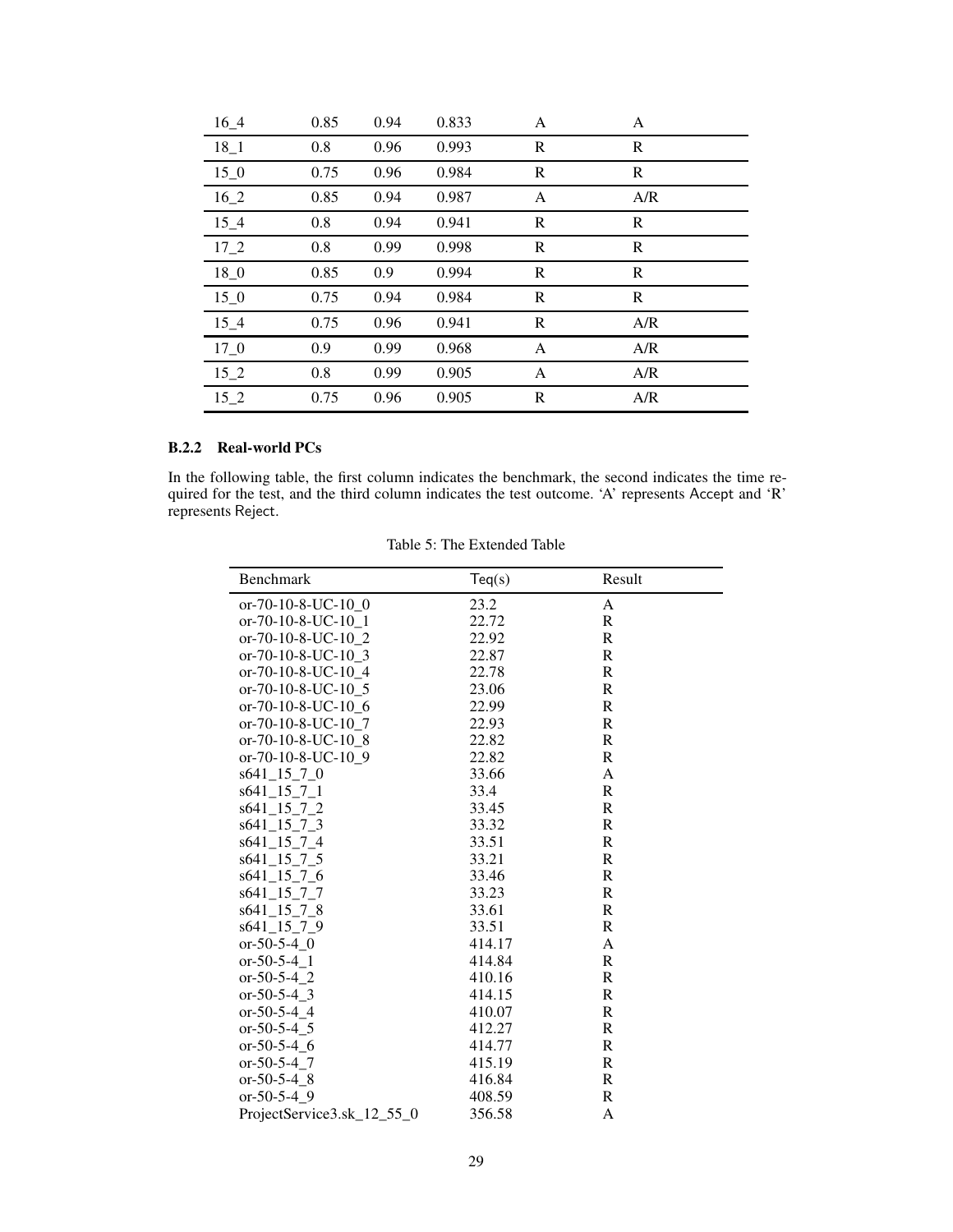| ProjectService3.sk_12_55_1                 | 353.77         | R      |
|--------------------------------------------|----------------|--------|
| ProjectService3.sk_12_55_2                 | 355.93         | R      |
| ProjectService3.sk_12_55_3                 | 356.11         | R      |
| ProjectService3.sk_12_55_4                 | 356.15         | A      |
| ProjectService3.sk_12_55_5                 | 355.64         | R      |
| ProjectService3.sk_12_55_6                 | 357.89         | R      |
| ProjectService3.sk_12_55<br>7              | 356.69         | R      |
| ProjectService3.sk_12_55_8                 | 353.36         | R      |
| ProjectService3.sk_12_55_9                 | 356.14         | R      |
| s713_15_7_0                                | 24.56          | R      |
| s713_15_7_1                                | 24.68          | R      |
| s713_15_7_2                                | 24.28          | R      |
| s713 15 7 3                                | 24.47          | R      |
| s713_15_7_4                                | 24.65          | R      |
| s713_15_7_5                                | 24.32          | R      |
| s713_15_7_6                                | 24.4           | R      |
| s713_15_7_7                                | 24.39          | R      |
| s713_15_7_<br>8                            | 24.86          | A      |
| s713_15_7_9                                | 24.41          | R      |
| or-100-10-2-UC-30 $_0$                     | 31.11          | R      |
| or-100-10-2-UC-30_1                        | 31.16          | R      |
| or-100-10-2-UC-30_2                        | 31.04          | R      |
| or-100-10-2-UC-30 3<br>or-100-10-2-UC-30 4 | 31.13<br>31.14 | R<br>R |
| or-100-10-2-UC-30 5                        | 31.04          | A      |
| or-100-10-2-UC-30 $6$                      | 31.03          | R      |
| or-100-10-2-UC-30_7                        | 31.13          | R      |
| or-100-10-2-UC-30_8                        | 31.17          | R      |
| or-100-10-2-UC-30_9                        | 31.0           | R      |
| s1423a_3_2_0                               | 153.8          | R      |
| $s1423a_32_1$                              | 152.37         | R      |
| s1423a_3_2_2                               | 152.01         | R      |
| s1423a_3_2_3                               | 150.96         | R      |
| s1423a_3_2_4                               | 152.64         | R      |
| s1423a_3_2_5                               | 153.13         | A      |
| s1423a_3_2 6                               | 151.52         | R      |
| s1423a_3_2_7                               | 152.53         | R      |
| s1423a_3_2_8                               | 152.4          | R      |
| s1423a_3_2_9                               | 152.81         | R      |
| s1423a_7_4_0                               | 104.28         | R      |
| s1423a_7_4_1                               | 103.4          | R      |
| s1423a_7_4_2                               | 103.82         | R      |
| s1423a_7_4_3                               | 104.18         | R      |
| s1423a_7_4_4                               | 103.95         | R      |
| s1423a 7 4 5                               | 103.59         | R      |
| s1423a 7 4 6                               | 104.31         | R      |
| s1423a 7 4 7                               | 104.93         | R      |
| s1423a_7_4_8                               | 104.93         | A      |
| s1423a_7_4_9                               | 103.51         | R      |
| $or -50 -5 - 10$ 0                         | 282.09         | R      |
| $or-50-5-10$ 1                             | 282.49         | R      |
| $or -50 -5 - 10$ 2                         | 279.63         | R      |
| or-50-5-10_3                               | 281.8          | R      |
| or-50-5-10 $-4$                            | 280.69         | R      |
| or-50-5-10 $\_5$                           | 279.91         | R      |
| or-50-5-10 $6$                             | 283.05         | A      |
| or-50-5-10 7                               | 282.69         | R      |
| or-50-5-10 $8$                             | 279.65         | R      |
| or-50-5-10 $9$                             | 282.97         | R      |